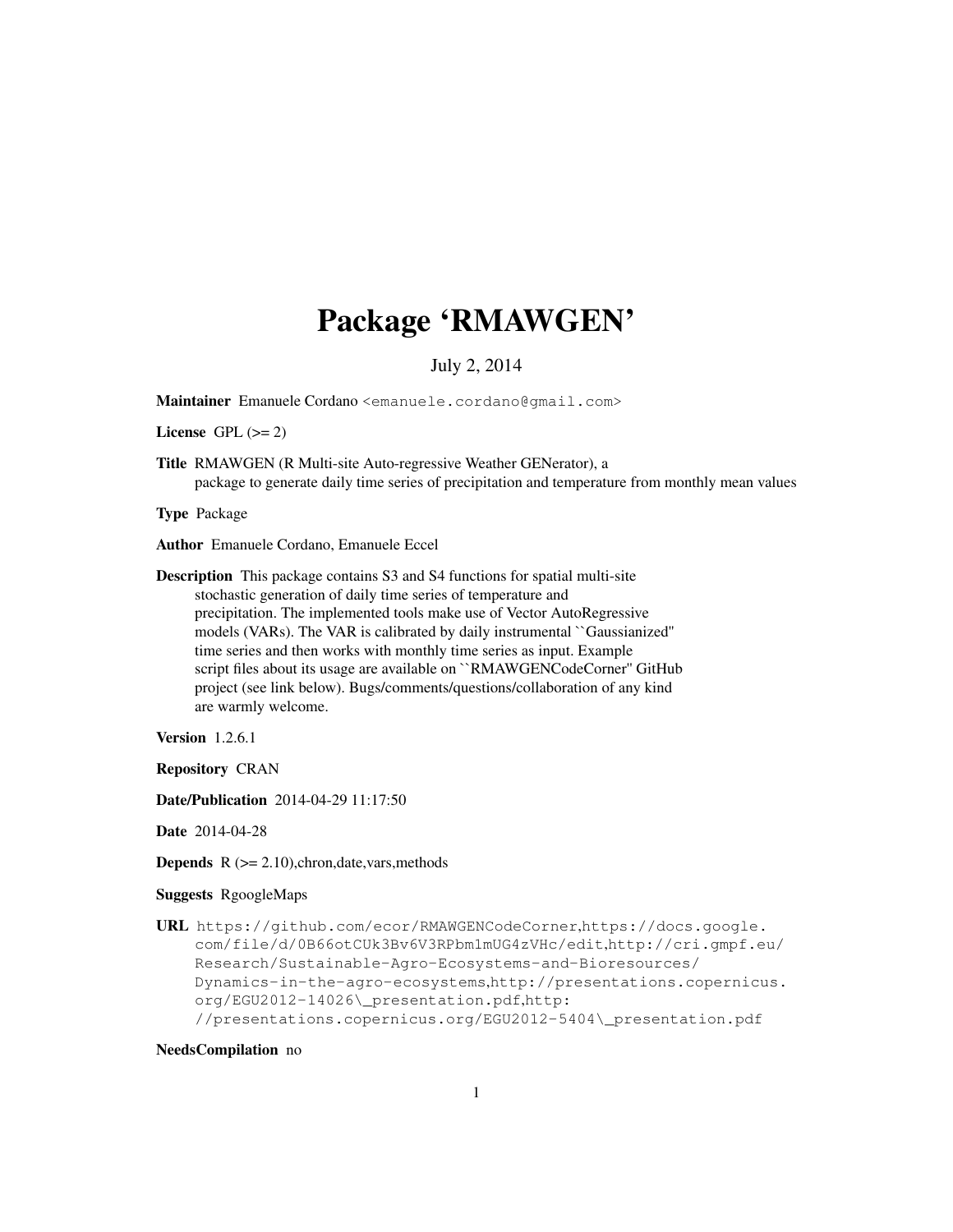# R topics documented:

|                                                                                                                                                             | $\overline{2}$ |
|-------------------------------------------------------------------------------------------------------------------------------------------------------------|----------------|
|                                                                                                                                                             | $\overline{3}$ |
|                                                                                                                                                             | $\overline{4}$ |
|                                                                                                                                                             | 5              |
|                                                                                                                                                             | 6              |
|                                                                                                                                                             | 7              |
|                                                                                                                                                             | 10             |
|                                                                                                                                                             | 13             |
|                                                                                                                                                             | 14             |
|                                                                                                                                                             | 14             |
|                                                                                                                                                             | 16             |
|                                                                                                                                                             | 16             |
|                                                                                                                                                             | 17             |
|                                                                                                                                                             | 18             |
|                                                                                                                                                             | 19             |
|                                                                                                                                                             | 19             |
|                                                                                                                                                             | 20             |
| $\text{forecast}$ $\text{EV}$ $\ldots$ $\ldots$ $\ldots$ $\ldots$ $\ldots$ $\ldots$ $\ldots$ $\ldots$ $\ldots$ $\ldots$ $\ldots$ $\ldots$ $\ldots$ $\ldots$ | 21             |
|                                                                                                                                                             | 22             |
|                                                                                                                                                             | 23             |
|                                                                                                                                                             | 24             |
|                                                                                                                                                             | 25             |
|                                                                                                                                                             | 26             |
|                                                                                                                                                             | 28             |
|                                                                                                                                                             | 29             |
|                                                                                                                                                             | 30             |
|                                                                                                                                                             | 30             |
|                                                                                                                                                             | 31             |
|                                                                                                                                                             | 32             |
|                                                                                                                                                             | 33             |
|                                                                                                                                                             | 34             |
|                                                                                                                                                             | 35             |
|                                                                                                                                                             | 36             |
|                                                                                                                                                             | 37             |
|                                                                                                                                                             | 37             |
|                                                                                                                                                             |                |
|                                                                                                                                                             | 40             |
|                                                                                                                                                             | 41             |
|                                                                                                                                                             | 43             |
|                                                                                                                                                             | 44             |
|                                                                                                                                                             | 46             |
|                                                                                                                                                             | 47             |
|                                                                                                                                                             | 48             |
| qqplot.lagged                                                                                                                                               | 48             |
|                                                                                                                                                             | 49             |
|                                                                                                                                                             | 50             |
|                                                                                                                                                             |                |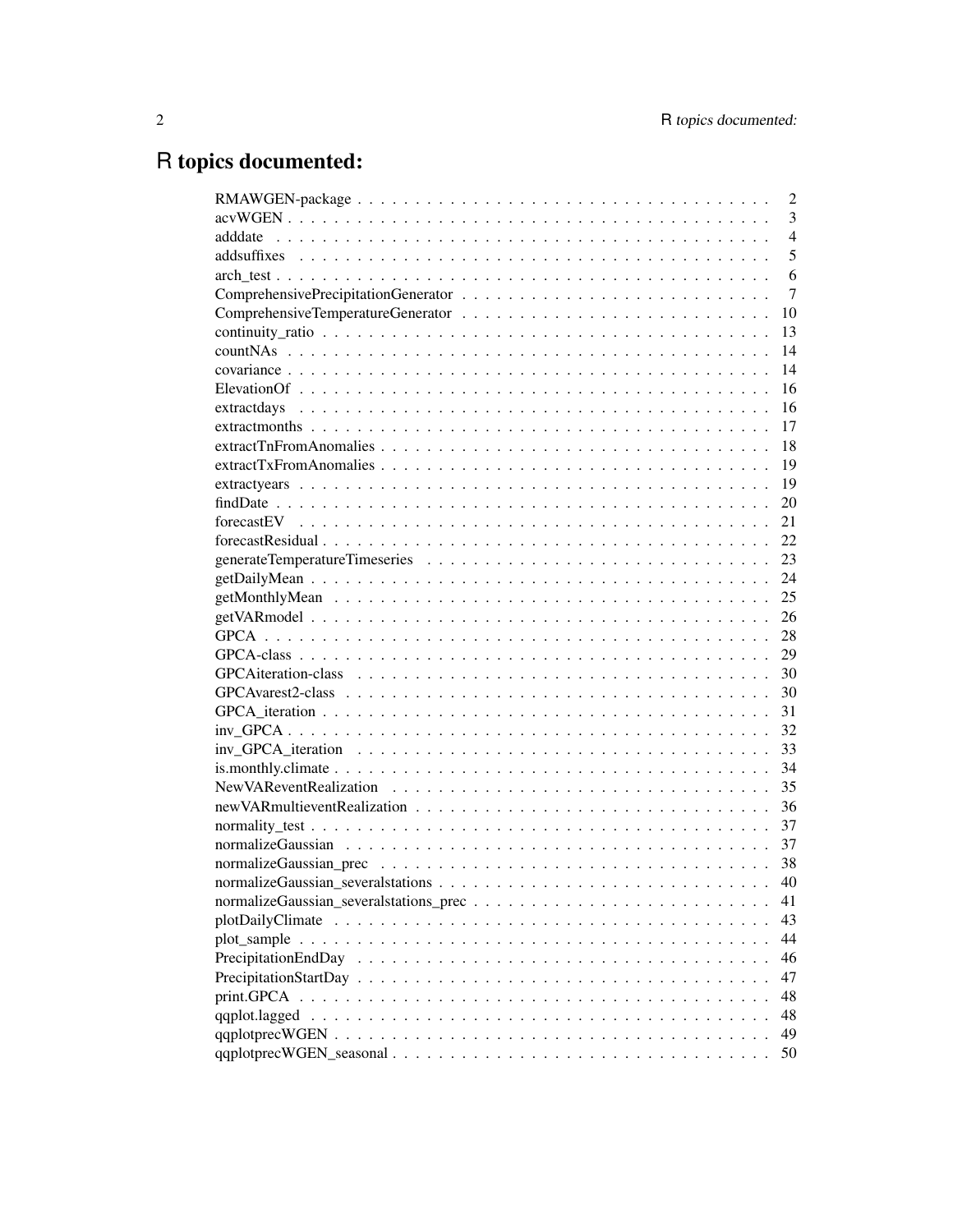| 57  |
|-----|
| .58 |
|     |
| -61 |
|     |
| 63  |
| 64  |
| 65  |
| 66  |
| 66  |
| 67  |

RMAWGEN-package *R - Multi-site Autoregressive WEather Generator*

#### **Description**

Multi-site autoregressive Models for Daily Weather Generation. The modeling in climate change applications for agricultural or hydrological purposes often requires daily time-series of precipitation and temperature. This is the case of downscaled series from monthly or seasonal predictions of Global Climate Models (GCMs). The R package RMAWGEN (R Multi-Sites Auto regressive Weather GENerator) is built to generate daily temperature and precipitation time series in several sites by using the theory of vectorial autoregressive models (VAR). The VAR model is used because it is able to maintain the temporal and spatial correlations among the several series. In particular, observed time series of daily maximum and minimum temperature and precipitation are used to calibrate the parameters of a VAR model (saved as "GPCAvarest2" or "varest2" classes, which inherit the "varest" S3 class defined in the package vars [Pfaff, 2008]). Therefore the VAR model, coupled with monthly mean weather variables downscaled by GCM predictions, allows to generate several stochastic daily scenarios. The structure of the package consists in functions that transform precipitation and temperature time series into Gaussian-distributed random variables through deseasonalization and Principal Component Analysis. Then a VAR model is calibrated on transformed time series. The time series generated by VAR are then inversely re transformed into precipitation and/or temperature series. An application dateset is included in the RMAWGEN package as an example; it is presented by using a dataset with daily weather time series recorded in 59 different sites of Trentino (Italy) and its neighborhoods for the period 1958-2007. The software is distributed as a Free Software with General Public License (GPL) and is available on CRAN website. (http://cran.r-project.org/web/packages/RMAWGEN/index. html). A presentation of the package is available on https://docs.google.com/file/ d/0B8xDtMCnW3dJU2JIemVqMnpKTHc/edit. Example script files about package usage are available on https://github.com/ecor/RMAWGENCodeCorner.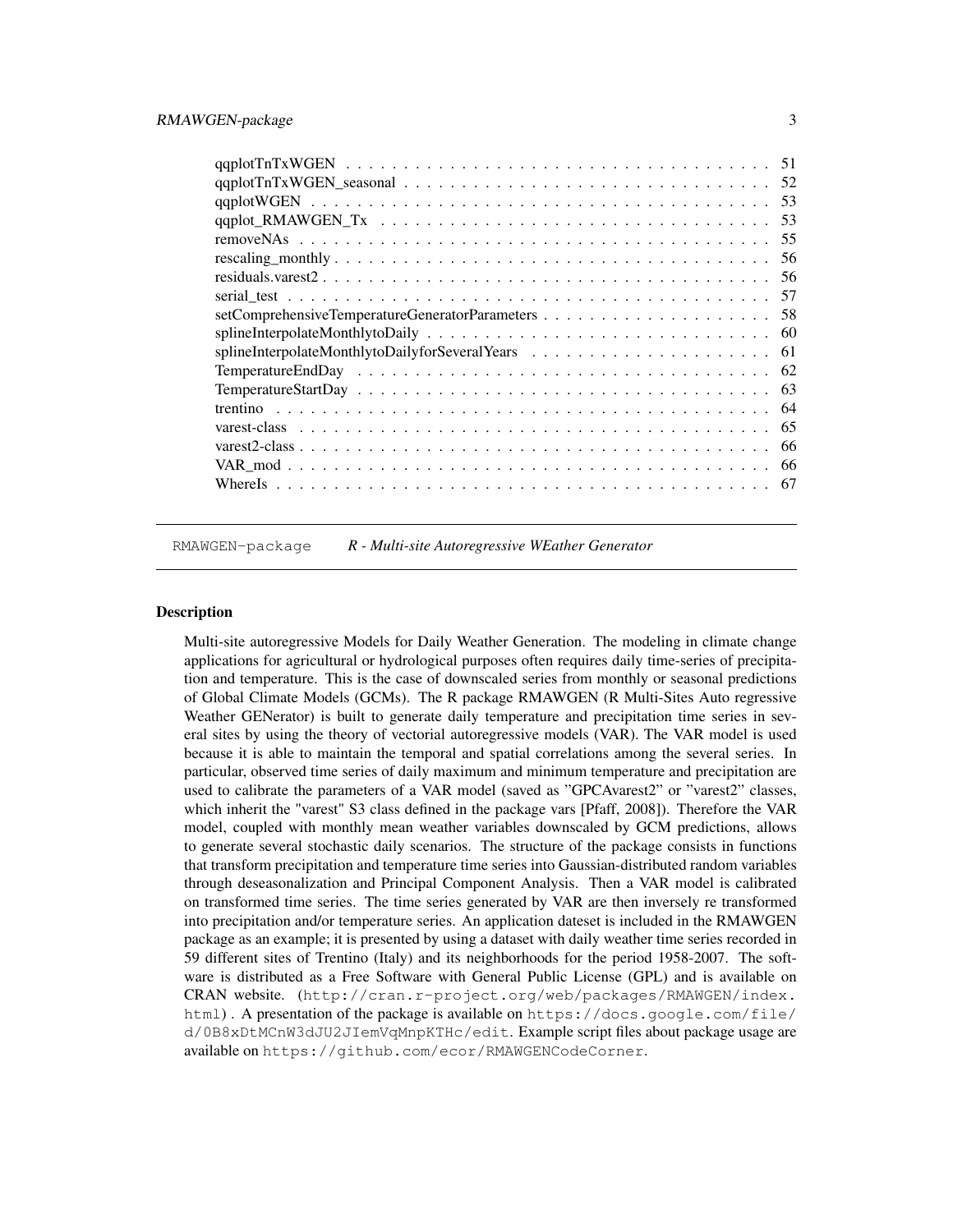## Details

| <b>RMAWGEN</b> |
|----------------|
| Package        |
| 1.2.6          |
| 2014-04-27     |
| $GPL (=2)$     |
| yes            |
|                |
|                |

#### Note

RMAWGEN has been created in the frame of ACE-SAP (http://www.ace-sap.it/) and ENVIROCHANGE (http://www.envirochange.eu/) projects funded by Provincia Autonoma di Trento (http://www.provincia.tn.it/).

RMAWGEN is free software: you can redistribute it and/or modify it under the terms of the GNU General Public License as published by the Free Software Foundation, either version 3 of the License, or (at your option) any later version.

RMAWGEN is distributed in the hope that it will be useful, but WITHOUT ANY WARRANTY; without even the implied warranty of MERCHANTABILITY or FITNESS FOR A PARTICULAR PURPOSE. See the GNU General Public License for more details.

You should have received a copy of the GNU General Public License along with this program. If not, see http://www.gnu.org/licenses/.

#### Author(s)

Emanuele Cordano <emanuele.cordano@gmail.org>, Emanuele Eccel <emanuele.eccel@fmach.it>

#### References

Bernhard Pfaff (2008). VAR, SVAR and SVEC Models: Implementation Within R Package vars. Journal of Statistical Software 27(4). http://www.jstatsoft.org/v27/i04/

Plots the auto- and cross- covariance functions between measured and *simulated data for several stations*

#### **Description**

Plots the auto- and cross- covariance functions between measured and simulated data for several stations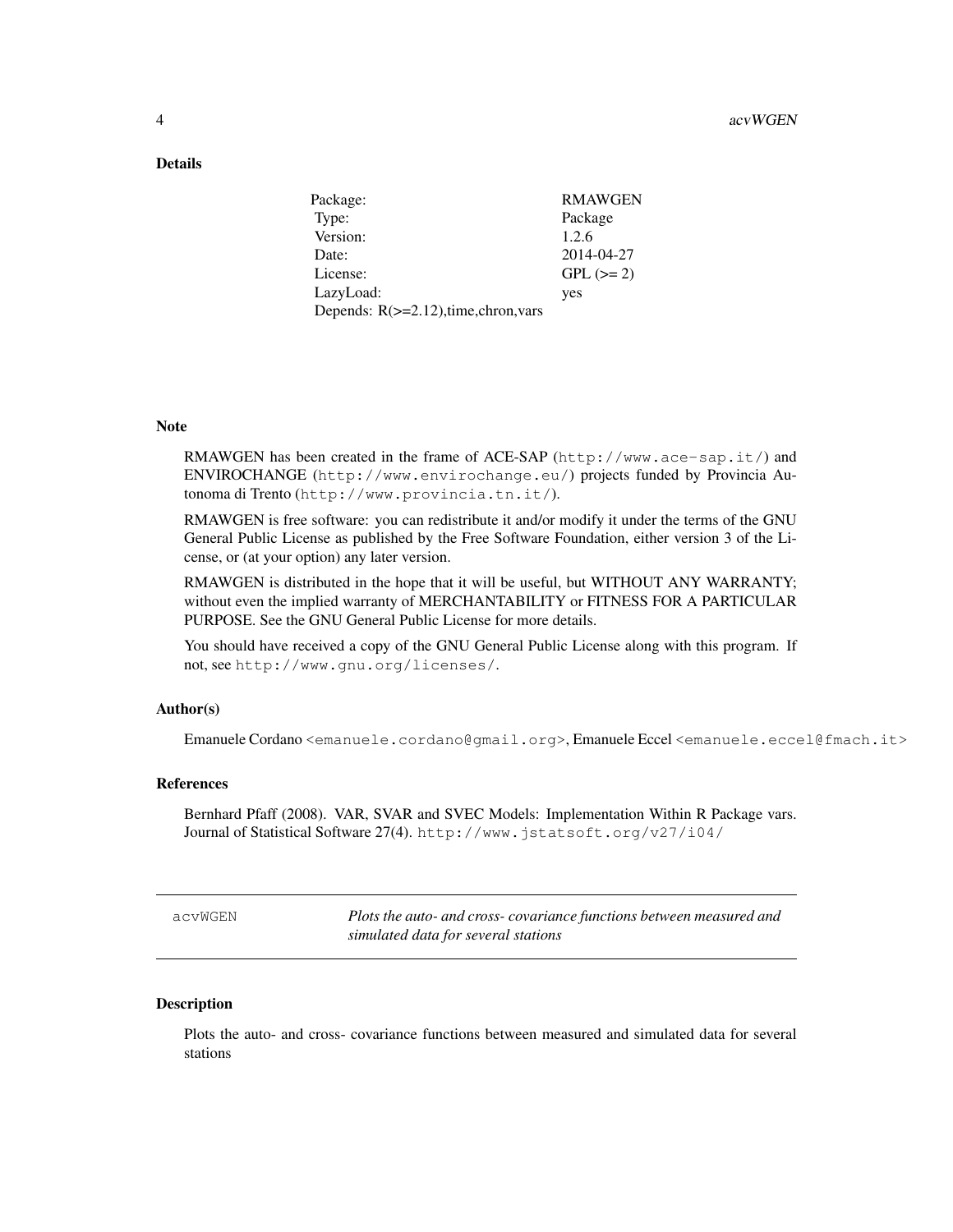#### adddate 5 anis 5 anis 5 anis 5 anis 5 anis 6 anis 6 anis 6 anis 6 anis 6 anis 6 anis 6 anis 6 anis 6 anis 6 ani

# Usage

```
acwWGEN(measured, simulated, titles = c("Sim." , "Mes." ), station = NULL)
```
#### Arguments

| measured  | matrix containing measured time series                                                                                                                                                                                        |
|-----------|-------------------------------------------------------------------------------------------------------------------------------------------------------------------------------------------------------------------------------|
| simulated | matrix containing simulated time series                                                                                                                                                                                       |
| titles    | title suffixes for the simulated and measured data respectively c("Sim.", "Mes.")                                                                                                                                             |
| station   | string vector containing the IDs of the meteorological stations where the auto-<br>covariance is calculated. If it is NULL (default) all stations (corresponding to the<br>columns of "simulated" and "measured") are applied |

## Value

0 in case of success

# Note

It uses acf function

## Author(s)

Emanuele Cordano, Emanuele Eccel

| adddate | Inserts three columns (year, month, day) passing dates to a matrix or to |
|---------|--------------------------------------------------------------------------|
|         | a dataframe                                                              |

# Description

Inserts three columns (year,month,day) passing dates to a matrix or to a dataframe

#### Usage

```
adddate(data, origin = "1961-1-1")
```
## Arguments

| data   | matrix of daily data                                                        |
|--------|-----------------------------------------------------------------------------|
| origin | character string containing the date of the first row of data as YYYY-MM-DD |

## Value

a data frame with dates and data values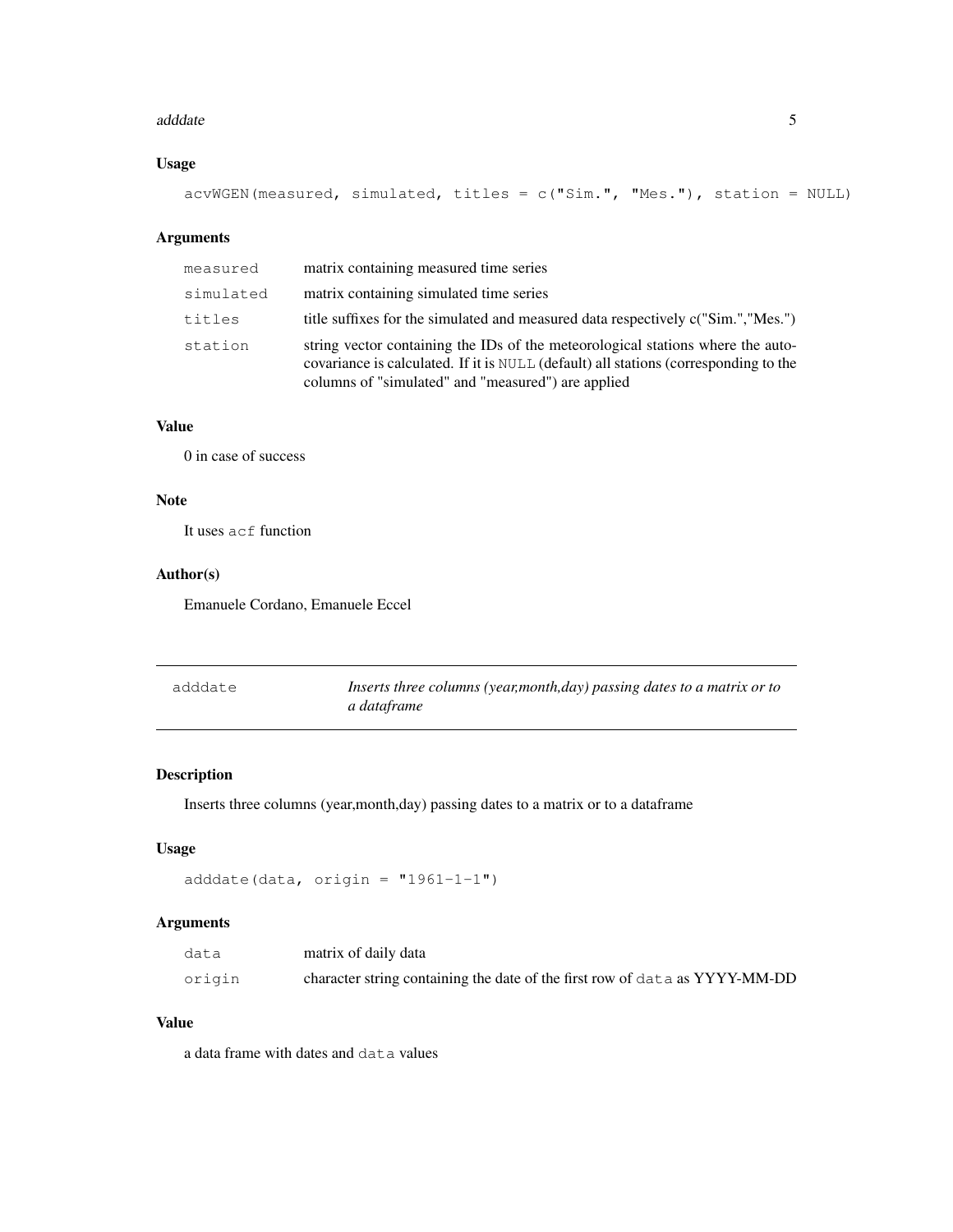## Author(s)

Emanuele Cordano, Emanuele Eccel

## See Also

findDate

| addsuffixes | Adds suffixes for daily maximum and minimum temperature to the |
|-------------|----------------------------------------------------------------|
|             | names of a column data frame                                   |

## Description

Adds suffixes for daily maximum and minimum temperature to the names of a column data frame

#### Usage

```
addsuffixes(names = c("T0001", "T0099", "T0001", "T0099"), suffix = c("_Tx",
  "_Tn"), sep = "")
```
## Arguments

| names  | a character string vector with column names                                 |
|--------|-----------------------------------------------------------------------------|
| suffix | suffixes to add to the first and second groups of column names respectively |
| sep    | separation element                                                          |

#### Details

This function is used for data frames with duplicated field names

#### Value

the vector of names with suffixes added

## Author(s)

Emanuele Cordano, Emanuele Eccel

## See Also

```
getVARmodel
```
#### Examples

names <- addsuffixes()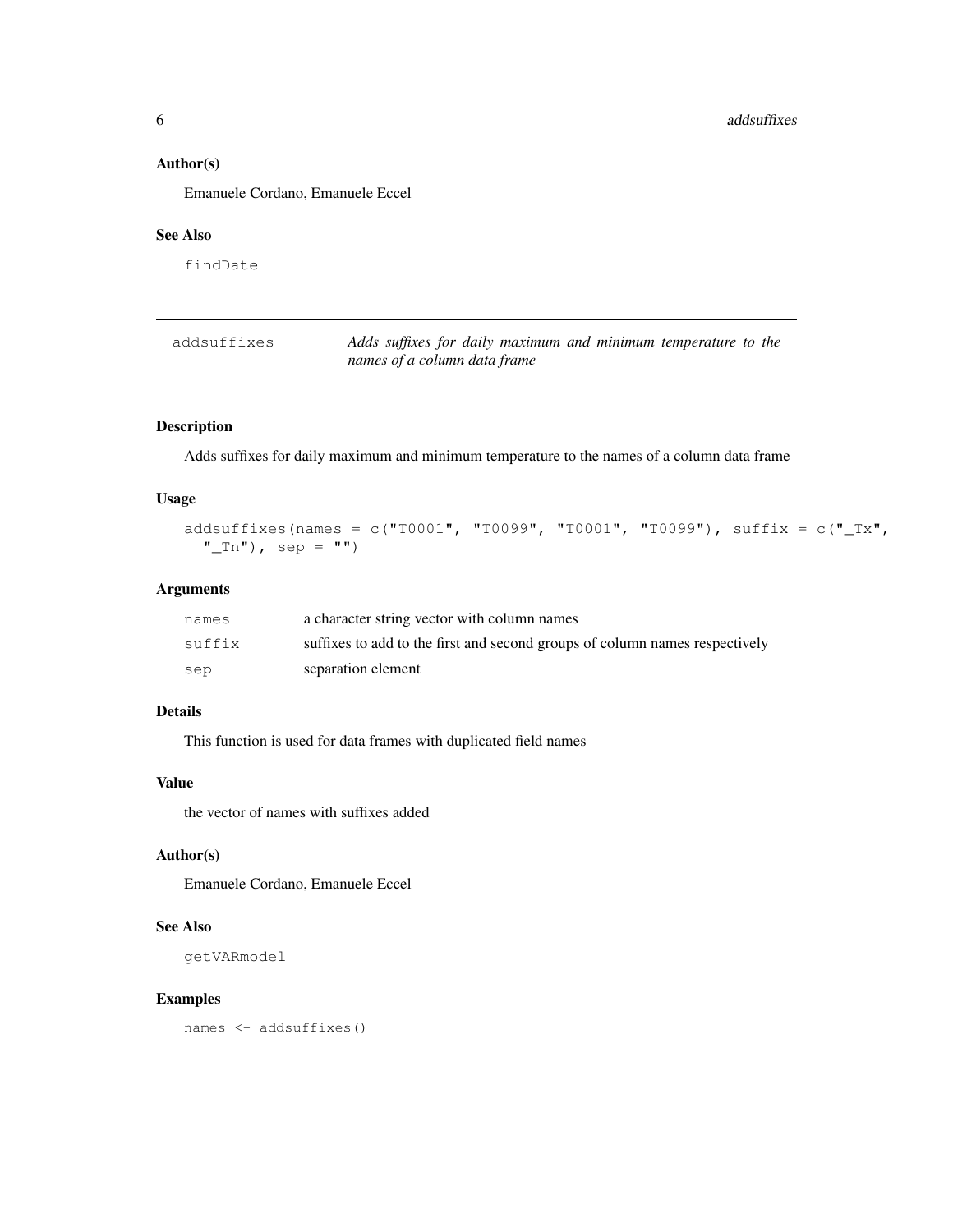## Description

arch.test function for varest2 object

#### Usage

```
arch_test(object, interval = NULL, overlap = 20, list.output = FALSE, ...)
```
#### Arguments

| object      | a varest2 object                                                                                                                                              |
|-------------|---------------------------------------------------------------------------------------------------------------------------------------------------------------|
| interval    | string or subset interval of time (e.g. days) or length of this subset interval to<br>which the ARCH test is applied (see Note). Default is NULL.             |
| overlap     | number of time instants (e.g. days) which are overlapped on two different sub-<br>sequent intervals. Default is 20. It is used only if interval has length 1. |
| list.output | logical value. If TRUE the function returns a list of the test results of each<br>interval. It is used if interval is not NULL. Default is FALSE.             |
| $\ddots$    | further arguments for arch.test                                                                                                                               |

## Details

This function is a wrapper of  $arch.test.$  It can compute the test also for some subsets (intervals) of the time-series or for all the time-series divided in overlapping intervals. The intervals considered for the ARCH test are defined with the argument interval. If interval is an integer number instead of a vector, it indicates the length of the intervals in which the time-series is split. If interval is set to NULL, the test is done on the comprehensive residual time-series without splitting.

#### Value

One object or a list of objects with class attribute varcheck as reported in arch.test

## See Also

arch.test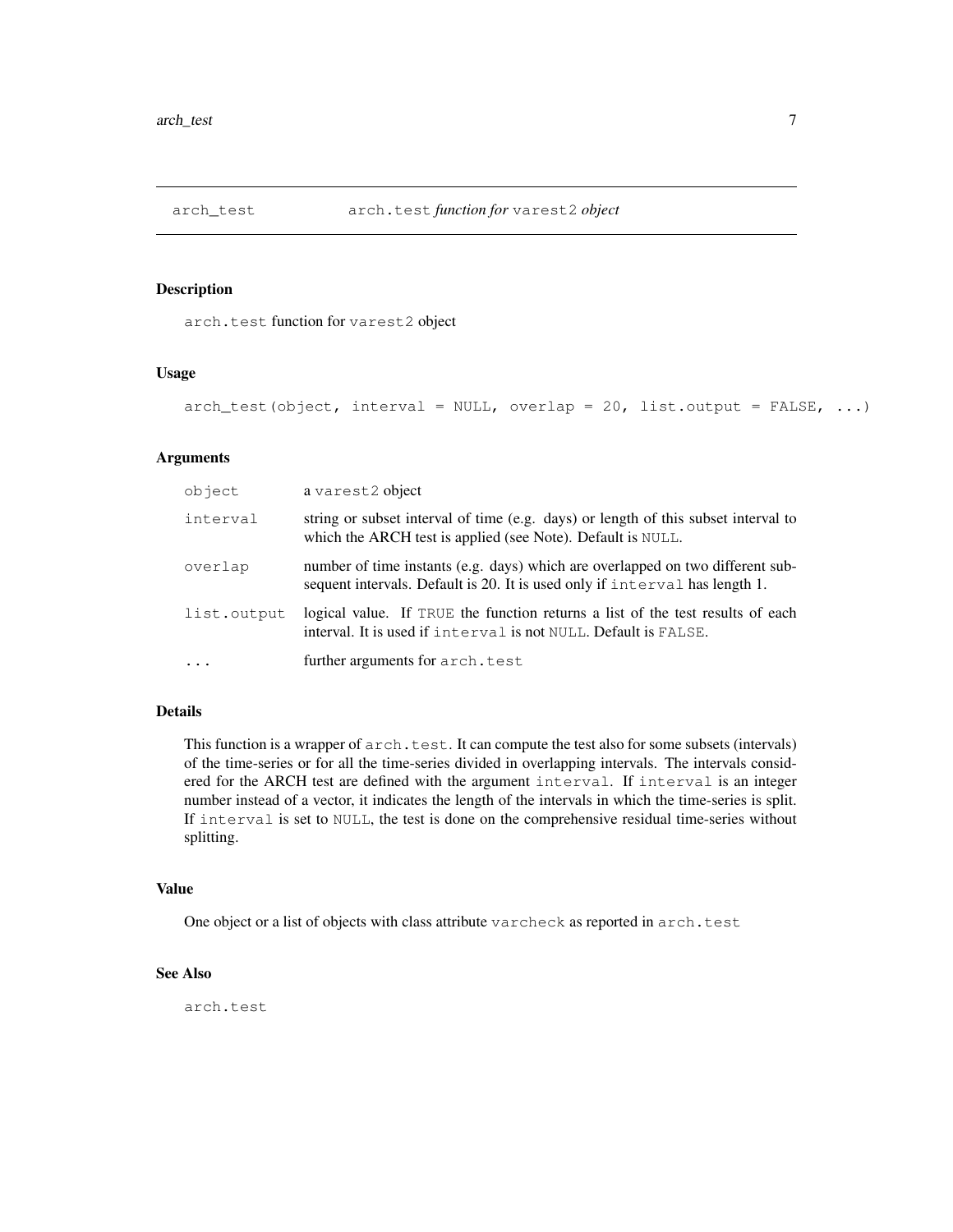ComprehensivePrecipitationGenerator *The comprehensive Precipitation Generator*

## Description

The comprehensive Precipitation Generator

#### Usage

```
ComprehensivePrecipitationGenerator(station = c("T0001", "T0010", "T0099"),prec_all, mean_climate_prec = NULL, year_max = 1990, year_min = 1961,
  leap = TRUE, nmonth = 12, cpf = NULL, verbose = TRUE, p = 1,
  type = "none", lag.max = NULL, ic = "AIC", activateVARselect = FALSE,
  exogen = NULL, exogen_sim = NULL, is_exogen_gaussian = FALSE,
  year_max_sim = year_max, year_min_sim = year_min,
 mean_climate_prec_sim = NULL, onlygeneration = FALSE, varmodel = NULL,
  type_quantile = 3, qnull = NULL, valmin = 0.5, step = 0,
  n_GPCA_iteration = 0, n_GPCA_iteration_residuals = n_GPCA_iteration,
  sample = NULL, extremes = TRUE, exogen_all = NULL,
  exogen_all_col = station, no_spline = FALSE, nscenario = 1,
  seed = NULL, noise = NULL)
```
#### Arguments

| station           | character vector of the IDs of the considered meteorological stations                                                                                  |
|-------------------|--------------------------------------------------------------------------------------------------------------------------------------------------------|
| prec all          | data frame containing daily precipitation of all meteorological stations. See<br>PRECIPITATION defined in the trentino dataset for formatting.         |
| mean climate prec |                                                                                                                                                        |
|                   | a matrix containing monthly mean daily precipitation for the considered station.<br>If it is NULL, it is calculated. See input of is. monthly. climate |
| year_max          | start year of the recorded (calibration) period                                                                                                        |
| year min          | end year of the recorded (calibration) period                                                                                                          |
| leap              | logical variables. If it is TRUE (default)(recommended), leap years are consid-<br>ered, otherwise all years have 365 days                             |
| nmonth            | number of months in one year (default is 12)                                                                                                           |
| verbose           | logical variable                                                                                                                                       |
| cpf               | see normalize Gaussian several stations<br>sample, extremes, qnull, valmin<br>see normalizeGaussian_severalstations                                    |
| step              | see normalize Gaussian several stations. Default is 0.<br>p, type, lag.max, ic, activateVARselect<br>see respective input parameter on getVARmodel     |
|                   | year_max_sim last year of the simulation period. Default is equal to year_max                                                                          |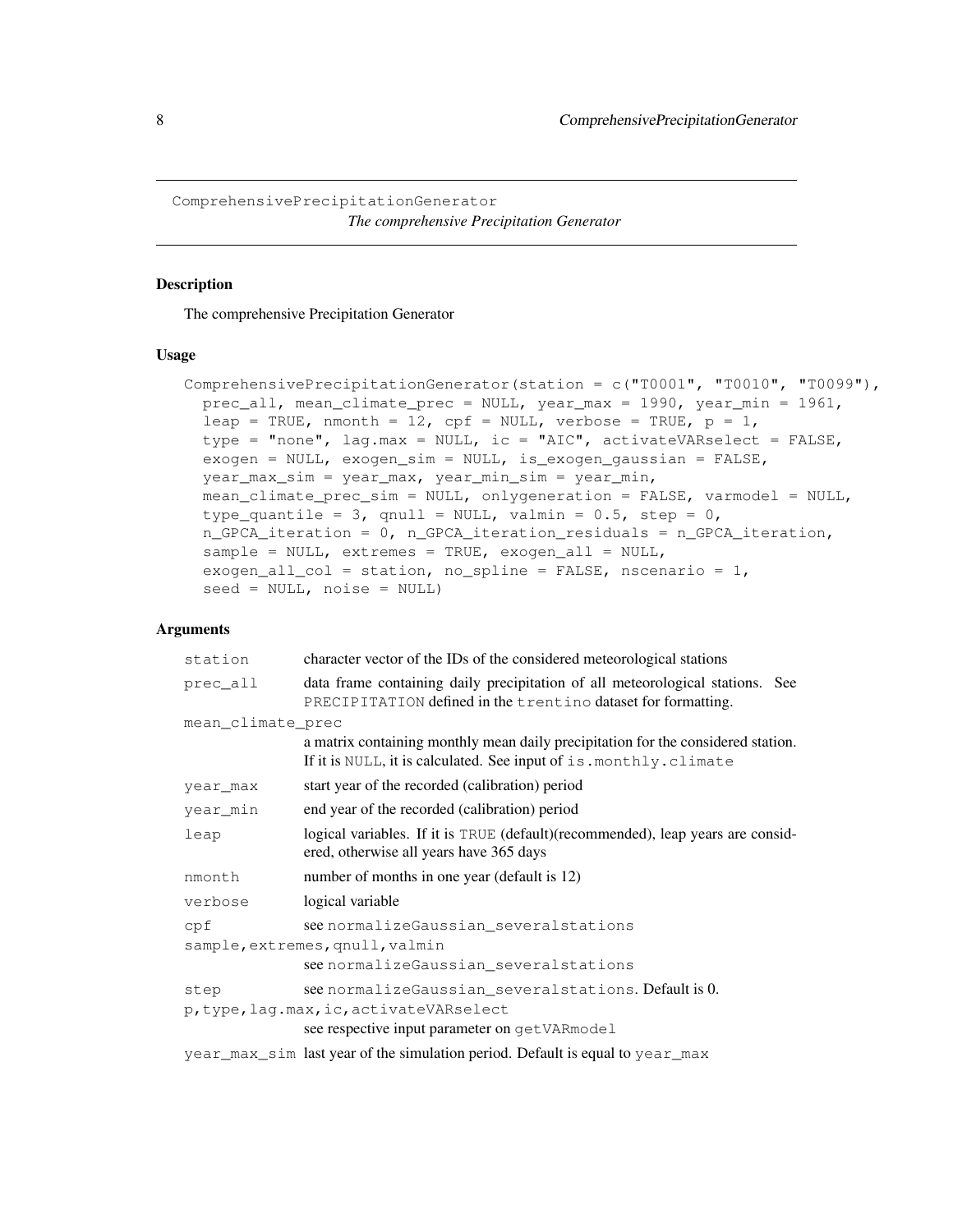|                       | year_min_sim first year of the simulation period. Default is equal to year_min                                                                                                                                                                   |
|-----------------------|--------------------------------------------------------------------------------------------------------------------------------------------------------------------------------------------------------------------------------------------------|
| mean_climate_prec_sim |                                                                                                                                                                                                                                                  |
|                       | a matrix containing monthly mean daily precipitation for the simulation period.<br>If is NULL (Default), it is set equal to mean_climate_prec.                                                                                                   |
| n_GPCA_iteration      |                                                                                                                                                                                                                                                  |
|                       | number of iterations of Gaussianization process for data. Default is 0 (no Gaus-<br>sianization)                                                                                                                                                 |
|                       | n_GPCA_iteration_residuals                                                                                                                                                                                                                       |
|                       | number of iterations of Gaussianization process for VAR residuals. Default is 0<br>(no Gaussianization)                                                                                                                                          |
| exogen                | data frame or matrix containing the (normalized or not) exogenous variables<br>(predictors) for the recorded (calibration) period.                                                                                                               |
| exogen_sim            | data frame or matrix containing the (normalized or not) exogenous variables<br>(predictors) for the simulation period. Default is NULL. If it is NULL, it is re-<br>placed with exogen within the function.                                      |
| is_exogen_gaussian    |                                                                                                                                                                                                                                                  |
|                       | logical value. If TRUE, exogen_sim and exogen are given as already nor-<br>malized variables, otherwhise they are not normalized. Default is FALSE                                                                                               |
| onlygeneration        |                                                                                                                                                                                                                                                  |
|                       | logical value. If TRUE the VAR model varmodel is given as input and only<br>random generation is done, otherwise (default) is calculated from measured data                                                                                      |
| varmodel              | the comprehensinve VAR model as a varest2 S4 object or a NULL object.<br>If NULL (default), the comprehensinve VAR is estimated from measured data<br>within the function, otherwise it is given as input and only random generation is<br>done. |
| type_quantile         |                                                                                                                                                                                                                                                  |
|                       | see type on quantile                                                                                                                                                                                                                             |
| exogen_all            | data frame containing exogenous variable formatted like prec_all. Default is<br>NULL. It is alternative to exogen and if it not NULL, is_exogen_gaussian<br>is automatically set FALSE                                                           |
| exogen_all_col        |                                                                                                                                                                                                                                                  |
|                       | vector of considered columns of exogen_all. Default is station.                                                                                                                                                                                  |
| no_spline             | logical value. See splineInterpolateMonthlytoDailyforSeveralYears.<br>Default is TRUE.                                                                                                                                                           |
| nscenario             | number of generated scenarios for daily maximum and minimum temperature                                                                                                                                                                          |
| seed                  | seed for stochastic random generation see set.seed.                                                                                                                                                                                              |
| noise                 | stochastic noise to add for variabile generation. Default is NULL. See newVARmultieventRealizat<br>Not used in case that nscenario>1.                                                                                                            |

## Value

A list of the following variables:

prec\_mes matrix containing measured daily precipitation (the data is copied by the measured data given as input for the period and the station considered for varmodel estimation)

prec\_spline matrix containing climatic "spline-interpolated" daily preciptation from mean\_climate\_prec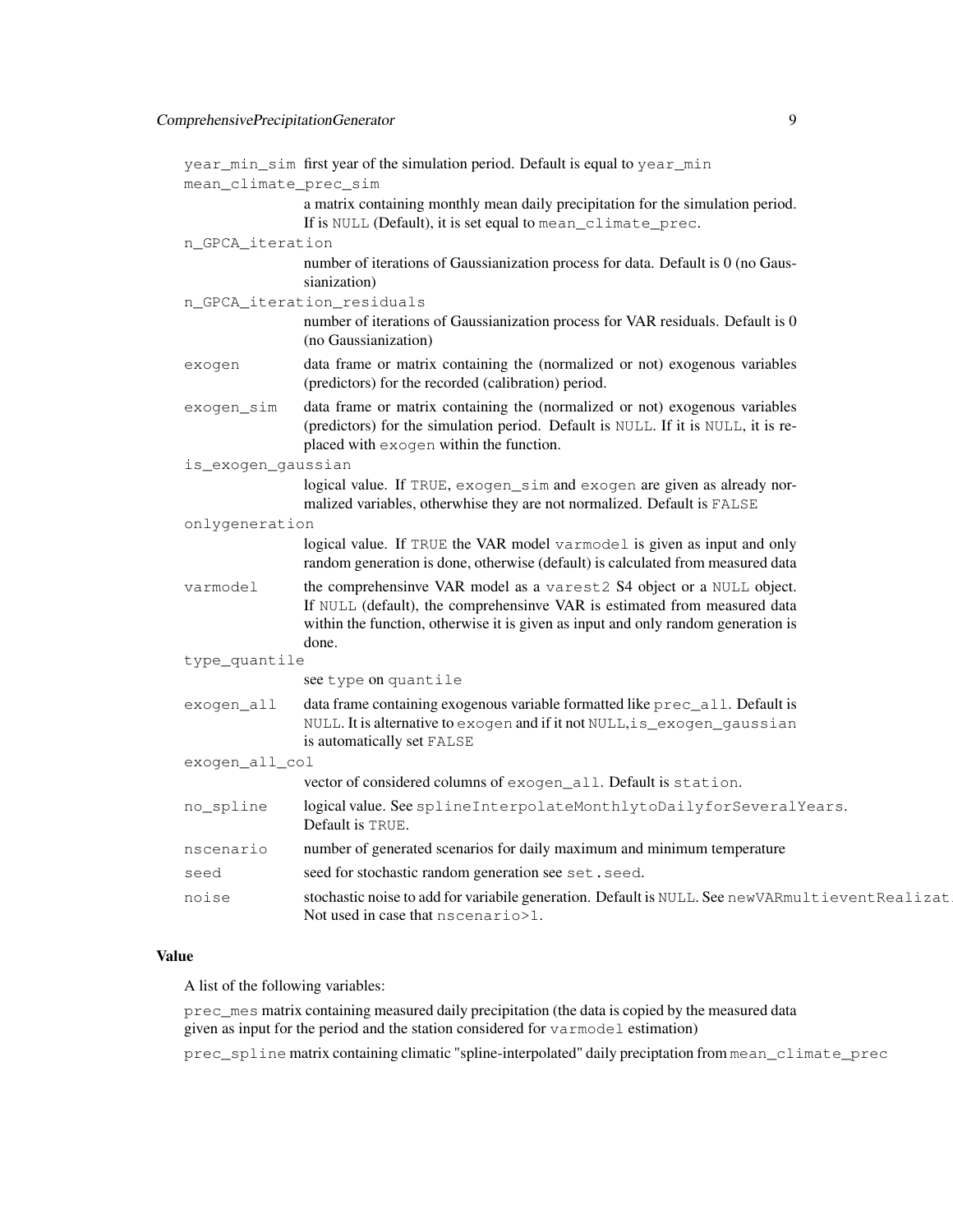data\_prec matrix containing normalized measured precipitation variable

prec\_gen matrix containing generated daily precipitation [mm]

prec\_spline\_sim matrix containing climatic "spline-interpolated" daily preciptation from mean\_climate\_prec\_si

data\_prec\_gen matrix containing normalized generated precipitation variable

mean\_climate\_prec matrix containing monthly means of daily precipitation (historical scenario)

mean\_climate\_prec\_sim matrix containing monthly means of daily precipitation (predicted/simulated scenario)

var a varest object containing the used VAR model

#### Note

It pre-processes and generates a multi-site precipitation fields. It uses getVARmodel. Detailed examples can be viewed of this function in this presentation<sup>1</sup>. Unfortunately, using this approach, the spatial correlations are underestimated. This is due to the persinstence of zeros in the precipitation records. This problem is known in literature and can be solved in the future versions of RMAWGEN. See the R code for further details

#### Author(s)

Emanuele Cordano, Emanuele Eccel

## See Also

splineInterpolateMonthlytoDailyforSeveralYears

#### Examples

```
data(trentino)
set.seed(1222) # set the seed for random generations!
year_max <- 1990
year_min <- 1961
year_max_sim <- 1982
year_min_sim <- 1981
n_GPCA_iter <- 2
p \leftarrow 1nscenario=1
station <- c("T0090","T0083")
## Not Run: the call to ComprehensivePrecipitationGenerator may elapse too
## long time (more than 5 eseconds) and is not executed by CRAN check.
## Please uncomment the following line to run the example on your own PC.
# generation00 <- ComprehensivePrecipitationGenerator(station=station,
# prec_all=PRECIPITATION, year min=year min, year max=year max,
# year_min_sim=year_min_sim,year_max_sim=year_max_sim,p=p,
# n_GPCA_iteration=n_GPCA_iter,n_GPCA_iteration_residuals=0,
# sample="monthly",nscenario=nscenario,no_spline=TRUE)
```
<sup>1</sup>https://docs.google.com/file/d/0B8xDtMCnW3dJU2JIemVqMnpKTHc/edit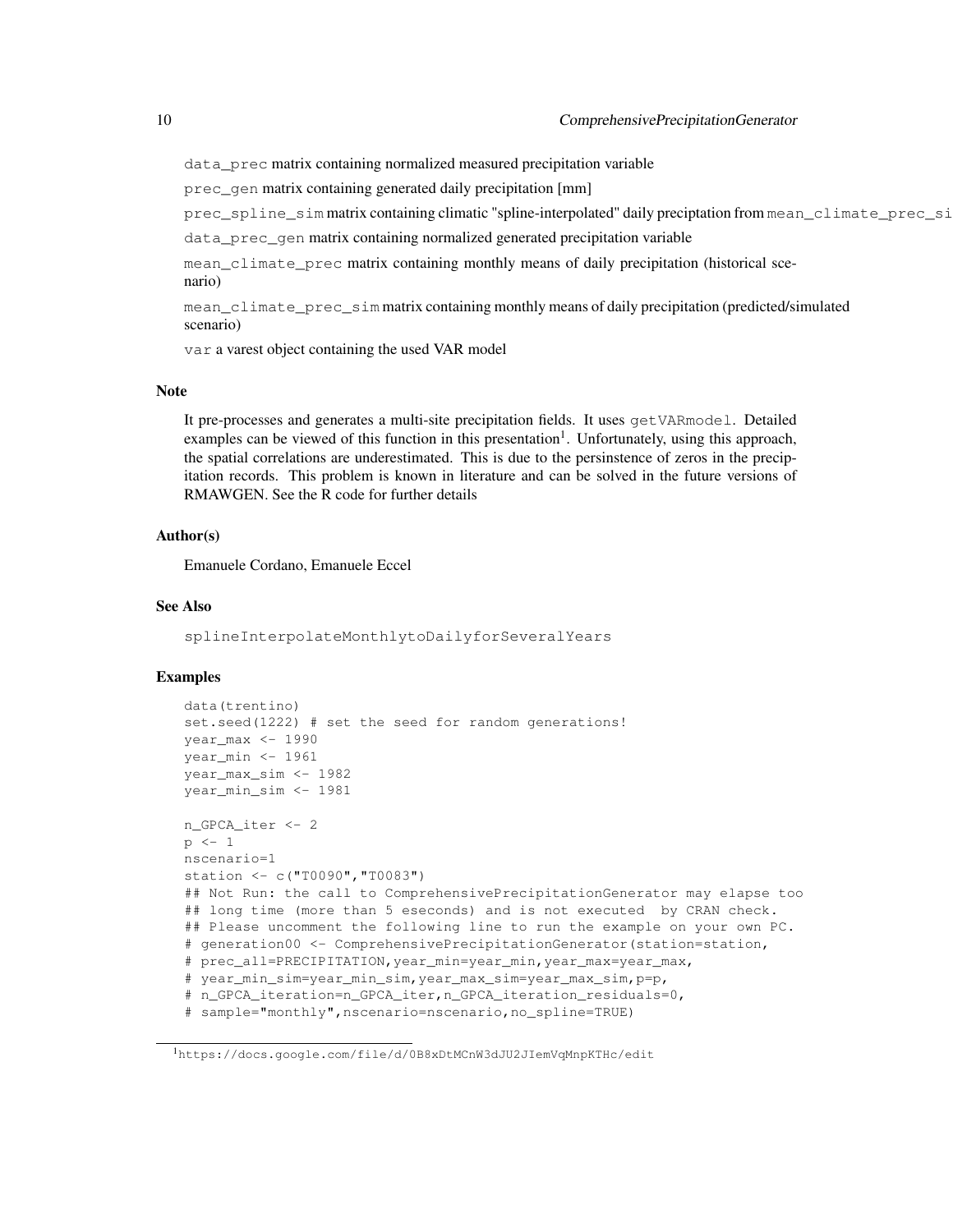#

ComprehensiveTemperatureGenerator *The Comprehensive Temperature Generator*

## Description

The Comprehensive Temperature Generator

#### Usage

```
ComprehensiveTemperatureGenerator(station = c("T0001", "T0010", "T0099"),Tx_all, Tn_all, mean_climate_Tn = NULL, mean_climate_Tx = NULL,
  Tx_spline = NULL, Tn_spline = NULL, year_max = 1990, year_min = 1961,
  leap = TRUE, nmonth = 12, verbose = TRUE, p = 1, type = "none",
  lag.max = NULL, ic = "AIC", activeVARselect = FALSE,year_max_sim = year_max, year_min_sim = year_min,
 mean climate Tn sim = NULL, mean climate Tx sim = NULL,
 Tn_spline_sim = NULL, Tx_spline_sim = NULL, onlygeneration = FALSE,
 varmodel = NULL, normalize = TRUE, type_quantile = 3, sample = NULL,
  extremes = TRUE, option = 2, yearly = FALSE, yearly_sim = yearly,
  n_GPCA_iteration = 0, n_GPCA_iteration_residuals = n_GPCA_iteration,
  exogen = NULL, exogen_sim = exogen, is_exogen_gaussian = FALSE,
  exogen_all = NULL, exogen_all_col = station, nscenario = 1,
  seed = NULL, noise = NULL)
```
## Arguments

| station                                                                | see respective input parameter on setComprehensiveTemperatureGeneratorParameters     |  |
|------------------------------------------------------------------------|--------------------------------------------------------------------------------------|--|
| Tx all, In all, mean climate In, mean climate Tx, Tx spline, In spline |                                                                                      |  |
|                                                                        | see respective input parameter on set Comprehensive Temperature Generator Parameters |  |
|                                                                        | year_max, year_min, leap, nmonth, verbose                                            |  |
|                                                                        | see respective input parameter on set Comprehensive Temperature Generator Parameters |  |
|                                                                        | p, type, lag.max, ic, activateVARselect                                              |  |
|                                                                        | see respective input parameter on getVARmodel                                        |  |
|                                                                        | year_max_sim last year of the simulation period. Default is equal to year_max        |  |
|                                                                        | year_min_sim first year of the simulation period. Default is equal to year_min       |  |
|                                                                        | mean climate Tn sim                                                                  |  |
|                                                                        | monthly averaged daily minimum temperatures for the simulated scenario and           |  |
|                                                                        | used by the random generator. Default is mean_climate_Tn                             |  |
| mean_climate_Tx_sim                                                    |                                                                                      |  |
|                                                                        | monthly averaged daily maximum temperatures for the simulated scenario and           |  |
|                                                                        | used by the random generator. Default is mean_climate_Tx                             |  |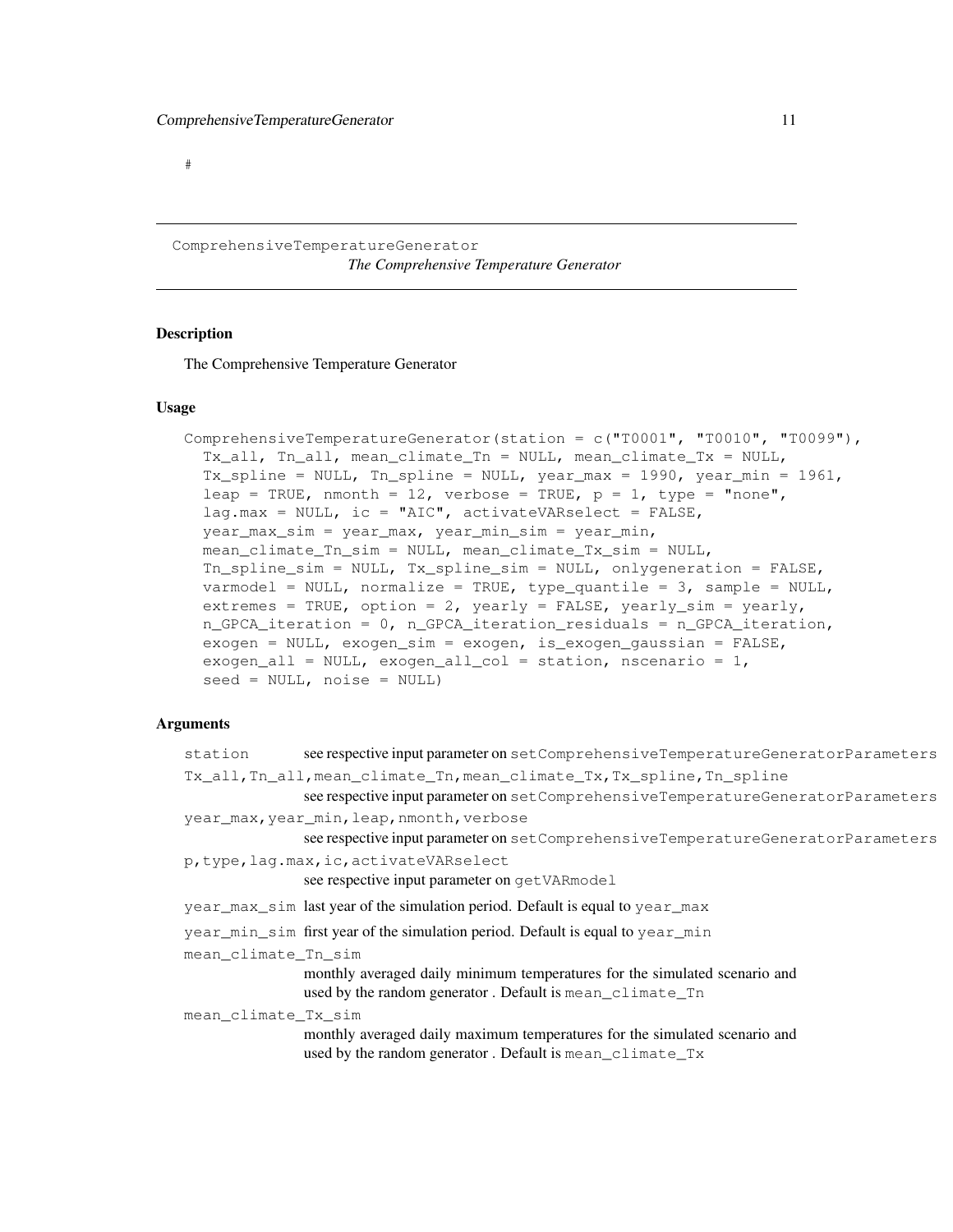| Tx_spline_sim      |                                                                                                                                                                                                                                                                                                                                                   |
|--------------------|---------------------------------------------------------------------------------------------------------------------------------------------------------------------------------------------------------------------------------------------------------------------------------------------------------------------------------------------------|
|                    | daily timeseries (from the first day of year_min_sim to the last day of year_max_sim)<br>of averaged maximum temperature which can be obtained by a spline interpola-<br>tion of monthly mean values (for the generation period). Default is Tx_spline.<br>See for spline interpolation utilized splineInterpolateMonthlytoDailyforSeveralYears.  |
| Tn_spline_sim      |                                                                                                                                                                                                                                                                                                                                                   |
|                    | daily timeseries (from the first day of year_min_sim to the last day of year_max_sim)<br>of averaged minimum temperature which can be obtained by a spline interpola-<br>tion of monthly mean values (for the generation period). Default is Tn_spline.<br>See for spline interpolation utilized spline InterpolateMonthlytoDailyforSeveralYears. |
| onlygeneration     |                                                                                                                                                                                                                                                                                                                                                   |
|                    | logical variable. If TRUE the VAR model varmodel is given as input and only<br>random generation is done, otherwise (default) is calculated from measured data                                                                                                                                                                                    |
| varmodel           | the comprehensinve VAR model as a varest2 or GPCAvarest2 S4 object<br>or a NULL object. If NULL (default), the comprehensinve VAR is estimated<br>from measured data within the function, otherwise it is given as input and only<br>random generation is done.                                                                                   |
|                    | normalize, sample, extremes                                                                                                                                                                                                                                                                                                                       |
|                    | see normalizeGaussian_severalstations or setComprehensiveTemperatureGener                                                                                                                                                                                                                                                                         |
| type_quantile      |                                                                                                                                                                                                                                                                                                                                                   |
|                    | see type on quantile                                                                                                                                                                                                                                                                                                                              |
| option             | integer value. If 1, the generator works with minimun and maximum tempera-<br>ture, if 2 (default) it works with the average value between maximum and mini-<br>mum temparature and the respective daily thermal range.                                                                                                                           |
| n_GPCA_iteration   |                                                                                                                                                                                                                                                                                                                                                   |
|                    | number of iterations of Gaussianization process for data. Default is 0 (no Gaus-<br>sianization)                                                                                                                                                                                                                                                  |
|                    | n_GPCA_iteration_residuals                                                                                                                                                                                                                                                                                                                        |
|                    | number of iterations of Gaussianization process for VAR residuals. Default is 0<br>(no Gaussianization)                                                                                                                                                                                                                                           |
| exogen             | data frame or matrix containing the (normalized or not) exogenous variables<br>(predictors) for the recorded (calibration) period. Default is NULL.                                                                                                                                                                                               |
| exogen_sim         | data frame or matrix containing the (normalized or not) exogenous variables<br>(predictors) for the simulation period. Default is NULL. If it is NULL, exogen_sim<br>is set equal to exogen within the function.                                                                                                                                  |
| is_exogen_gaussian |                                                                                                                                                                                                                                                                                                                                                   |
|                    | logical value, If TRUE, exogen_sim and exogen are given as already nor-<br>malized variables, otherwhise they are not normalized. Default is FALSE                                                                                                                                                                                                |
| exogen_all         | data frame containing exogenous variable formatted like Tx_all and Tn_all.<br>Default is NULL. It is alternative to exogen and if it not NULL, is_exogen_gaussian<br>is automatically set to FALSE                                                                                                                                                |
| exogen_all_col     |                                                                                                                                                                                                                                                                                                                                                   |
|                    | vector of considered columns of exogen_all. Default is station.                                                                                                                                                                                                                                                                                   |
| nscenario          | number of generated scenarios for daily maximum and minimum temperature                                                                                                                                                                                                                                                                           |
| yearly             | logical value. If TRUE the monthly mean values are calculated for each year<br>from year_min to year_max separately. Default is FALSE.                                                                                                                                                                                                            |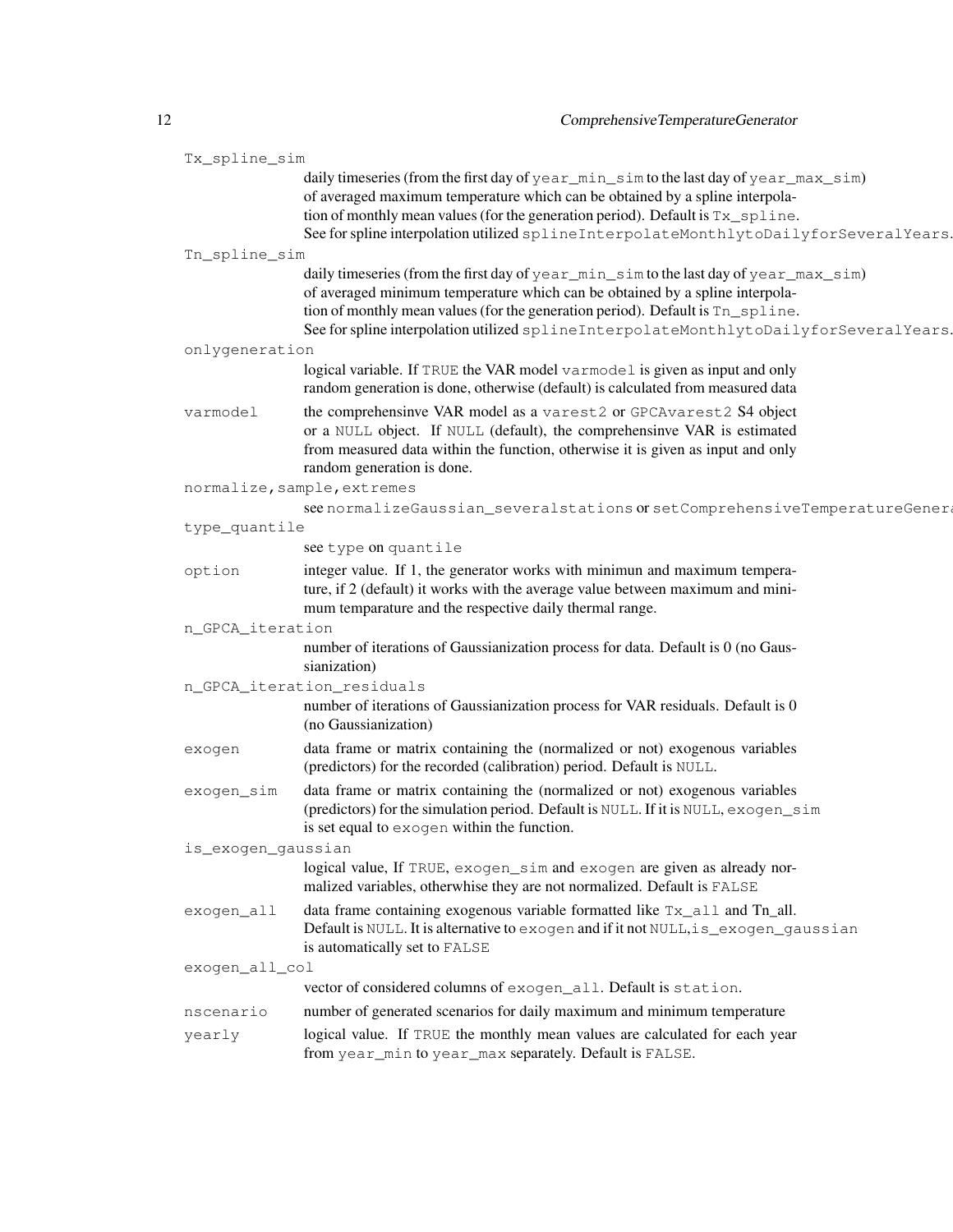## ComprehensiveTemperatureGenerator 13

| yearly sim | logical value. If TRUE the monthly mean values are calculated for each year<br>from year_min_sim to year_max_sim separately. Default is yearly. |
|------------|-------------------------------------------------------------------------------------------------------------------------------------------------|
| seed       | seed for stochastic random generation see set. seed                                                                                             |
| noise      | stochastic noise to add for variabile generation. Default is NULL. See newVARmultieventRealizat<br>Not used in case that nscenario > 1.         |

## Value

A list of the following variables:

input list of variables returned by setComprehensiveTemperatureGeneratorParameters

var varest object containing the used VAR model (if useVAR is true), NULL (otherwise)

output list variables returned by generateTemperatureTimeseries (i.e. generated timeseries)

## Note

It pre-processes series and generates multi-site temperature fields by using setComprehensiveTemperatureGenerat and generateTemperatureTimeseries. Detailed examples can be viewed of this function in this presentation<sup>2</sup>.

#### Author(s)

Emanuele Cordano, Emanuele Eccel

#### See Also

setComprehensiveTemperatureGeneratorParameters, generateTemperatureTimeseries ,generateTemperatureTimeseries,splineInterpolateMonthlytoDailyforSeveralYears.

#### Examples

```
data(trentino)
set.seed(1222) # set the seed for random generations!
year_min <- 1961
year_max <- 1990
year_min_sim <- 1982
year_max_sim <- 1983
n_GPCA_iter <- 5
n_GPCA_iteration_residuals <- 5
p <- 1
vstation <- c("B2440","B6130","B8570","B9100","LAVIO","POLSA","SMICH","T0001",
"T0010","T0014","T0018","T0032","T0064","T0083","T0090","T0092",
"T0094","T0099","T0102","T0110","T0129","T0139","T0147","T0149",
"T0152","T0157","T0168","T0179","T0189","T0193","T0204","T0210",
"T0211","T0327","T0367","T0373")
```
<sup>2</sup>https://docs.google.com/file/d/0B8xDtMCnW3dJU2JIemVqMnpKTHc/edit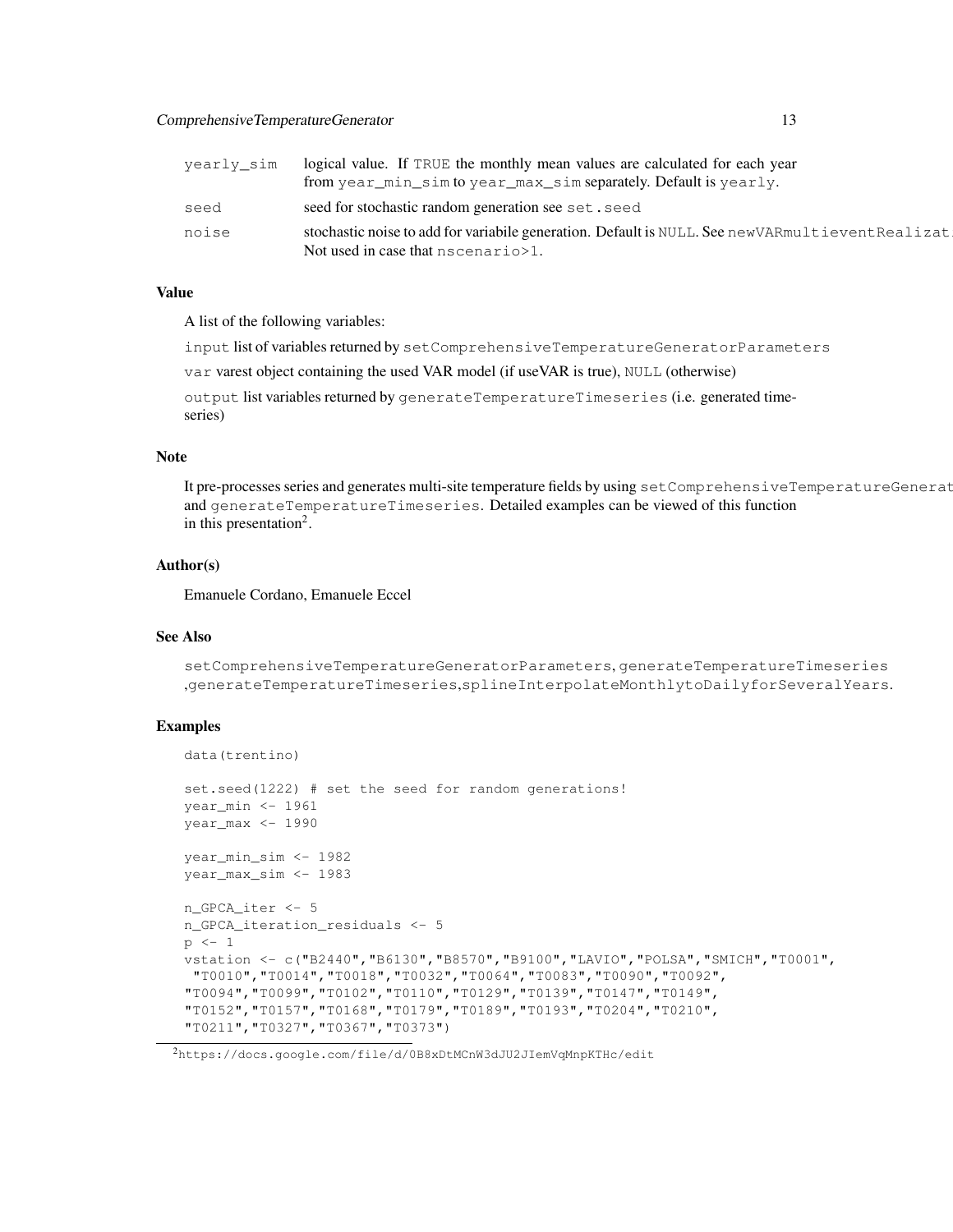## Not Run: the call to ComprehensiveTemperatureGenerator may elapse ## too long time (more than 5 eseconds) and is not executed by CRAN check. ## Please uncomment the following line to run the example on your own PC. # generation00 <-ComprehensiveTemperatureGenerator(station=vstation[16], # Tx\_all=TEMPERATURE\_MAX,Tn\_all=TEMPERATURE\_MIN,year\_min=year\_min,year\_max=year\_max, # p=p,n\_GPCA\_iteration=n\_GPCA\_iter,n\_GPCA\_iteration\_residuals=n\_GPCA\_iteration\_residuals, # sample="monthly",year\_min\_sim=year\_min\_sim,year\_max\_sim=year\_max\_sim)

continuity\_ratio *Calculates the continuity ratio of a set of precipitation measured or generated data in several sites as defined by Wilks, 1998 (see reference link)*

## **Description**

Calculates the continuity ratio of a set of precipitation measured or generated data in several sites as defined by Wilks, 1998 (see reference link)

#### Usage

continuity\_ratio(data, lag =  $0$ , valmin =  $0.5$ )

#### **Arguments**

| data   | containing daily precipitation time series for several gauges (one gauge time<br>series per column)                                                    |
|--------|--------------------------------------------------------------------------------------------------------------------------------------------------------|
| laq    | numeric lag (expressed as number of days) used for computation for "cross"<br>continuity ratio and joint probability of prercipitation (no) occurence. |
| valmin | threshold precipitation value [mm] for wet/dry day indicator. If precipitation is<br>lower than valmin, day is considered dry. Default is 0.5 mm.      |

#### Value

A list containing the following matrices:

continuity ratio : lag-day lagged continuity ratio,

occurence : joint probability of lag-day lagged precipitation occurence

nooccurence : joint probability of lag-day lagged no precipitation occurence.

## Note

If  $l = 0$  the function returns the continuity ratio and joint probability as described by Wilks, 1998. Otherwise the precipitation values for each couple of rain gauges are taken with  $\log$ -day lag.

#### Author(s)

Emanuele Cordano, Emanuele Eccel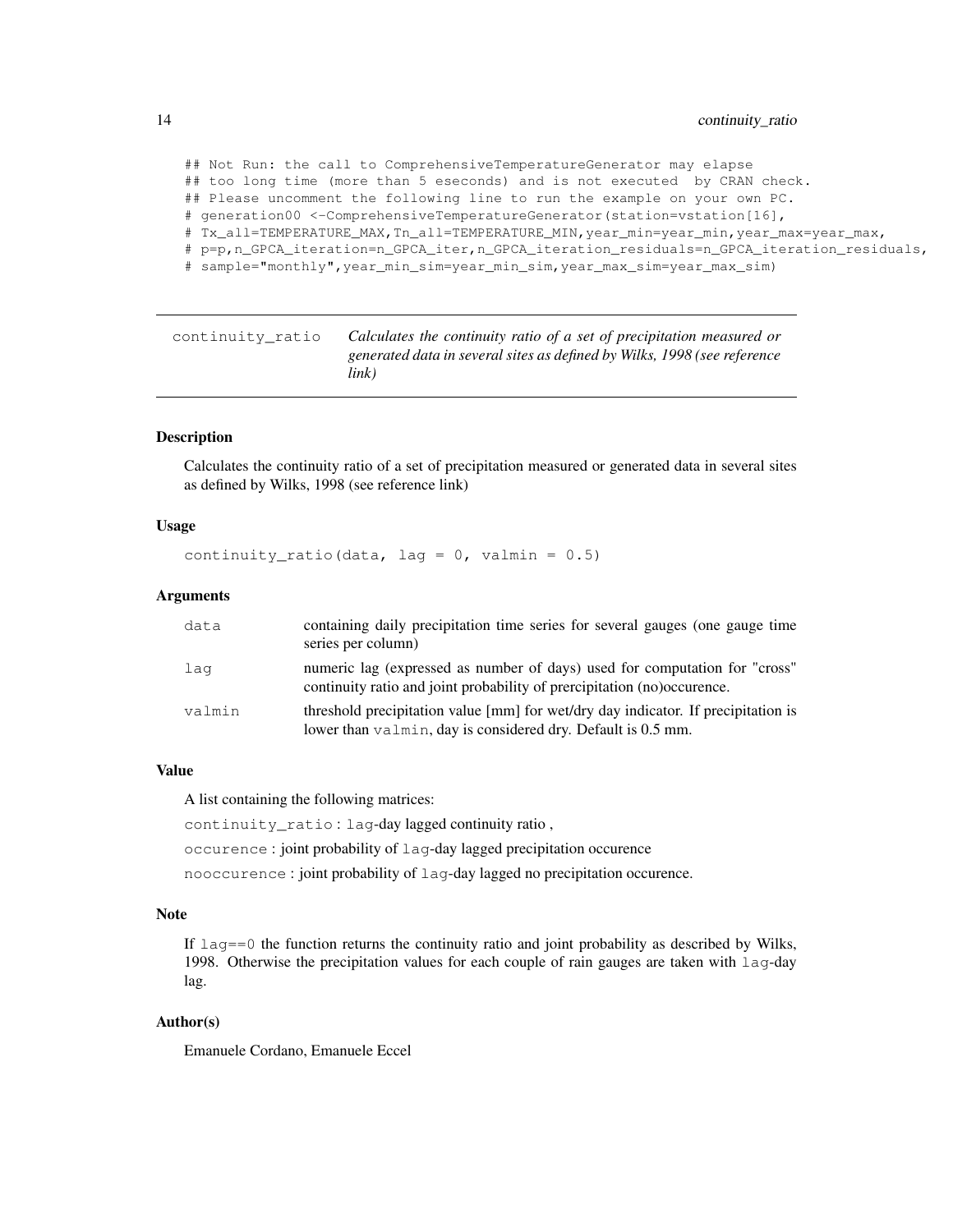#### $countNAs$  15

# References

```
see the following URL references: http://onlinelibrary.wiley.com/doi/10.1002/
joc.2305/abstract and http://www.sciencedirect.com/science/article/
pii/S0022169498001863
```
#### countNAs *counts NAs in each row of* data

## Description

counts NAs in each row of data

## Usage

countNAs(data)

#### Arguments

data a data input matrix

# Value

the vector with numbers of NA values for each data column

#### Author(s)

Emanuele Cordano, Emanuele Eccel

| covariance | Calculates the covariance matrix of the normally standardized vari- |
|------------|---------------------------------------------------------------------|
|            | ables obtained from the columns of $x$                              |

## Description

Calculates the covariance matrix of the normally standardized variables obtained from the columns of x

#### Usage

```
covariance(x, data = x, cpf = NULL, mean = 0, sd = 1, step = NULL,
 prec = 10^{\circ}-4, use = "pairwise.complete.obs", type = 3,
  extremes = TRUE, sample = NULL, origin_x = NULL,
  origin_data = origin_x)
```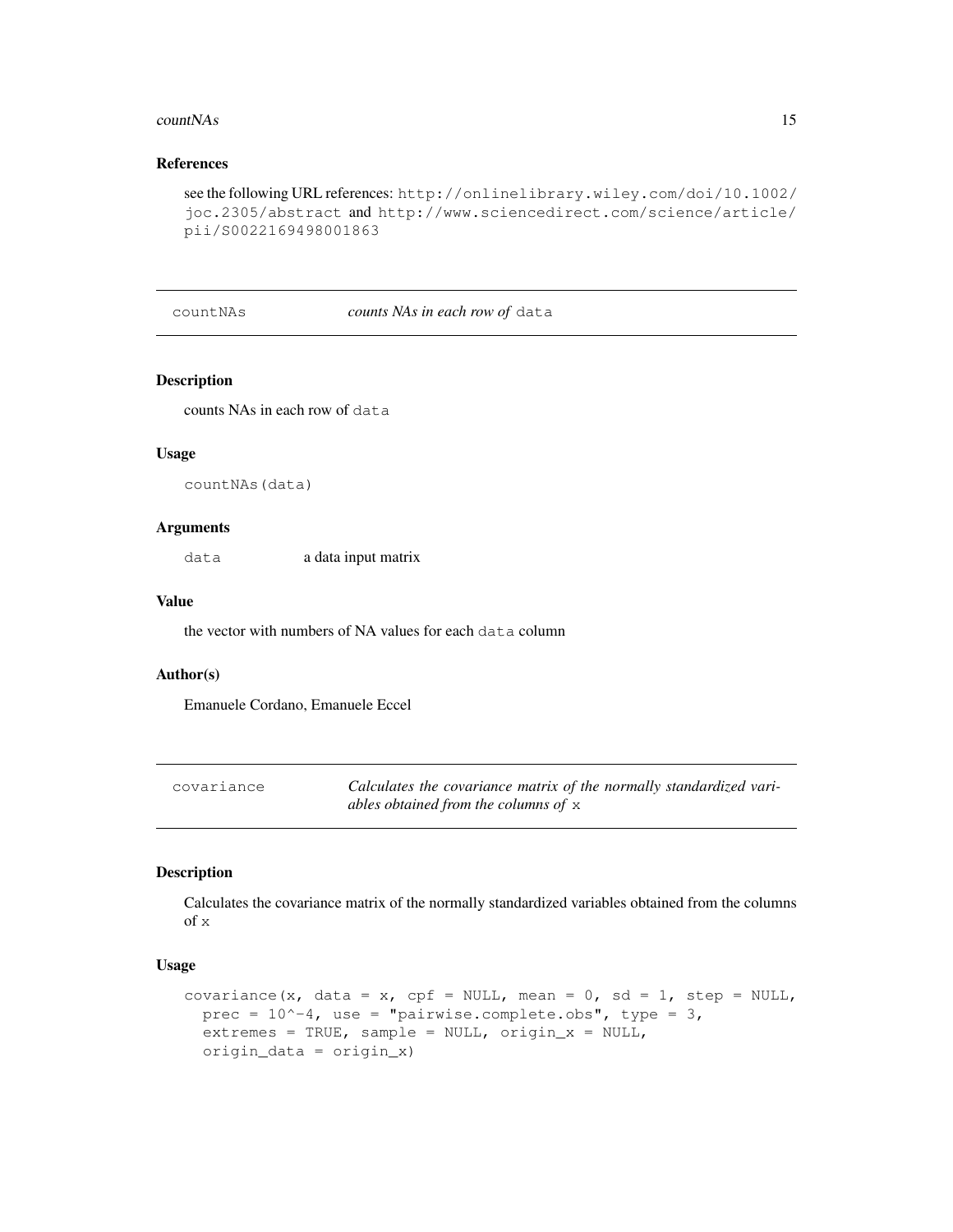## Arguments

| X        | variable                                                                                                                          |
|----------|-----------------------------------------------------------------------------------------------------------------------------------|
| data     | a sample of data on which a non-parametric perigneolability distribution is esti-<br>mated                                        |
| cpf      | cumulative probability distribution. If NULL (default) is calculated as ecd f (data)                                              |
| mean     | mean (expected value) of the normalized random variable. Default is 0.                                                            |
| sd       | standard deviation of the normalized random variable. Default is 1.                                                               |
| step     | vector of values in which step discontinuities of the cumulative probability func-<br>tion occur. Default is NULL                 |
| prec     | amplitude of the neighbourhood of the step discontinuities where cumulative<br>probability function is treated as non continuous. |
| type     | see quantile                                                                                                                      |
| extremes | logical variable. If TRUE (default) the probability or frequency is multiplied by                                                 |
|          |                                                                                                                                   |

N  $N+1$ 

|          | where $N$ is the length of data                                       |
|----------|-----------------------------------------------------------------------|
| sample   | information about sample or probability distribution. Default is NULL |
| origin x | date corresponding to the first row of $x$                            |
|          | origin_data date corresponding to the first row of data               |
| use      | see cov                                                               |

# Value

a matrix with the normalized variable or its inverse

# Note

It applies normalizeGaussian\_severalstations to x and data and then calculates the covariances among the column. See the R code for further details

# Author(s)

Emanuele Cordano, Emanuele Eccel

## See Also

normalizeGaussian\_severalstations,normalizeGaussian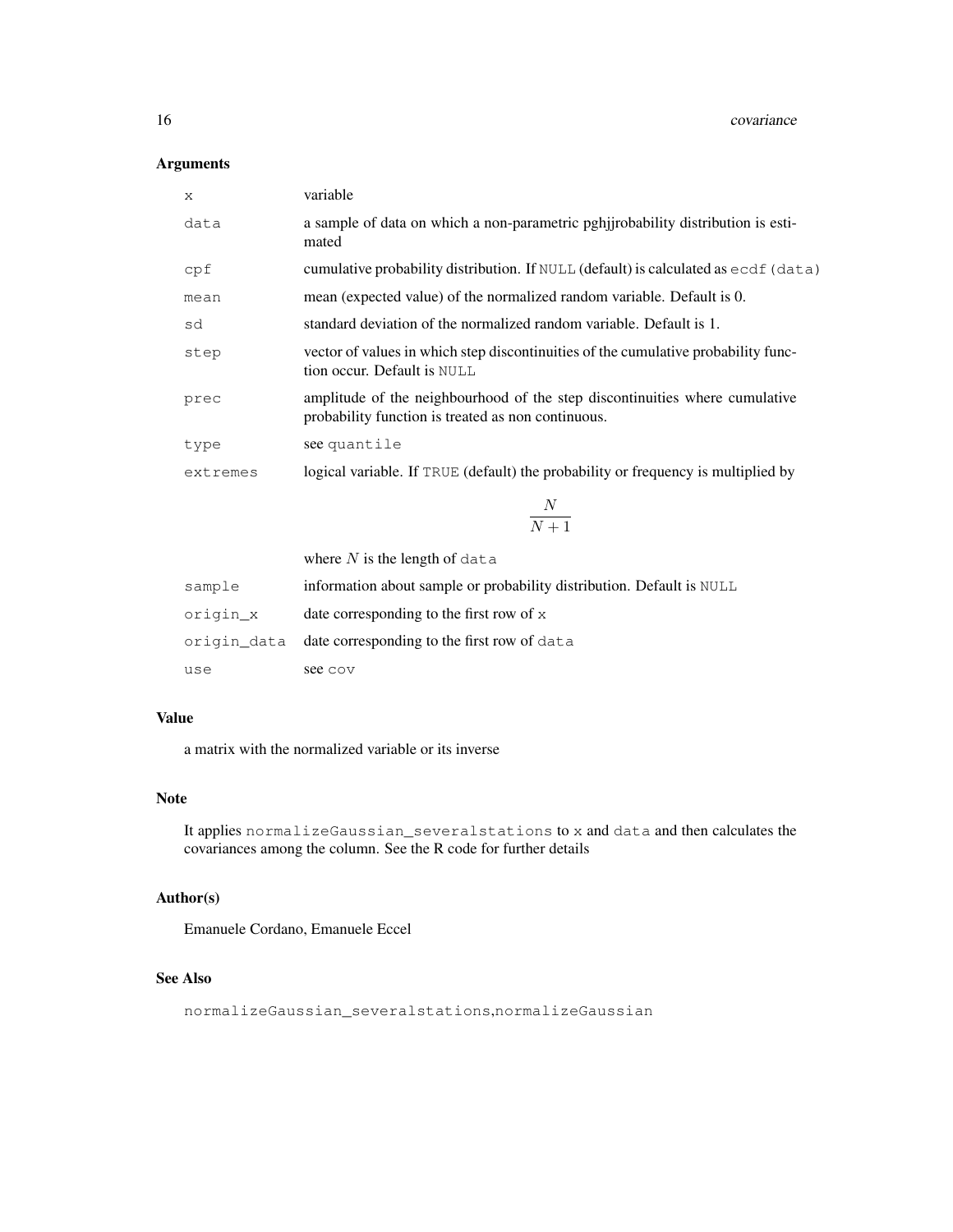ElevationOf *Extracts the elevation of a meteorological station expressed in meters above a reference (sea level)*

#### Description

Extracts the elevation of a meteorological station expressed in meters above a reference (sea level)

## Usage

ElevationOf(name, station\_names, elevation)

# Arguments

| name          | character ID of the station                                                                                                                         |
|---------------|-----------------------------------------------------------------------------------------------------------------------------------------------------|
| station names |                                                                                                                                                     |
|               | vector of the IDs (characters) of the considered meteorological stations. An<br>example is STATION NAMES, which is defined in the trentino dataset. |
| elevation     | vector of the elevation of the considered meteorological stations. An example is<br>ELEVATION, which is defined in the trentino dataset.            |

#### Value

the elevation given the vectors of station IDs and the respective elevations

#### Author(s)

Emanuele Cordano, Emanuele Eccel

## Examples

```
data(trentino)
ElevationOf("T0099",station_names=STATION_NAMES,elevation=ELEVATION)
```

| extractdavs |  |
|-------------|--|
|-------------|--|

Extracts the rows of a matrix corresponding to the requested days (ex*pressed as dates YYYY-MM-DD) given the date (origin) of the first row*

## Description

Extracts the rows of a matrix corresponding to the requested days (expressed as dates YYYY-MM-DD) given the date (origin) of the first row

#### Usage

```
extractdays(data = array(1:ndim_max, dim = c(ndim_max, 1)),
  ndim_max = 1e+05, when = "1990-1-1", origin = "1961-1-1", nday = 1)
```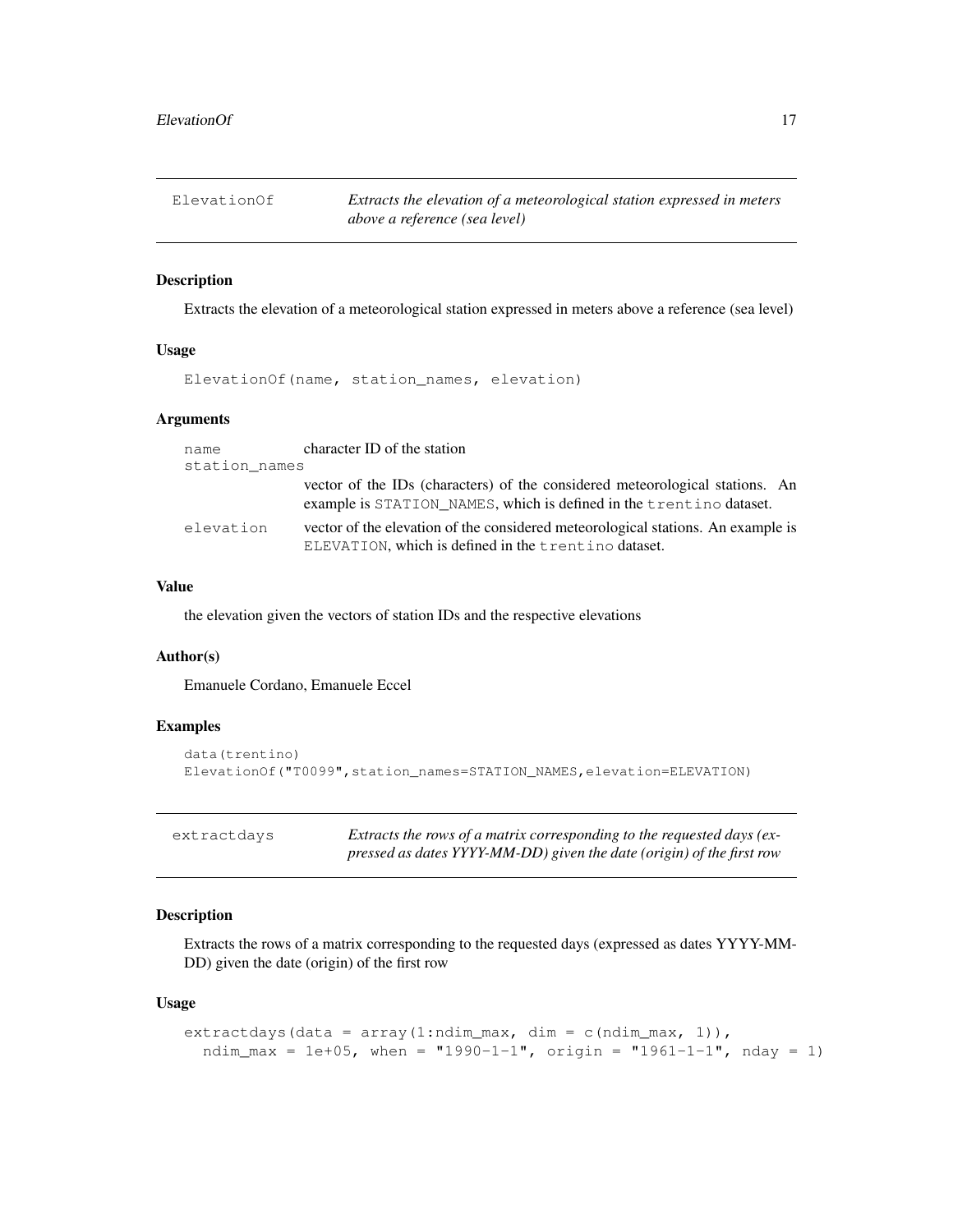## Arguments

| data     | an input data matrix where each row corresponds to a daily record                                               |  |
|----------|-----------------------------------------------------------------------------------------------------------------|--|
| when     | desired dates for which the data are requested                                                                  |  |
| origin   | date corresponding to the first row of data                                                                     |  |
| nday     | (optional) number of days since when to extract the data                                                        |  |
| ndim max | maximum (integer) number of rows in data where to find when. Default is<br>100000 and works if data is missing. |  |

#### Value

a matrix containing the requested rows

#### Note

It uses julian

# Author(s)

Emanuele Cordano, Emanuele Eccel

| extractmonths | Extracts the rows of a matrix corresponding to requested months of a |
|---------------|----------------------------------------------------------------------|
|               | year given the date (origin) of the first row                        |

# Description

Extracts the rows of a matrix corresponding to requested months of a year given the date (origin) of the first row

#### Usage

```
extractmonths(data = array(1:ndim_max, dim = c(ndim_max, 1)),
 ndim_max = 1e+05, when = c("Dec", "Jan", "Feb"), year = NULL,
 origin = "1961-1-1")
```
#### Arguments

| data     | an input data matrix where each row corresponds to a daily record                                                                                                       |
|----------|-------------------------------------------------------------------------------------------------------------------------------------------------------------------------|
| when     | character vactor of months for which the data are required. It must be a subset of<br>c("Jan", "Feb", "Mar", "Apr", "May", "Jun", "Jul", "Aug", "Sep", "Oct", "Nov", "D |
| origin   | date corresponding to the first row of data                                                                                                                             |
| year     | year(s) when data must be extracted                                                                                                                                     |
| ndim max | maximum (integer) number of rows in data where to find when. Default is<br>100000 and works if data is missing.                                                         |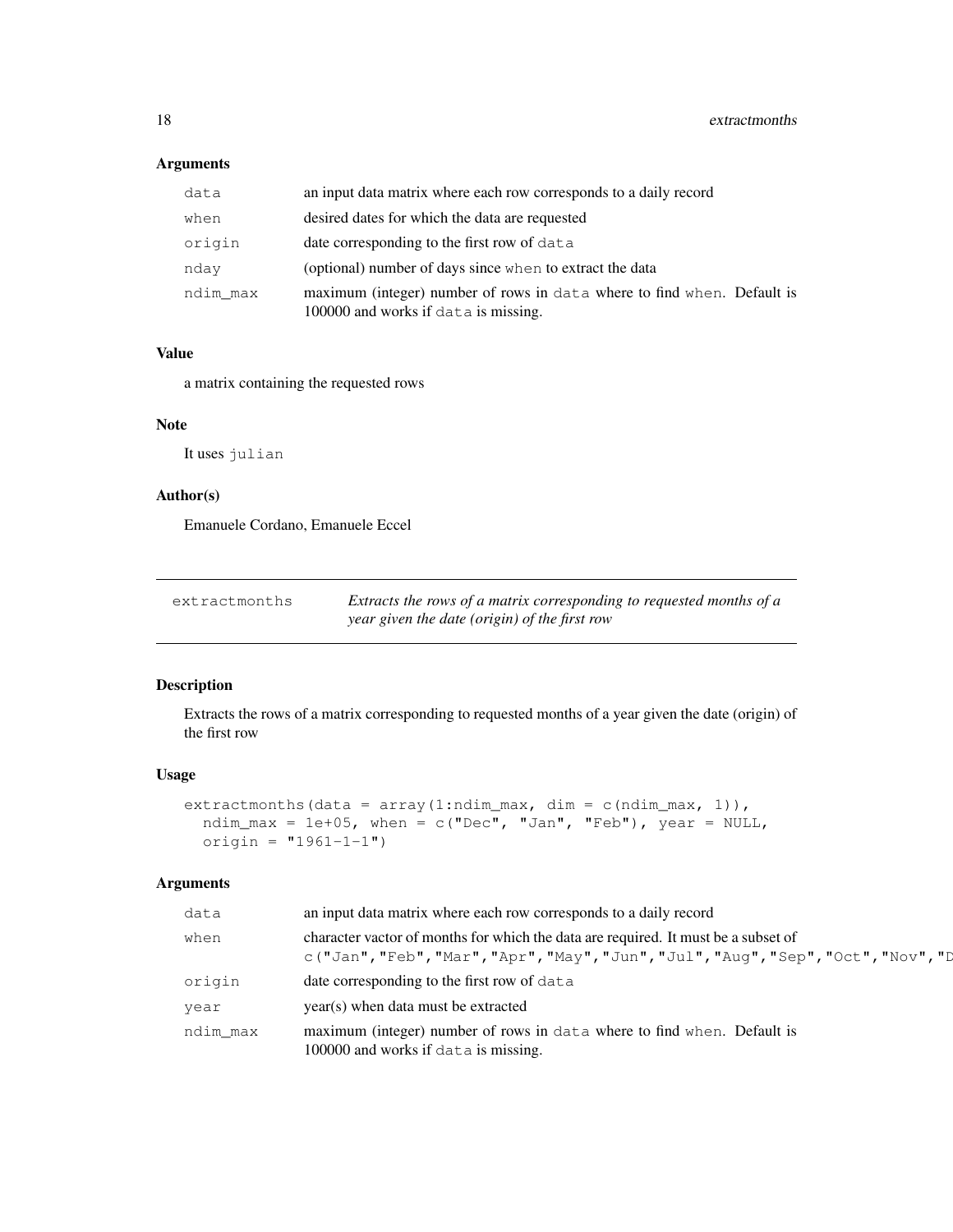# Value

a matrix containing the requested rows

# Note

It uses months and julian

## Author(s)

Emanuele Cordano, Emanuele Eccel

## See Also

extractdays

```
extractTnFromAnomalies
```
*Extracts generated time series of Daily Minimum Temperature from a random multi-realization obtained by* generateTemperatureTimeseries *function*

## Description

Extracts generated time series of Daily Minimum Temperature from a random multi-realization obtained by generateTemperatureTimeseries function

#### Usage

```
extractTnFromAnomalies(res_multigen, std, SplineAdv)
```
#### Arguments

|           | res_multigen_matrix containing standardized values of daily temperature as returned by generateTemperatureTip<br>(first item)   |
|-----------|---------------------------------------------------------------------------------------------------------------------------------|
| std       | vector containing standard deviation for each minimum temperature anomalies                                                     |
| SplineAdv | matrix containing the averaged daily values of minimum temperature obtained<br>by a spline interpolation of the monthly climate |

## Value

a matrix with generated minimum temperature

#### Author(s)

Emanuele Cordano, Emanuele Eccel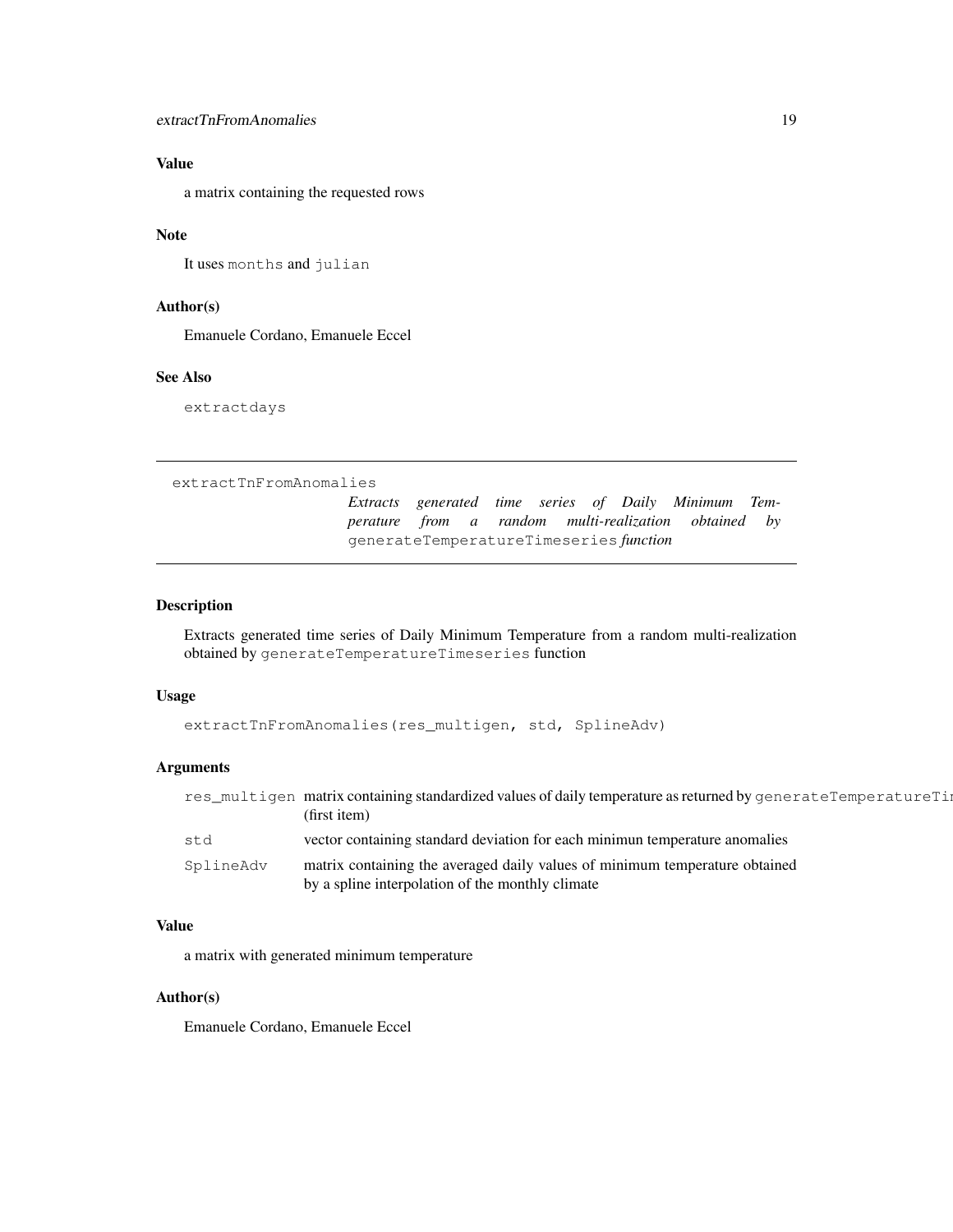```
extractTxFromAnomalies
```
*Extracts generated time series of Daily Maximum Temperature from a random multi-realization obtained by* generateTemperatureTimeseries *function*

#### Description

Extracts generated time series of Daily Maximum Temperature from a random multi-realization obtained by generateTemperatureTimeseries function

#### Usage

```
extractTxFromAnomalies(res_multigen, std, SplineAdv)
```
## Arguments

|           | res_multigen matrix containing standardized values of daily temperature as returned by generateTemperatureTim         |
|-----------|-----------------------------------------------------------------------------------------------------------------------|
|           | (first item)                                                                                                          |
| std       | vector containing standard deviation for each maximum temperature anomalies                                           |
| SplineAdv | matrix containing the averaged values of maximum temperature obtained by a<br>spline interpolation of monthly climate |

## Value

a matrix with generated maximum temperature

### Author(s)

Emanuele Cordano, Emanuele Eccel

| extractvears | Extracts the elements of a data frame corresponding to a period be- |
|--------------|---------------------------------------------------------------------|
|              | tween year_min and year_max for the stations listed in station      |

#### Description

Extracts the elements of a data frame corresponding to a period between year\_min and year\_max for the stations listed in station

## Usage

```
extractyears(data, year_min = 1961, year_max = 1990, station = c("T0001","T0014", "T0129"))
```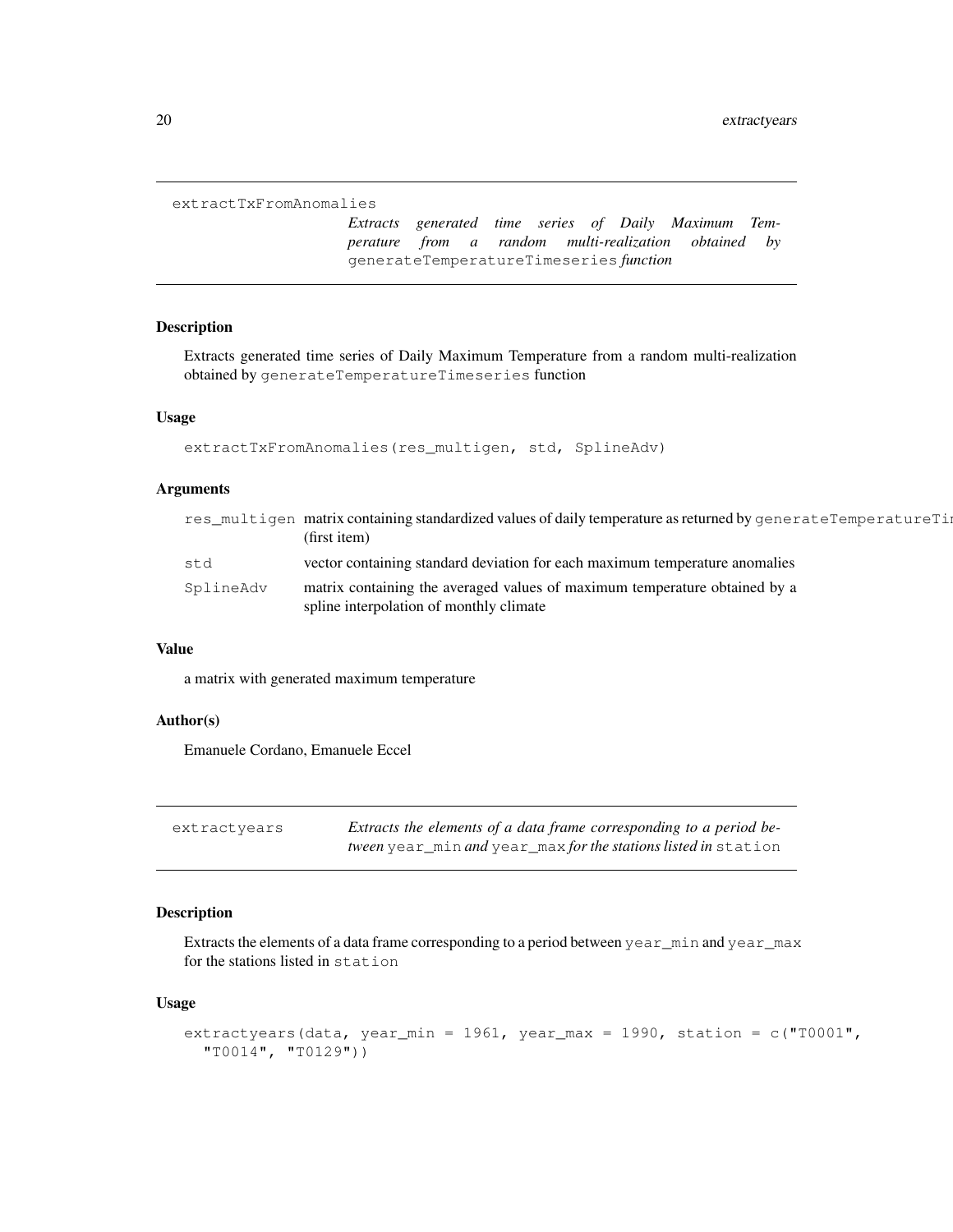#### findDate 21

#### Arguments

| data     | a dataframe containing daily data.                                     |
|----------|------------------------------------------------------------------------|
| year min | start year                                                             |
| year max | end year                                                               |
| station  | character vector of the IDs of the station where the data are required |

## Value

a matrix containing the requested daily data where each day corresponds to a row and each station corresponds to a column

#### Note

```
The input data frame data must have the following fields: year, month,day, variables_ID1, variables_ID2,.
where the fields , variables_ID1, variables_ID2, ... contain the daily variables re-
ferred to the respective stations and the field names are replaced with the respective station ID.
```
## Author(s)

Emanuele Cordano, Emanuele Eccel

| findDate | Finds the date corresponding a row index of a matrix given the date |
|----------|---------------------------------------------------------------------|
|          | ( <i>origin</i> ) of the first row                                  |

# Description

Finds the date corresponding a row index of a matrix given the date (origin) of the first row

## Usage

```
findDate(k, origin = "1961-1-1", data.frame = TRUE, decimal = FALSE,
  character = FALSE)
```
#### Arguments

| k          | integer or decimal value corresponding to number of days since origin                                                                                                      |
|------------|----------------------------------------------------------------------------------------------------------------------------------------------------------------------------|
| origin     | origin date. See also extractdays                                                                                                                                          |
| data.frame | logical variable. If TRUE (default) the date is returned as data frame (like data<br>in extractyears), otherwise it is returned as character or POSIXct.                   |
| decimal    | logical variable. If FALSE (default) k is integer and starts from 1, otherwise is<br>consider as the decimal julian day since origin (deprecated)                          |
| character  | logical variable. It is used if data. frame is FALSE, if it is FALSE, the<br>date is returned as POSIXct, otherwise it is a character in the following form:<br>YYYY-MM-DD |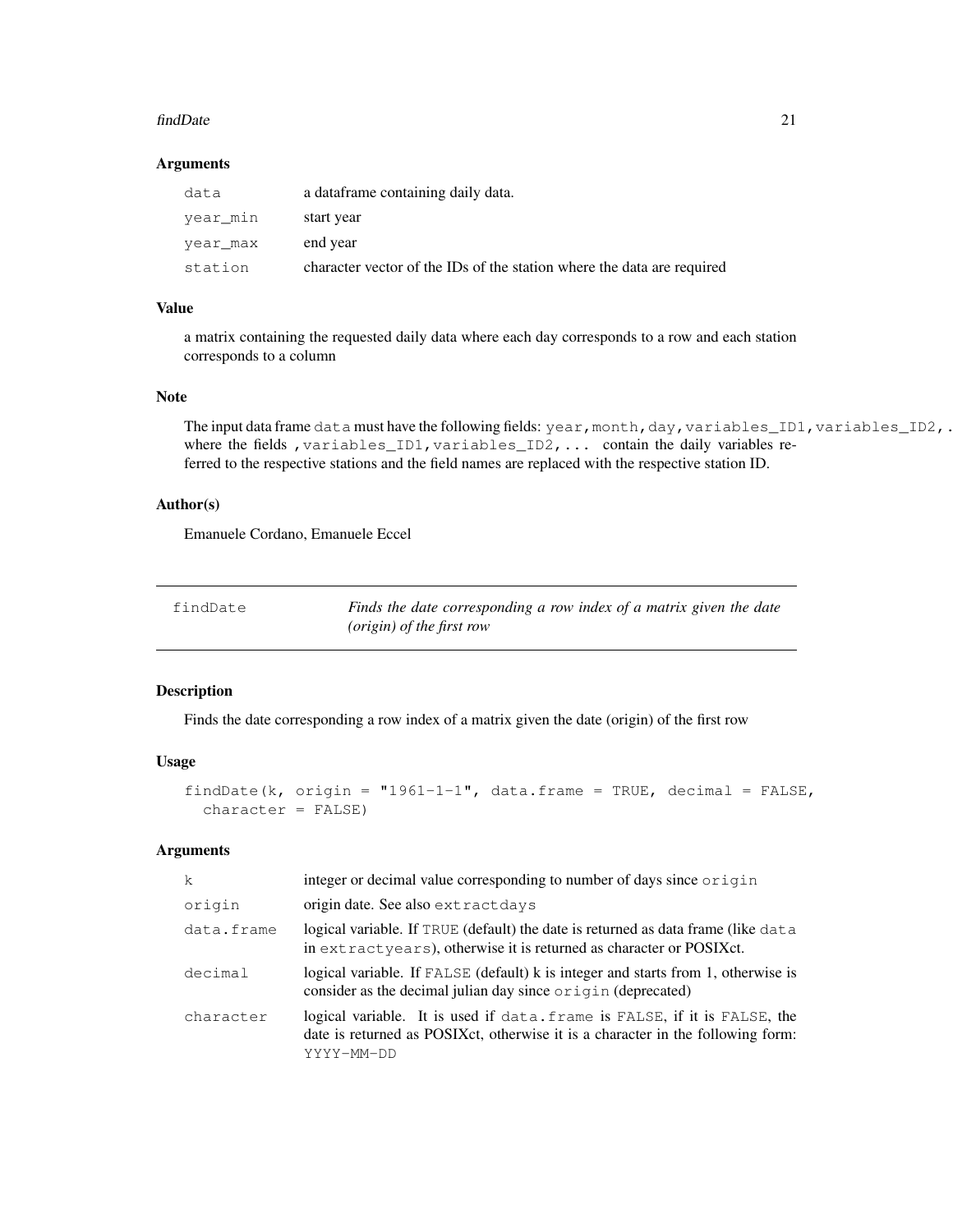# Value

the date(s) corresponding to k under different formats

#### Note

It uses functions of time package. It works like an inverse functions of extractdays. If k is a vector, the function returns several dates for each element of k

## Author(s)

Emanuele Cordano, Emanuele Eccel

## See Also

date.mdy,extractdays

## Examples

```
findDate <- findDate(100,origin="1961-1-1",data.frame=FALSE,character=TRUE)
```

| forecastEV | Forecasts the expected value of a VAR realization given the prievious |
|------------|-----------------------------------------------------------------------|
|            | one                                                                   |

# Description

Forecasts the expected value of a VAR realization given the prievious one

#### Usage

```
forecastEV(var, xprev = NULL, exogen = NULL)
```
#### Arguments

| var    | A VAR model represented by a varest object as returned by get VAR model<br>or VAR          |
|--------|--------------------------------------------------------------------------------------------|
| xprev  | previous status of the random variable                                                     |
| exogen | vector containing the values of the "exogen" variables (predictor) for the gener-<br>ation |

# Value

a vector of values

#### Author(s)

Emanuele Cordano, Emanuele Eccel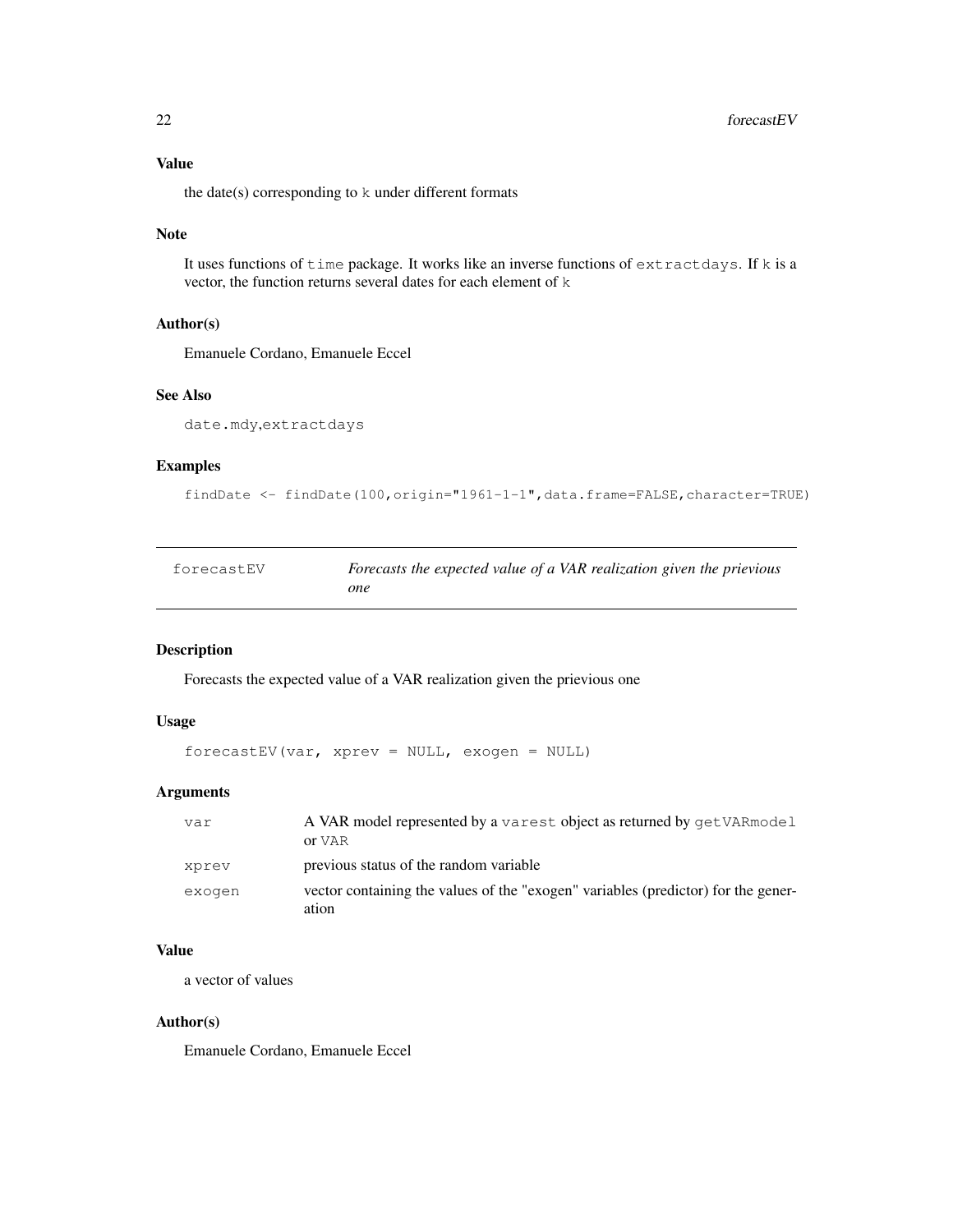# forecastResidual 23

# See Also

```
forecastResidual
```
forecastResidual *Forecasts the residual value of a VAR realization given the white noise covariance matrix*

# Description

Forecasts the residual value of a VAR realization given the white noise covariance matrix

# Usage

```
forecastResidual(var, xprev = NULL, B = NULL)
```
## Arguments

| var   | A VAR model represented by a varest object as returned by getVARmodel<br>or VAR                                                           |
|-------|-------------------------------------------------------------------------------------------------------------------------------------------|
| xprev | previous status of the random variable, in this case the "current instant" white-<br>noise". Default is NULL and then randomly generated. |
| B     | matrix of coefficients for the vectorial white-noise component                                                                            |

# Value

a vector of values

## Author(s)

Emanuele Cordano, Emanuele Eccel

# See Also

forecastEV,NewVAReventRealization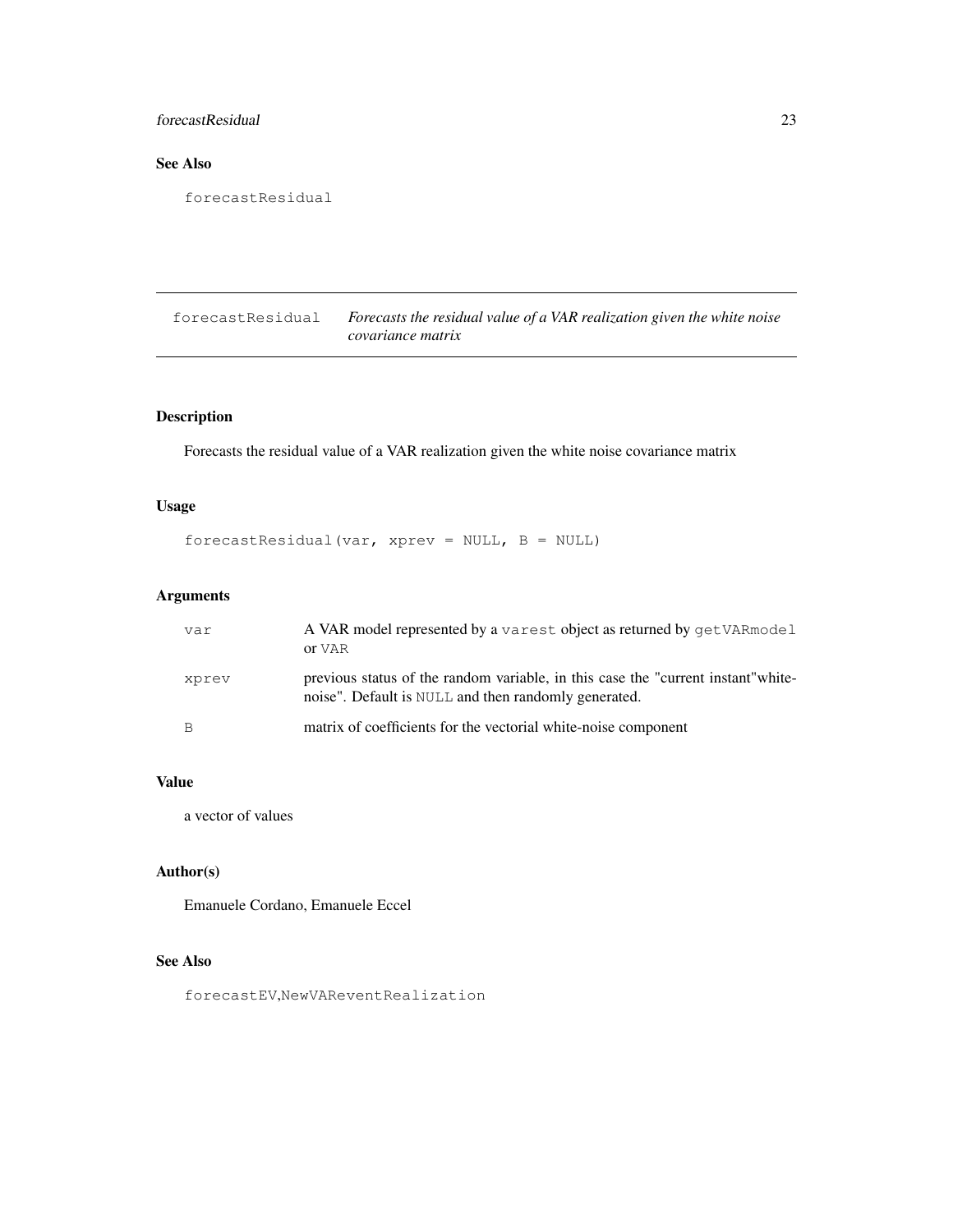generateTemperatureTimeseries

*Returns time series of Daily Maximum and Minimum with a random multi-realization obtained by using* newVARmultieventRealization*. This function is called by* ComprehensiveTemperatureGenerator*.*

## Description

Returns time series of Daily Maximum and Minimum with a random multi-realization obtained by using newVARmultieventRealization. This function is called by ComprehensiveTemperatureGenerator.

#### Usage

```
generateTemperatureTimeseries(std_tn, std_tx, SplineTx, SplineTn, SplineTm,
  SplineDeltaT, std_tm, var = NULL, exogen = NULL, normalize = TRUE,
  type = 3, extremes = TRUE, sample = NULL, option = 1, original_data,
  origin_x = NULL, origin_data = NULL, noise = NULL)
```
## Arguments

| std_tn    | vector containing standard deviation of daily minimum temperature anomalies.<br>stdTn is default, see setComprehensiveTemperatureGeneratorParameters.                                                                                         |
|-----------|-----------------------------------------------------------------------------------------------------------------------------------------------------------------------------------------------------------------------------------------------|
| std_tx    | vector containing standard deviation of daily maximum temperature anomalies.<br>stdTx is default, see setComprehensiveTemperatureGeneratorParameters.                                                                                         |
| SplineTx  | matrix containing the averaged daily maximum temperature obtained by a spline<br>interpolation of monthly means. SplineAdvTx is default, see setComprehensiveTemperature                                                                      |
| SplineTn  | matrix containing the averaged daily minimum temperature obtained by a spline<br>interpolation of monthly means. SplineAdvTn is default, see setComprehensiveTemperature                                                                      |
| SplineTm  | matrix containing the averaged daily "mean" temperature obtained by a spline<br>interpolation of monthly means. SplineAdvTm is default, see setComprehensiveTemperature                                                                       |
|           | SplineDeltaT matrix containing the rescaled averaged daily temperature range obtained by a<br>spline interpolation of monthly means. SplineAdvDelta_T_sim/SplineAdvDelta_T<br>is default, see setComprehensiveTemperatureGeneratorParameters. |
| std tm    | vector containing standard deviation of daily "mean" temperature anomalies.<br>stdTn is default, see setComprehensiveTemperatureGeneratorParameters.                                                                                          |
| var       | A VAR model represented by a varest object as returned by getVARmodel<br>or VAR                                                                                                                                                               |
| exogen    | see VAR                                                                                                                                                                                                                                       |
| normalize | logical variable If TRUE normalizeGaussian_severalstations is used,<br>otherwise not. If option is 2, it is always TRUE.                                                                                                                      |
|           | sample, origin_x, origin_data, extremes                                                                                                                                                                                                       |
|           | see normalizeGaussian_severalstations                                                                                                                                                                                                         |
| type      | see quantile                                                                                                                                                                                                                                  |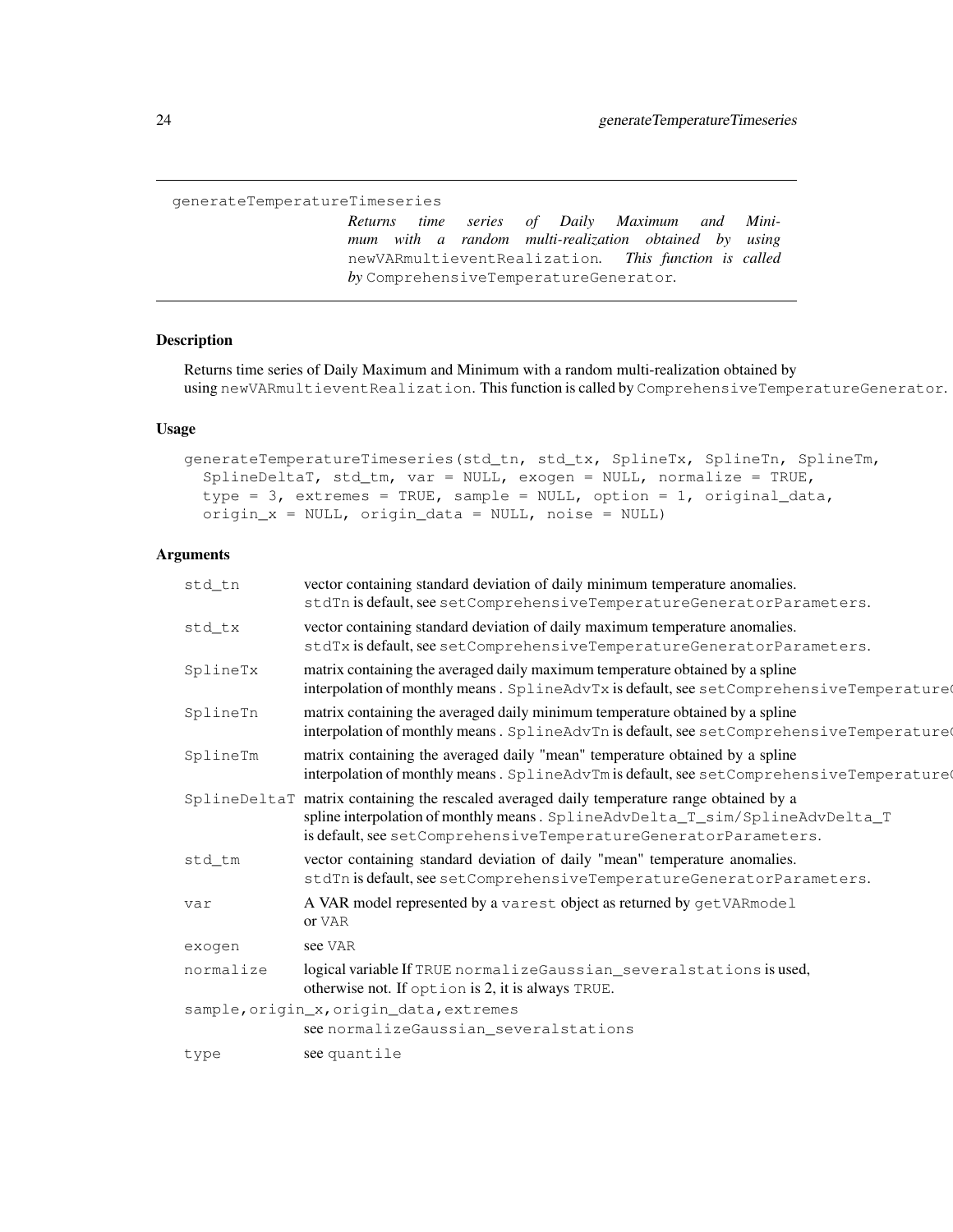## getDailyMean 25

| option        | integer value. If 1, the generator works with minimum and maximum tem-                            |  |
|---------------|---------------------------------------------------------------------------------------------------|--|
|               | perature, if 2 (Default) it works with the average value between maximum and                      |  |
|               | minimum temparature and the respective daily Thermal Range.                                       |  |
| original_data |                                                                                                   |  |
|               | matrix containing the measured standardized temperature anomalies                                 |  |
| noise         | stochastic noise to add for variabile generation. Default is NULL. See new VARmultievent Realizat |  |

# Value

This function returns a list of the following variables:

res\_multigen matrix containing standardized values of daily maximum and minimum temperature anomalies

Tx\_spline matrix containing climatic "spline-interpolated" daily maximum temperature

Tn\_spine matrix containing climatic "spline-interpolated" daily minimum temperature

```
Tx_gen matrix containing generated daily maximum daily temperature (Tx_{gen})
```
Tn\_gen matrix containing generated daily minimum daily temperature  $(Tn_{gen})$ 

Tm\_gen matrix containing generated "mean" daily temperature defined as  $\frac{Tx_{gen} + T n_{gen}}{2}$ 

DeltaT\_gen matrix containing generated daily thermal range defined as  $Tx_{gen} - T n_{gen}$ See the R code for further details

#### Author(s)

Emanuele Cordano, Emanuele Eccel

#### See Also

newVARmultieventRealization,normalizeGaussian\_severalstations

| qetDailyMean | Calculates the daily means of a range of days around each date of |
|--------------|-------------------------------------------------------------------|
|              | a data frame corresponding to a period between year min and       |
|              | year_max <i>for stations listed in</i> station                    |

#### Description

Calculates the daily means of a range of days around each date of a data frame corresponding to a period between year\_min and year\_max for stations listed in station

#### Usage

```
getDailyMean(data, year_min = 1961, year_max = 1990, station = c("T0001",
  "T0010"), origin = "1961-1-1", lag = 5)
```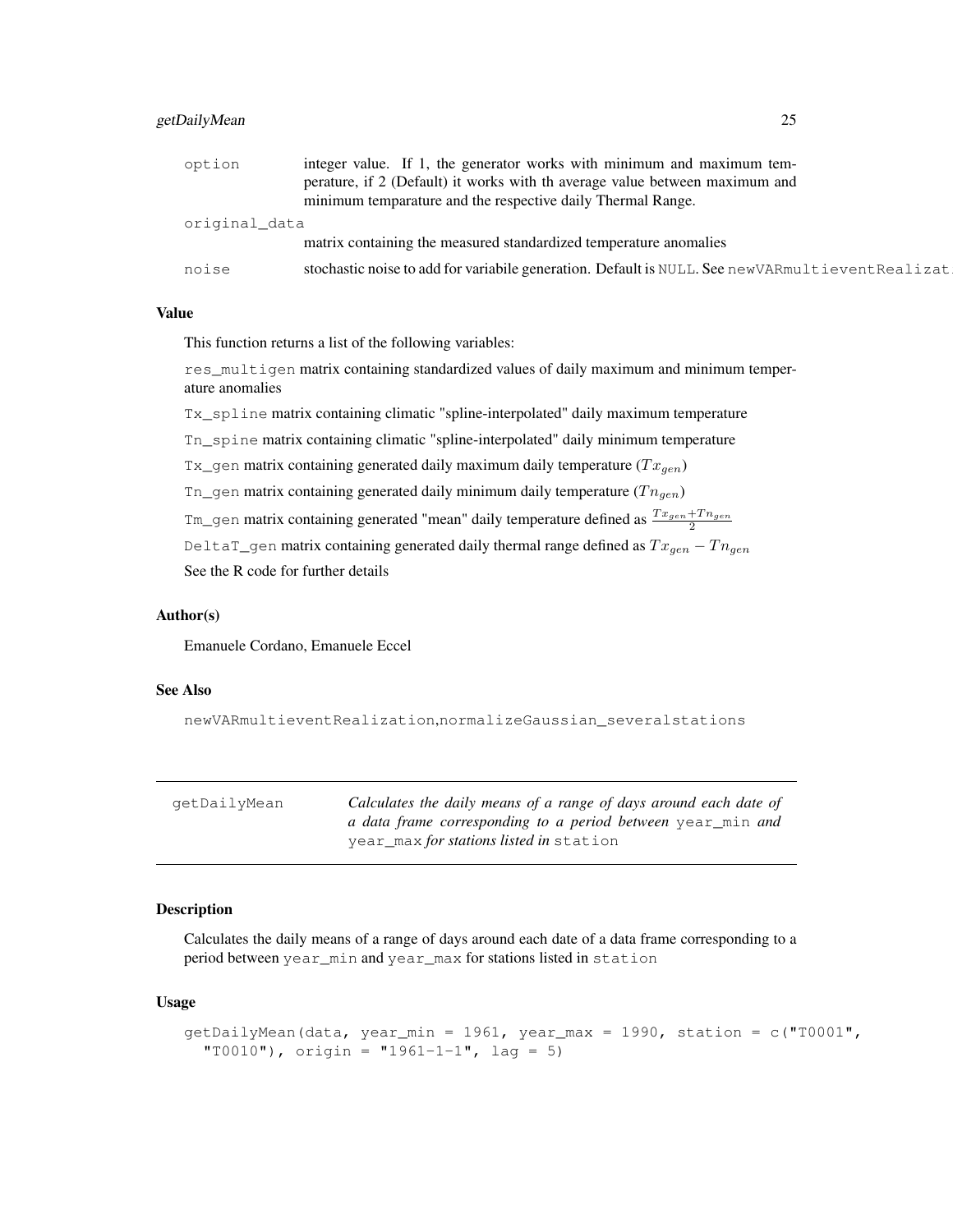#### **Arguments**

| data     | a data frame containing daily data.                                                                                                |
|----------|------------------------------------------------------------------------------------------------------------------------------------|
| year min | start year                                                                                                                         |
| year max | end year                                                                                                                           |
| station  | character vector of the IDs of the station where the data are requested                                                            |
| origin   | origin date of time-series                                                                                                         |
| lag      | lag (number of days) on which daily mean is calculated. The mean is calculated<br>considereing lag days before and after each day. |

#### Value

a matrix containing the requested daily mean data where each day corresponds to a row and each station corresponds to a column

#### Note

The input data frame data must have the following fields: year, month,day, variables\_ID1, variables\_ID2,. where the fields , variables\_ID1, variables\_ID2, ... contain the daily variables referred to the respective stations and the field names are replaced with the respective station ID.

#### Author(s)

Emanuele Cordano, Emanuele Eccel

#### See Also

extractyears

| qetMonthlyMean | Calculates the monthly means of a data frame corresponding to a    |
|----------------|--------------------------------------------------------------------|
|                | <i>period between</i> year min and year max for stations listed in |
|                | station                                                            |

## Description

Calculates the monthly means of a data frame corresponding to a period between year\_min and year\_max for stations listed in station

# Usage

```
getMonthlyMean(data, year_min = 1961, year_max = 1990,
  station = names(data), no_date = FALSE, origin = "1961-1-1",
  yearly = FALSE)
```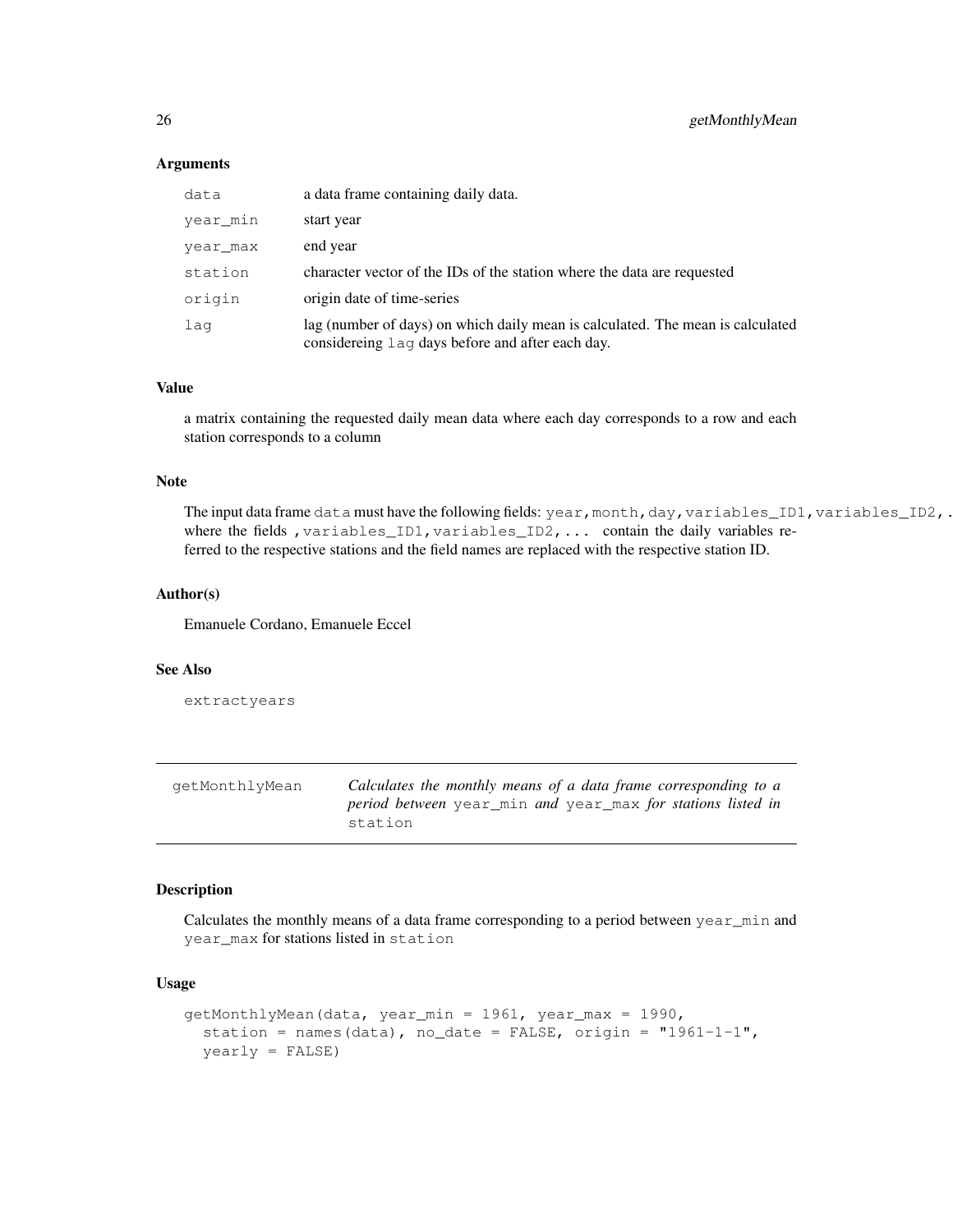# getVARmodel 27

#### **Arguments**

| data     | a dataframe containing daily data.                                                                                                               |
|----------|--------------------------------------------------------------------------------------------------------------------------------------------------|
| year min | start year                                                                                                                                       |
| year max | end year                                                                                                                                         |
| station  | character vector of the IDs of the station where the data are requested                                                                          |
| no date  | logical value if TRUE the function extractmonths is used. Default is FALSE.<br>It is recommended if data does not contain columns for the dates. |
| yearly   | logical value. If TRUE the monthly mean values are calculated for each year<br>from year_min to year_max separately. Default is FALSE.           |
| origin   | date corresponding to the first row                                                                                                              |

## Value

a matrix containing the requested monthly means where each month corresponds to a row and each station corresponds to a column or a list of such matrices in case the monthly mean values are calculated separately for each year (if yearly is TRUE)

## Note

The input data frame data must have the following fields: year, month,day, variables\_ID1, variables\_ID2,. where the fields, variables\_ID1, variables\_ID2, ... contain the daily variables referred to the respective stations and the field names are replaced with the respective station ID. In case yearly is TRUE the returned output is a list of matrices whose names are the corresponding year.

#### Author(s)

Emanuele Cordano, Emanuele Eccel

## See Also

extractyears

getVARmodel *Either creates a VAR model or chooses a VAR model by using VAR or VARselect commands of* vars *package*

# Description

Either creates a VAR model or chooses a VAR model by using VAR or VARselect commands of vars package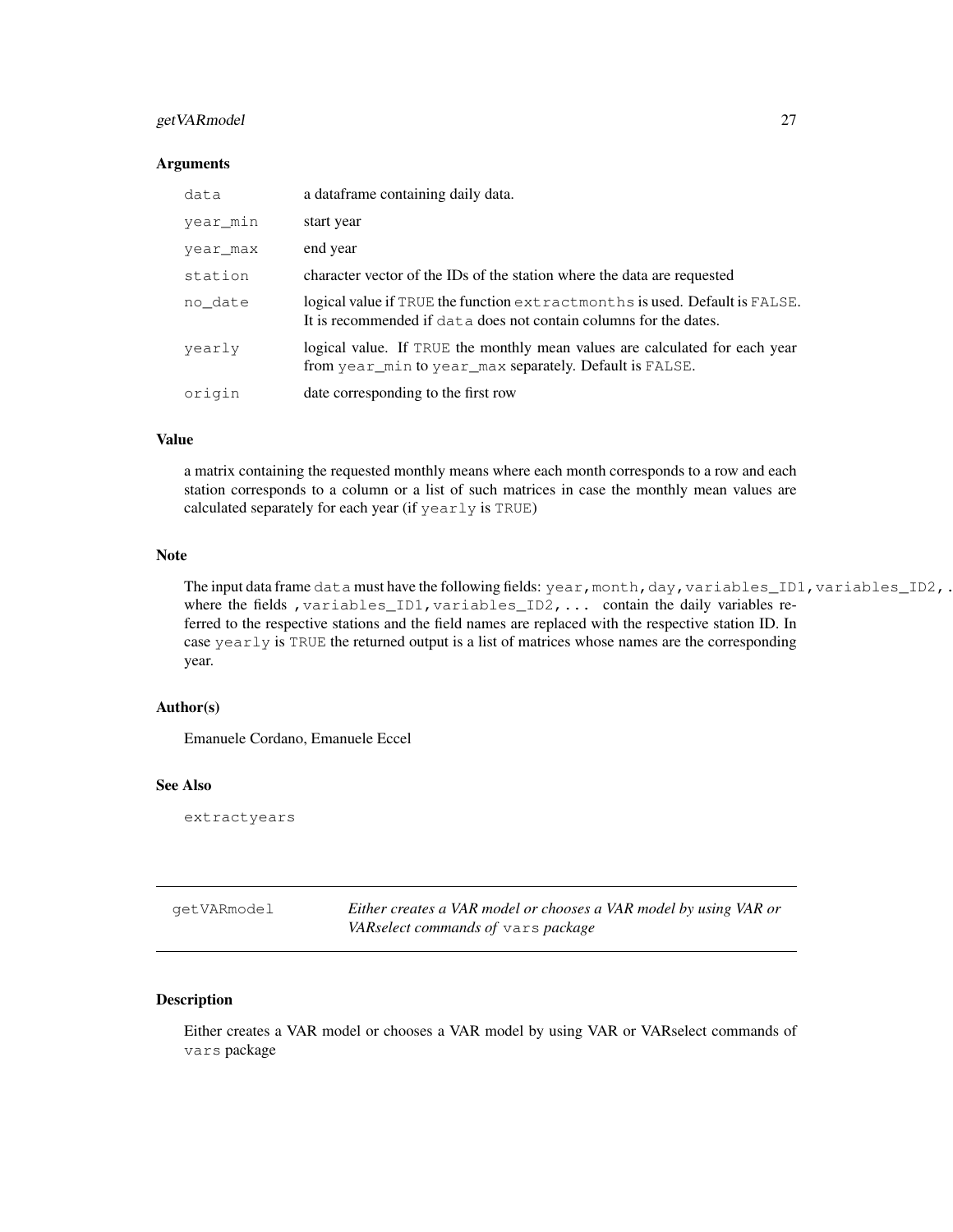```
qetVARmodel(data, suffix = c("Tx", "Tn"), sep = "", p = 1,type = "none", season = NULL, exogen = NULL, lag.max = NULL,
  ic = "AIC", activateVARselect = FALSE, na.rm = TRUE,
  n_GPCA_iteration = 0, n_GPCA_iteration_residuals = n_GPCA_iteration,
  extremes = TRUE)
```
# Arguments

| data                       | see VAR and addsuffixes                                                                               |  |
|----------------------------|-------------------------------------------------------------------------------------------------------|--|
| suffix                     | see addsuffixes                                                                                       |  |
| sep                        | separator element. See addsuffixes).                                                                  |  |
| p                          | lag considered for the auto-regression see VAR                                                        |  |
| type                       | see VAR                                                                                               |  |
| season                     | see VAR                                                                                               |  |
| exogen                     | see VAR                                                                                               |  |
| lag.max                    | see VARselect                                                                                         |  |
| iс<br>activateVARselect    | see VAR                                                                                               |  |
|                            | logical variables. If TRUE, the function VARselect is run. Default and rec-<br>ommended use is FALSE. |  |
| na.rm                      | logical variables. If TRUE (default), it takes into account NA values                                 |  |
| n GPCA iteration           |                                                                                                       |  |
|                            | number of iterations of Gaussianization process for data. Default is 0 (no Gaus-<br>sianization)      |  |
| n_GPCA_iteration_residuals |                                                                                                       |  |
|                            | number of iterations of Gaussianization process for data. Default is 0 (no Gaus-<br>sianization)      |  |
| extremes                   | see normalize Gaussian several stations and GPCA                                                      |  |
|                            |                                                                                                       |  |

## Value

a varest2 or GPCAvarest2 object representing a VAR model or a GPCA-varest object which also contains the GPCA transformation parameters

#### Note

It inherits input parameters of VAR, VARselect and addsuffixes. The variable data contains the measured data on which the vector auto-regressive models is estimated. It is a matrix where each row is a realization of the vector random variable. In some application of this package, the random variables may be the daily maximum and minimum temperature anomalies for different stations. Often the the columns of data are called with the IDs of the stations whithout specifying the type of variable (e.g. minimun or maximum temperature anomalies). This means that two or more columns may have the same name. Therefore the function addsuffixes, which is called from this function, adds suitable suffixes to the column names.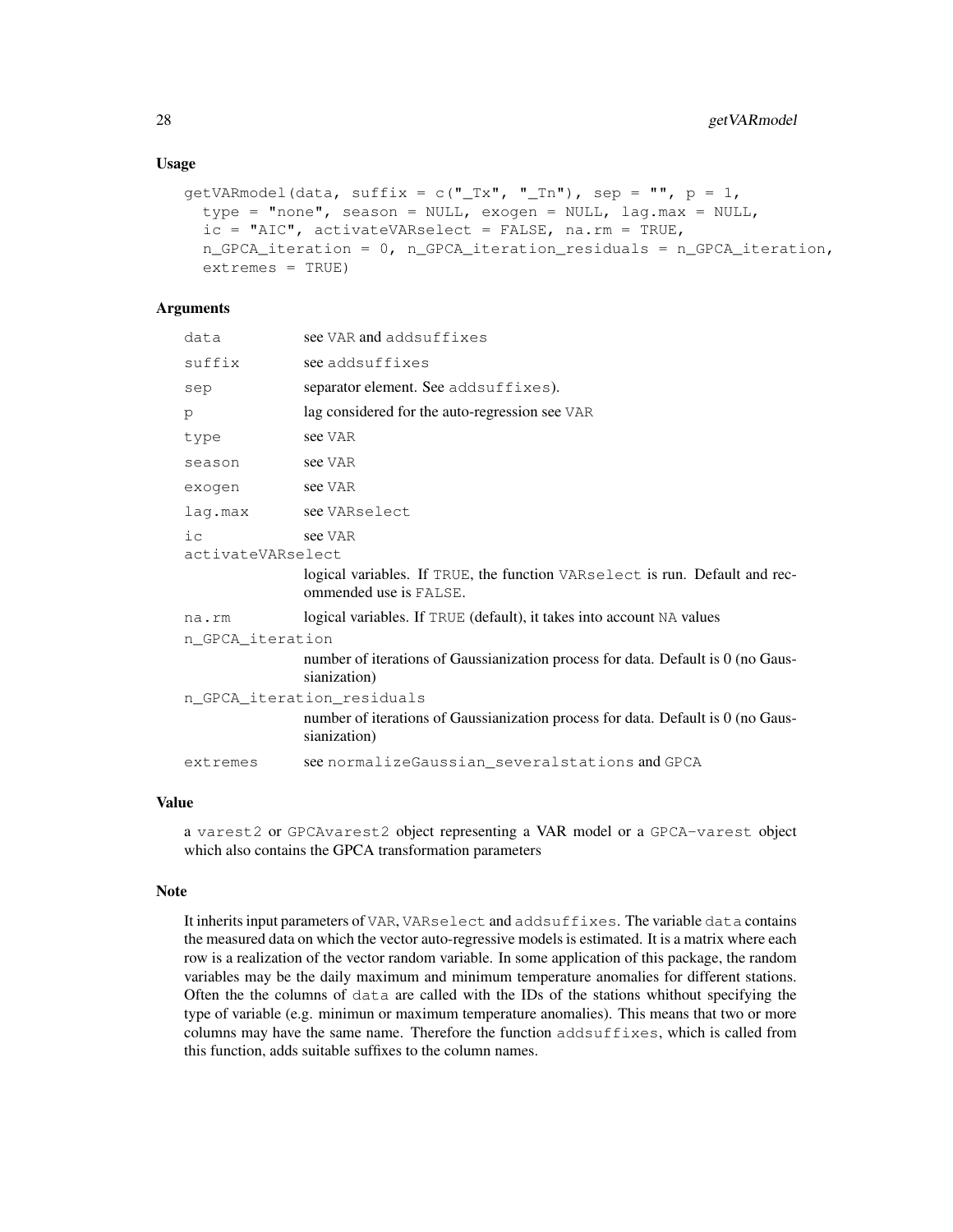#### $GPCA$  29

#### Author(s)

Emanuele Cordano, Emanuele Eccel

| GPCA | This function makes a Gaussianization procedure based on PCA iter- |
|------|--------------------------------------------------------------------|
|      | <i>ation (see</i> GPCA iteration)                                  |

# Description

This function makes a Gaussianization procedure based on PCA iteration ( see GPCA\_iteration)

#### Usage

 $GPCA(x_prev, n = 30, extremes = TRUE)$ 

## Arguments

| x prev   | previous set of the random variable x. If it is a varest object, the residuals are<br>taken into account. |
|----------|-----------------------------------------------------------------------------------------------------------|
|          | number of reiterations                                                                                    |
| extremes | see normalize Gaussian several stations                                                                   |

## Value

A GPCA-class S3 object returned by GPCA\_iteration at each iteration and the final results of the G-PCA procedure (matrix final\_results)

## Note

This function re-iterates the equation (1) of "PCA Gaussianization for One-Class Remote Sensing Image" by V. Laparra et al., http://dx.doi.org/doi/10.1117/12.834011

## Author(s)

Emanuele Cordano

## See Also

```
GPCA,GPCA_iteration,inv_GPCA_iteration,inv_GPCA,GPCA-class for 'GPCA' S3
class
```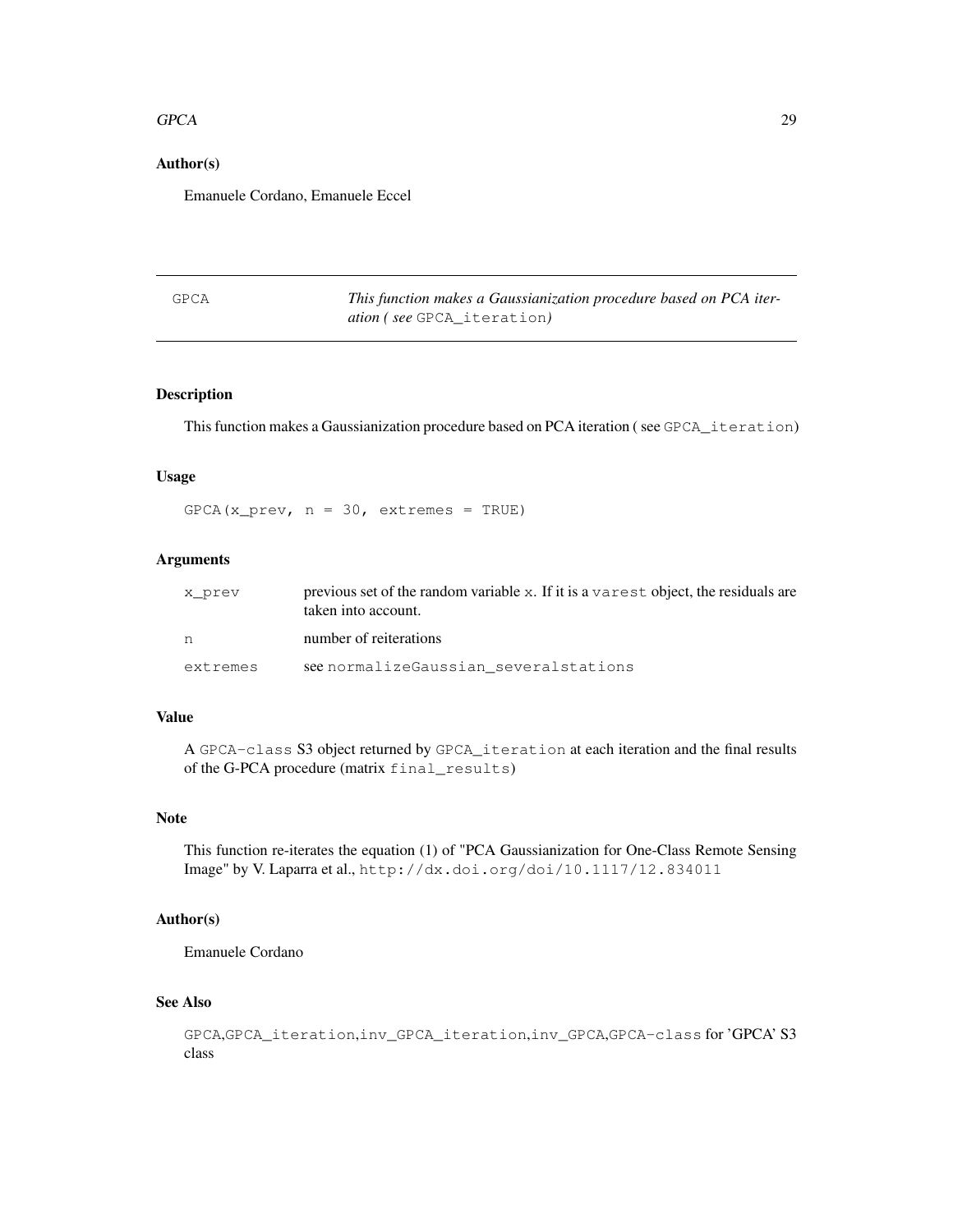# Examples

```
library(RMAWGEN)
set.seed(1222)
nIterations <- 30
N \leftarrow 20x \leftarrow \text{resp}(N)y <- x+rnorm(N)
df <- data.frame(x=x,y=y)
GPCA <- GPCA(df,n=nIterations,extremes=TRUE)
x \leftarrow \text{rnorm}(N)y <- x+rnorm(N)
dfn <- data.frame(x=x,y=y)
GPCAn <- GPCA(dfn,n=nIterations,extremes=TRUE)
```
GPCA-class *GPCA-class*

## Description

GPCA S3 class returned by GPCA

# Details

list of GPCA\_iteration subsequent GPCA iterations

final\_results data.frame or matrix of the "gaussianized" data

#### Note

Formal definition with setOldClass for the S3 class GPCA

## Author(s)

Emanuele Cordano

# Examples

showClass("GPCA")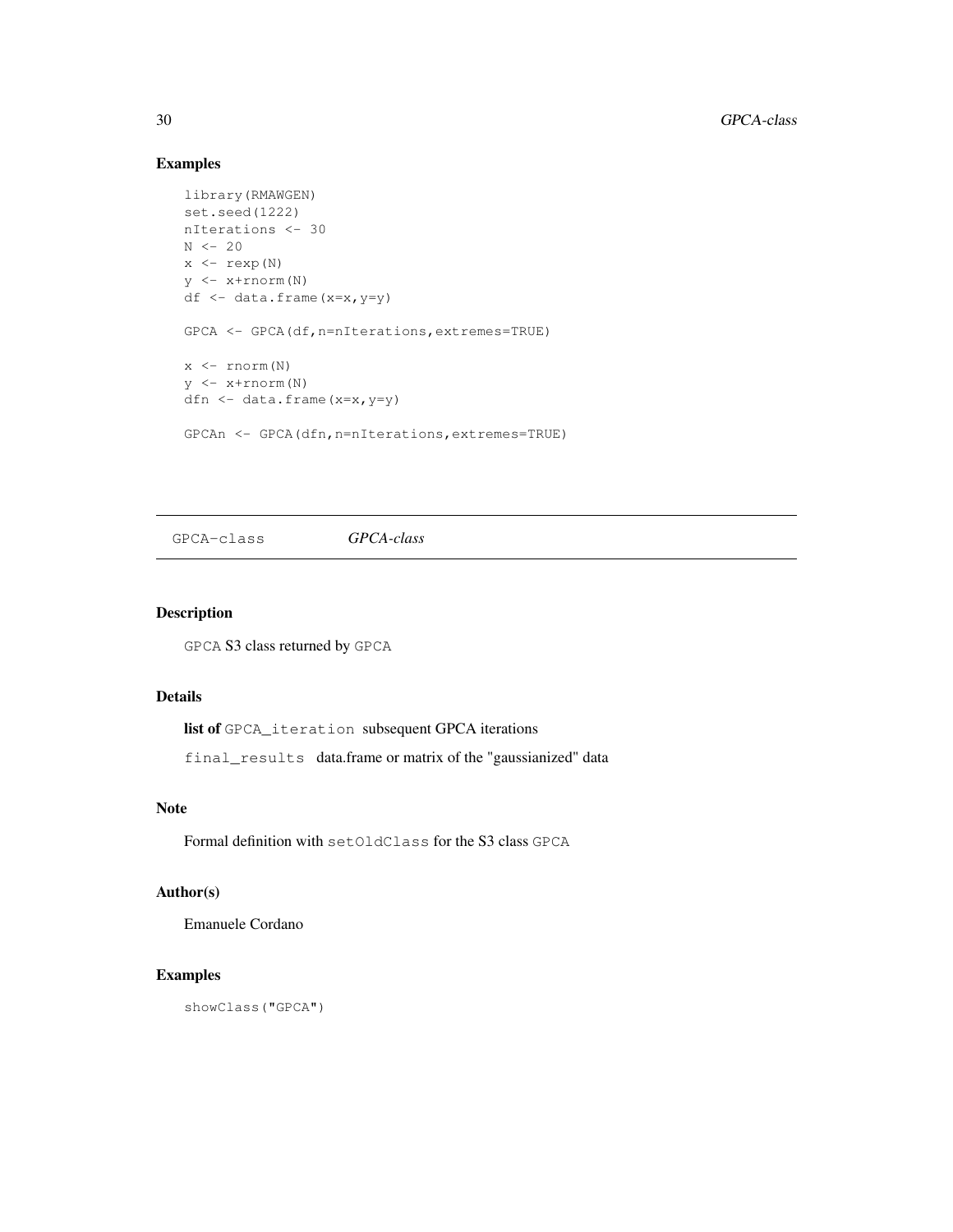GPCAiteration-class

*GPCAiteration-class*

#### Description

GPCAiteration S3 class returned by GPCA\_iteration

#### Details

x\_prev Previous set of random variable, x\_prev input variable of GPCA\_iteration

x\_gauss\_prev Marginal Gaussianization of x\_prev obtained through normalizeGaussian\_severalstations

 $B$  prev rotation matrix (i. e. eigenvector matrix of the covariance matrix of  $x$  gauss prev)

 $x$  next results obtained by multiplying  $B$  prev by  $x$  gauss prev (see equation 1 of the reference in GPCA\_iteration)

#### Note

Formal definition with setOldClass for the S3 class GPCAiteration

## Author(s)

Emanuele Cordano

#### Examples

```
showClass("GPCAiteration")
```
GPCAvarest2-class *GPCAvarest2-class*

#### **Description**

This class inherits varest2 and contains all information about GPCA (GPCA transformation.

## Details

- GPCA\_data: A "GPCA" S3 object containing the parameters of the Multi-variate Gaussianization of the time series, it is the result of GPCA function applied to the input data of getVARmodel
- GPCA\_residuals: A "GPCA" S3 object containing the parameters of the Multi-variate Gaussianization of the residuals of the VAR model contained in the VAR slot; it is NULL if no Gaussiatization of residuals is applied. Object of class "list"

VAR: S3 Object of class "varest"

## #'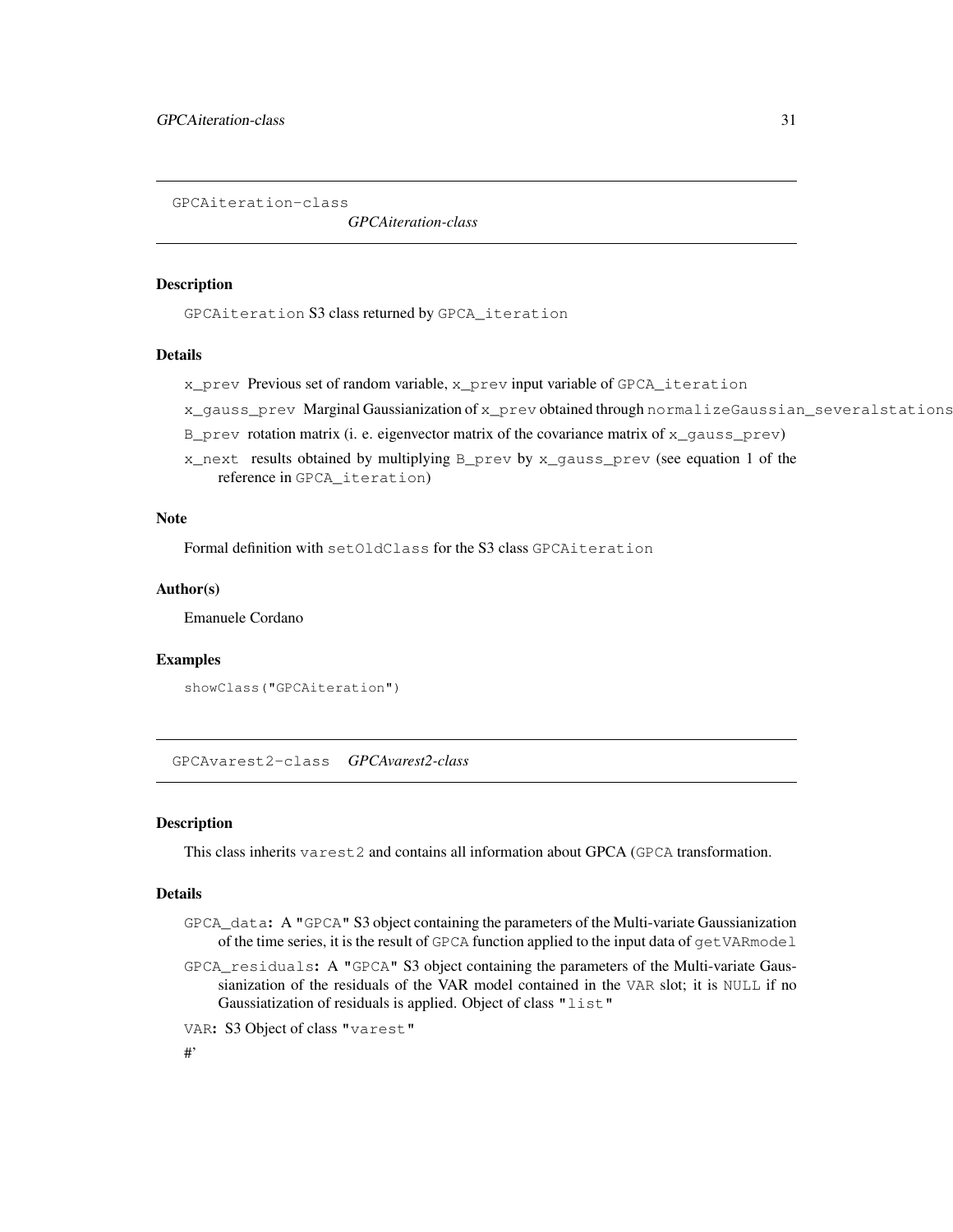## Note

A GPCAvarest2 object can be created by new("GPCAvarest2", ...) or returned by the function getVARmodel

#### Author(s)

Emanuele Cordano

#### Examples

showClass("GPCAvarest2")

GPCA\_iteration *This function makes an iteration of PCA-Gaussianization process*

#### Description

This function makes an iteration of PCA-Gaussianization process

#### Usage

GPCA\_iteration(x\_prev, extremes = TRUE)

#### Arguments

| x prev   | previous set of random variable x       |
|----------|-----------------------------------------|
| extremes | see normalize Gaussian several stations |

## Value

A GPCA\_iteration S3 object which contains the following objects:

x\_prev Previous set of random variable, x\_prev input variable

x\_qauss\_prev Marginal Gaussianization of x\_prev obtained through normalizeGaussian\_severalstations

B\_prev rotation matrix (i. e. eigenvector matrix of the covariance matrix of x\_gauss\_prev

x\_next results obtained by multiplying B\_prev by x\_gauss\_prev (see equation 1 of the reference)

## Note

This function is based on equation (1) of "PCA Gaussianization for One-Class Remote Sensing Image" by V. Laparra et al., www.uv.es/lapeva/papers/SPIE09\_one\_class.pdf and http://dx.doi.org/doi/10.1117/12.834011

#### Author(s)

Emanuele Cordano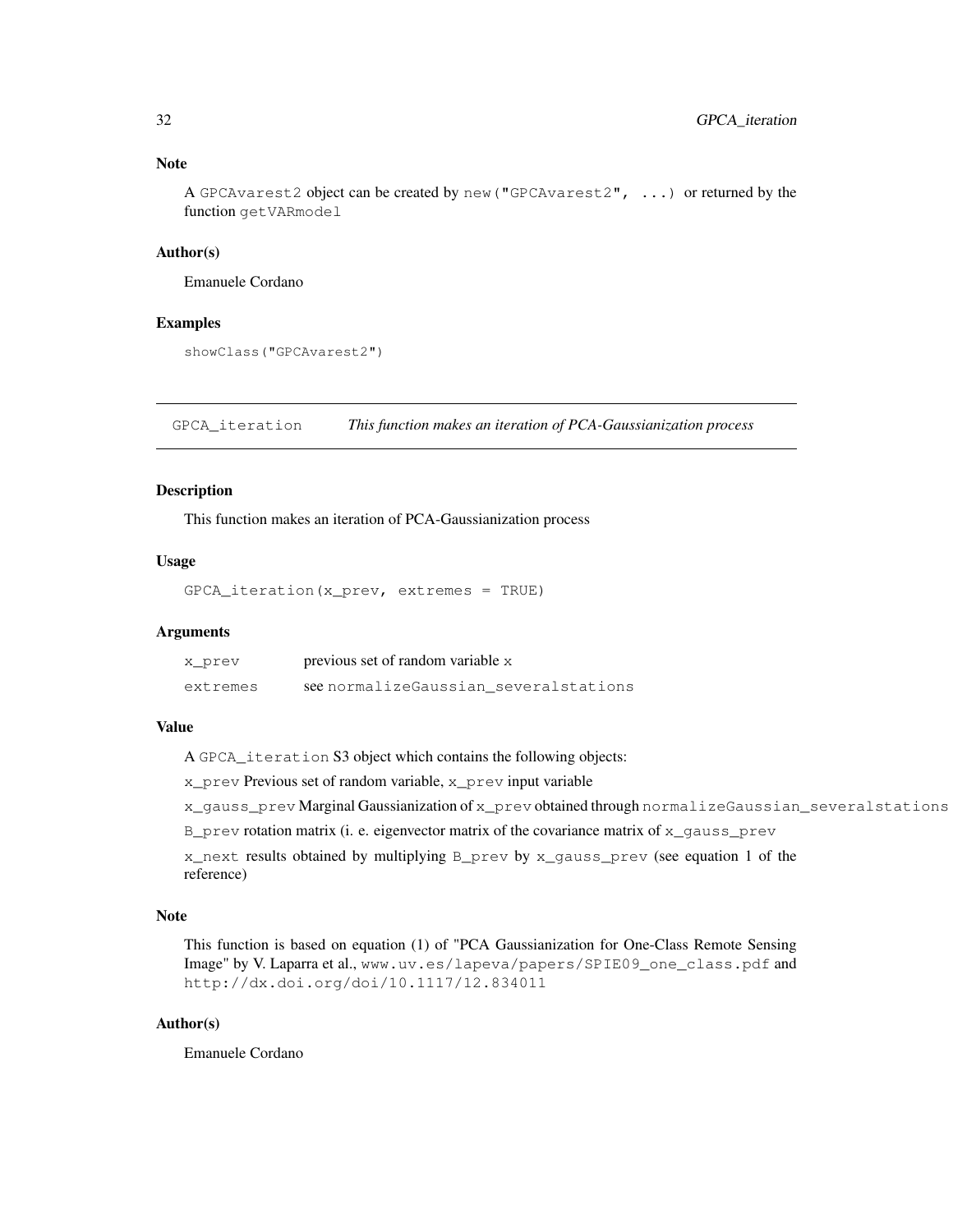## inv\_GPCA 33

# See Also

GPCA,GPCA\_iteration,inv\_GPCA\_iteration,inv\_GPCA

#### Examples

```
library(RMAWGEN)
set.seed(1222)
N < -20x \leftarrow \text{rev}(N)y <- x+rnorm(N)
df \leftarrow data.frame(x=x, y=y)
GPCA <- GPCA_iteration(df,extremes=TRUE)
x <- rnorm(N)
y <- x+rnorm(N)
dfn <- data.frame(x=x,y=y)
GPCAn <- GPCA_iteration(dfn,extremes=TRUE)
```
inv\_GPCA *This function makes an inverse Gaussianization procedure besad on PCA iteration ( see* inv\_GPCA\_iteration

#### Description

This function makes an inverse Gaussianization procedure besad on PCA iteration (see inv\_GPCA\_iteration

#### Usage

```
inv_GPCA(x = NULL, GPCA\_param, type = 3, extremes = TRUE)
```
#### Arguments

| X          | gaussian random variable to transform              |
|------------|----------------------------------------------------|
| GPCA param | GPCA-class S3 object returned by the function GPCA |
| extremes   | see normalize Gaussian several stations            |
| type       | see normalize Gaussian several stations            |

#### Value

the non-Gaussian random variable

#### Note

This function re-iterates the inverse of equation (1) of "PCA Gaussianization for One-Class Remote Sensing Image" by V. Laparra et al., http://dx.doi.org/doi/10.1117/12.834011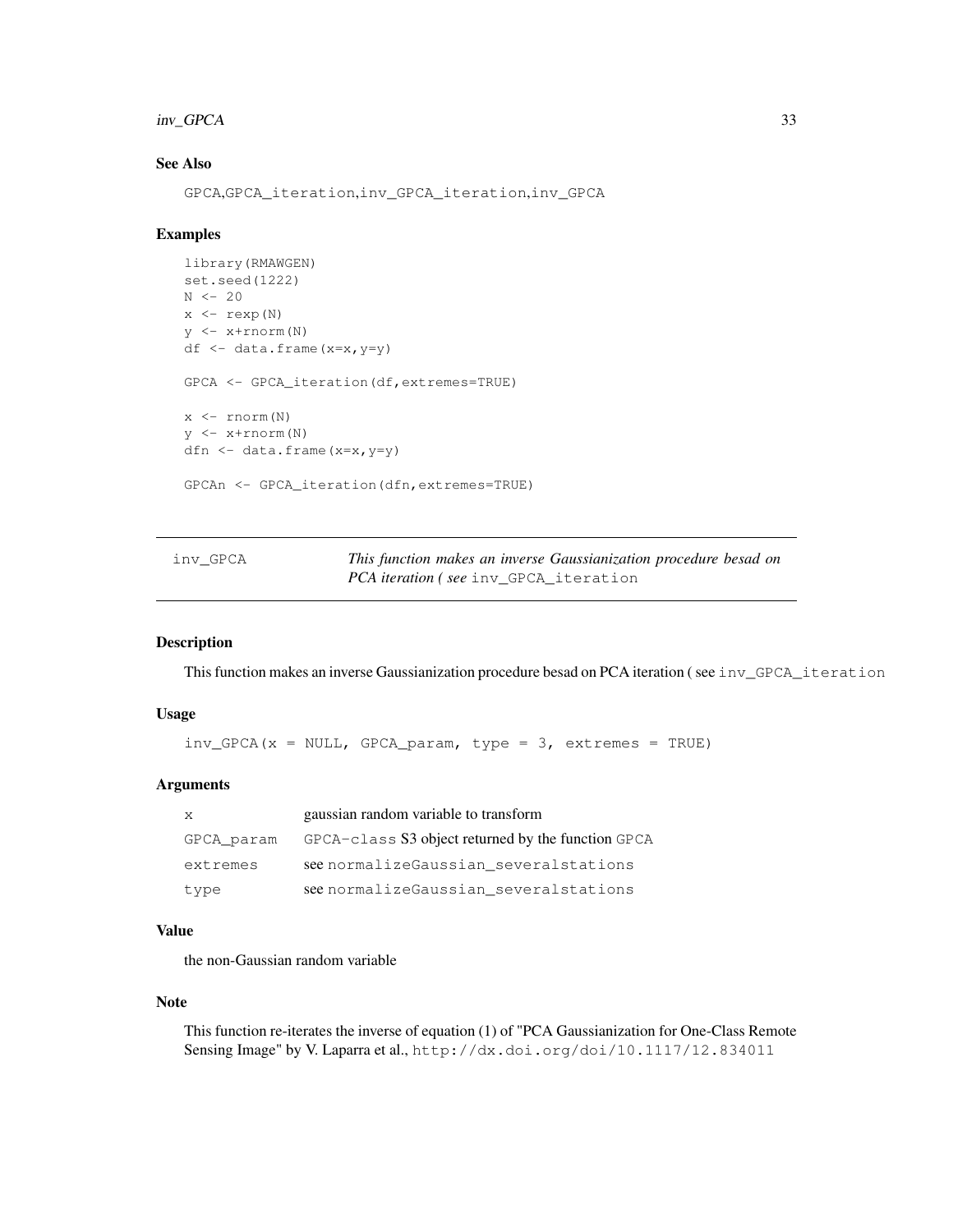#### Author(s)

Emanuele Cordano

# See Also

GPCA,GPCA\_iteration,inv\_GPCA\_iteration,inv\_GPCA

## Examples

```
library(RMAWGEN)
set.seed(1222)
nIterations <- 30
N \leftarrow 20x \leftarrow \text{resp}(N)y <- x+rnorm(N)
df <- data.frame(x=x,y=y)
GPCA <- GPCA(df,n=nIterations,extremes=TRUE)
x \leftarrow \text{rnorm}(N)y <- x+rnorm(N)
dfn <- data.frame(x=x,y=y)
GPCAn <- GPCA(dfn,n=nIterations,extremes=TRUE)
df_out <- inv_GPCA(GPCA_param=GPCA,extremes=TRUE)
dfn_out <- inv_GPCA(GPCA_param=GPCAn,extremes=TRUE)
```
inv\_GPCA\_iteration *This function makes an inverse iteration of PCA-Gaussianization process*

## Description

This function makes an inverse iteration of PCA-Gaussianization process

# Usage

```
inv_GPCA_iteration(x = GPCA_iter_param$x_next, GPCA_iter_param, type = 3,
  extremes = TRUE)
```
## Arguments

| X               | matrix of gaussian random variale to transform                                                                  |  |
|-----------------|-----------------------------------------------------------------------------------------------------------------|--|
| GPCA iter param |                                                                                                                 |  |
|                 | GPCAiteration S3 object returned by the function GPCA_iteration cor-<br>responding the related direct iteration |  |
| extremes        | see normalize Gaussian several stations                                                                         |  |
| type            | see normalizeGaussian_severalstations                                                                           |  |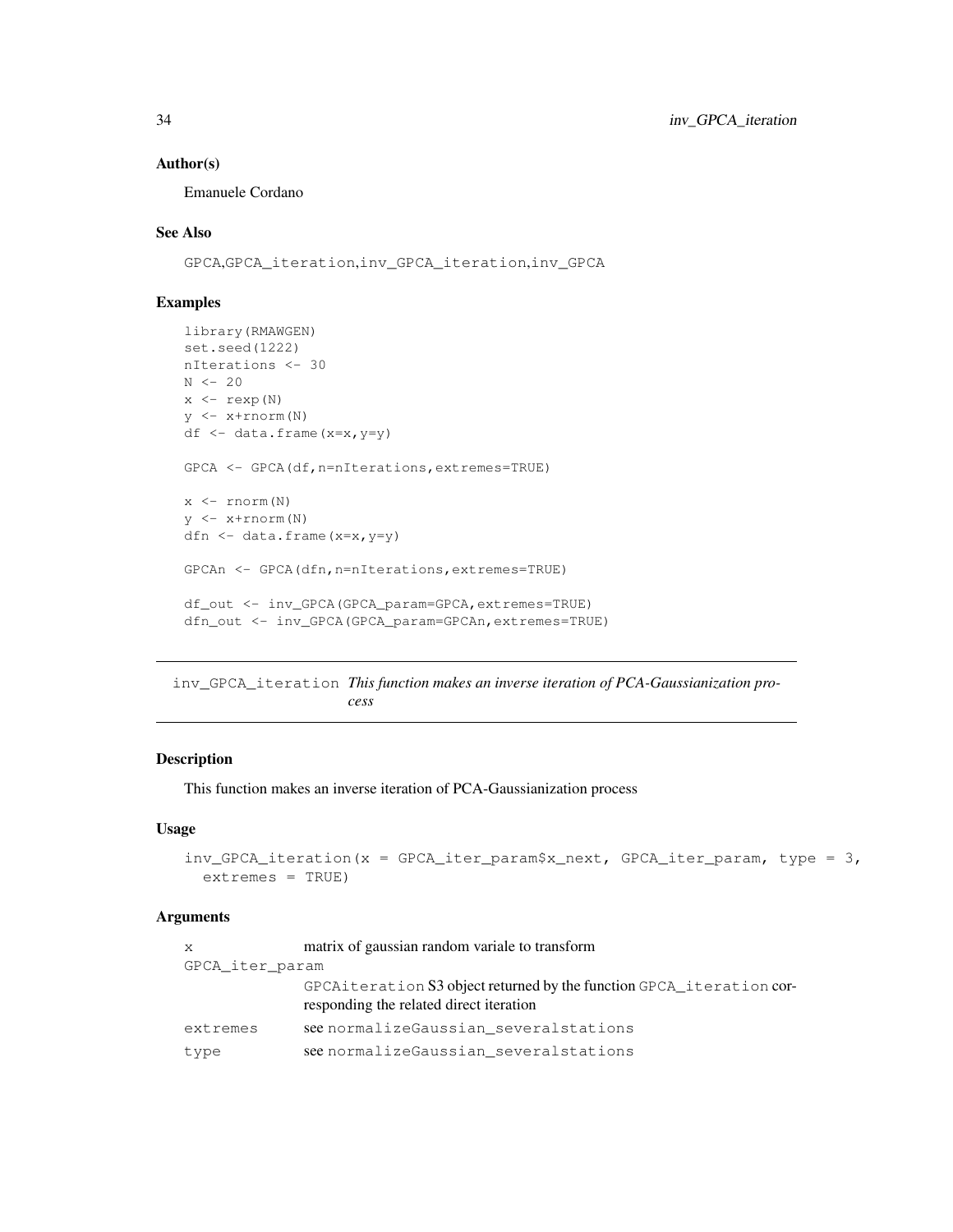```
is.monthly.climate 35
```
## Value

the non-Gaussian random variable

#### Note

This function is based on the inverse of the equation (1) of "PCA Gaussianization for One-Class Remote Sensing Image" by V. Laparra et al., http://dx.doi.org/doi/10.1117/12.834011

# See Also

```
GPCA,GPCA_iteration,inv_GPCA_iteration,inv_GPCA,GPCA-class for 'GPCA' S3
class
```
#### Examples

```
library(RMAWGEN)
set.seed(1222)
N < -20x \leftarrow \text{rexp}(N)y \leftarrow x + \text{rnorm}(N)df \leftarrow data.frame(x=x, y=y)
GPCA <- GPCA_iteration(df,extremes=TRUE)
x \leftarrow \text{rnorm}(N)y <- x+rnorm(N)
dfn <- data.frame(x=x,y=y)
GPCAn <- GPCA_iteration(dfn,extremes=TRUE)
df_out <- inv_GPCA_iteration(GPCA_iter_param=GPCA,extremes=TRUE)
dfn_out <- inv_GPCA_iteration(GPCA_iter_param=GPCAn,extremes=TRUE)
```
is.monthly.climate *Verifies if 'climate' represents the monthly climatology in one year, i.e 'climate' is monthly.climate type matrix whose rows represent months and each column represents a station. It is also used in* setComprehensiveTemperatureGeneratorParameters*.*

## Description

Verifies if 'climate' represents the monthly climatology in one year, i.e 'climate' is monthly.climate type matrix whose rows represent months and each column represents a station. It is also used in setComprehensiveTemperatureGeneratorParameters.

#### Usage

```
is.monthly.climate(climate, nstation = 3, nmonth = 12, verbose = TRUE)
```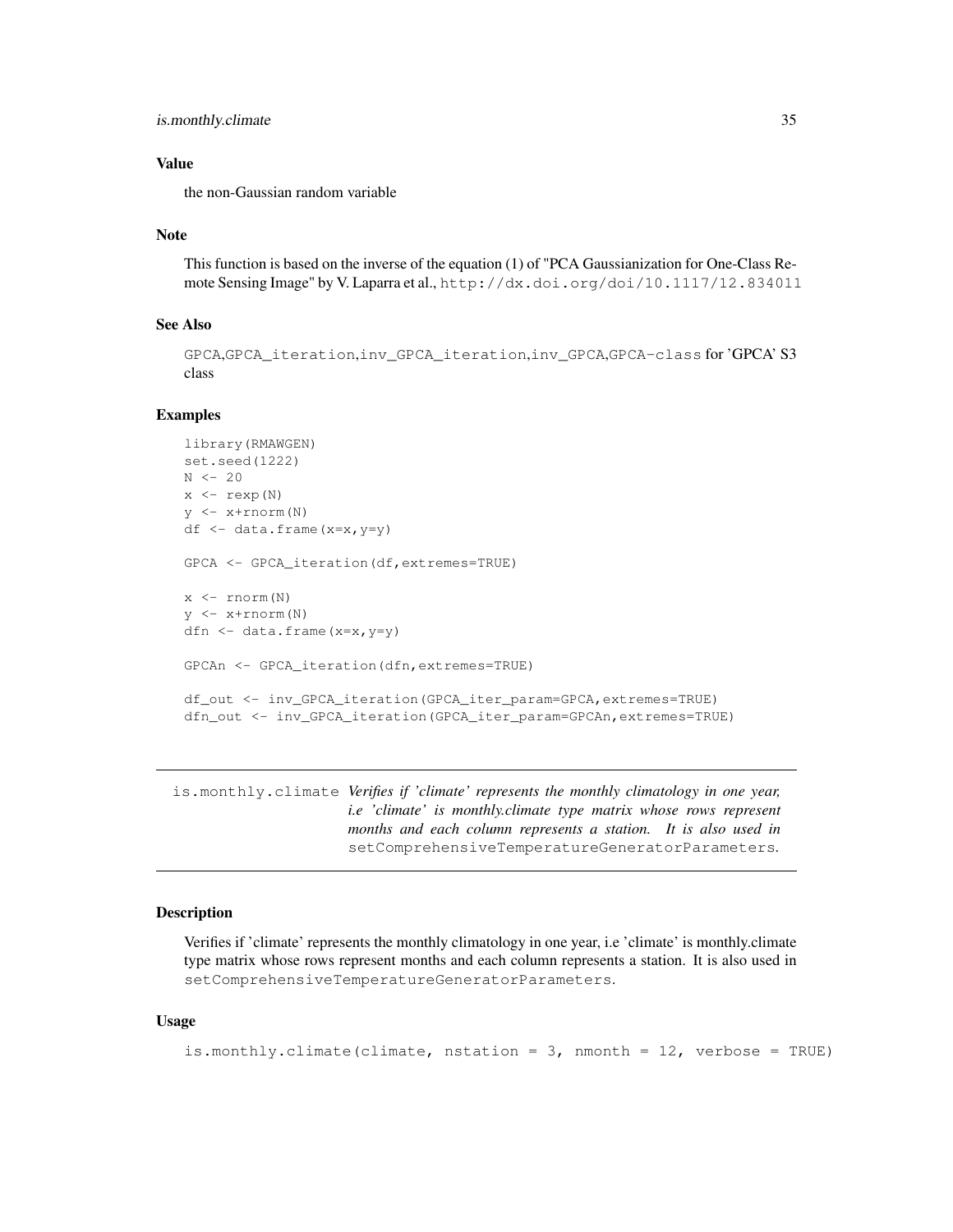# Arguments

| climate  | matrix containing the 'monthly climatology' data                                                                                                                                                                                     |
|----------|--------------------------------------------------------------------------------------------------------------------------------------------------------------------------------------------------------------------------------------|
| nstation | number of variable measurement stations (columns of the matrix 'climate')                                                                                                                                                            |
| nmonth   | number of months in one year (it can be different if climate is represented by<br>seasonal avarages or others), Default is 12 (recommended). (it can be different<br>if climate is represented by seasonal averages, in this case 4) |
| verbose  | Prints output and warining messagrs only if is TRUE.                                                                                                                                                                                 |

# Value

A logical variable if the matrix 'climate' is monthly.climate type

# Author(s)

Emanuele Cordano, Emanuele Eccel

# See Also

setComprehensiveTemperatureGeneratorParameters

NewVAReventRealization

*Generates a new realization of a VAR model*

# Description

Generates a new realization of a VAR model

# Usage

```
NewVAReventRealization(var, xprev, noise, exogen = NULL, B = NULL)
```
# Arguments

| var    | A VAR model represented by a varest object as returned by get VAR model<br>or VAR               |
|--------|-------------------------------------------------------------------------------------------------|
| xprev  | previous status of the random variable                                                          |
| noise  | uncorrelated or white noise (residual). Default is $rnorm(length(xprev))$<br>(or rnorm(ncol(B)) |
| exogen | vector containing the values of the "exogen" variables (predictor) for the gener-<br>ation      |
| B      | matrix of coefficients for the vectorial white-noise component                                  |

#### Value

a vector of values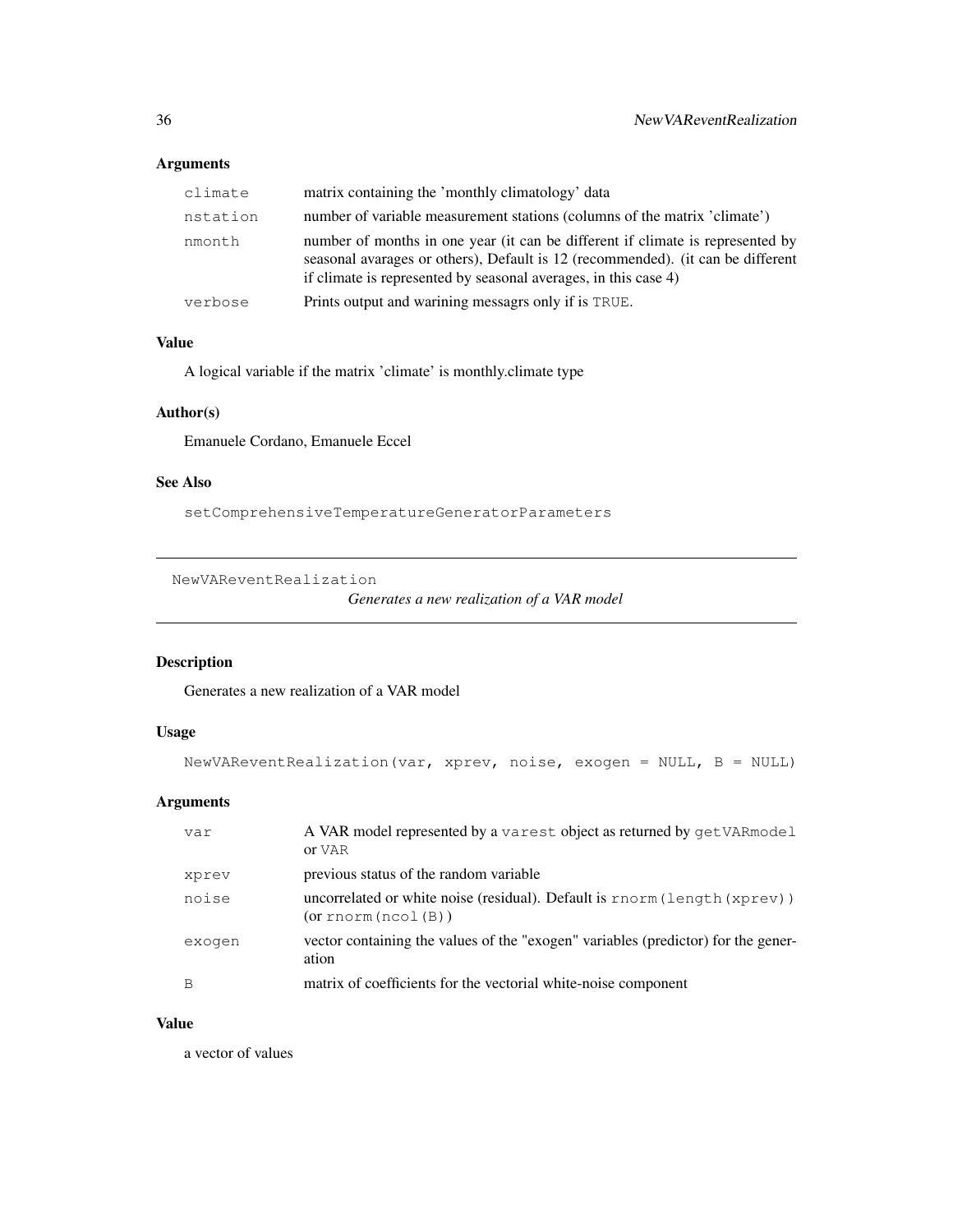## Author(s)

Emanuele Cordano, Emanuele Eccel

## See Also

forecastEV,forecastResidual

newVARmultieventRealization

*Generates several realizations of a VAR model*

## Description

Generates several realizations of a VAR model

## Usage

```
newVARmultieventRealization(var, xprev = rnorm(var@VAR$K * var@VAR$p),
  exogen = NULL, nrealization = 10, B = t(chol(cov(residuals(var)))),
  extremes = TRUE, type = 3, noise = NULL)
```
#### Arguments

| var            | A VAR model represented by a varest 2 object as returned by get VAR model                                                                                                                                                                                                                                                                                             |
|----------------|-----------------------------------------------------------------------------------------------------------------------------------------------------------------------------------------------------------------------------------------------------------------------------------------------------------------------------------------------------------------------|
| xprev          | previous status of the random variable                                                                                                                                                                                                                                                                                                                                |
| exogen         | matrix containing the values of the "exogen" variables (predictor) for the gener-<br>ation                                                                                                                                                                                                                                                                            |
|                | nrealization number of realization (e.g. days to simulate). If exogen is not NULL and it is<br>a matrix, it must be lower or equal to the number of rows of exogen                                                                                                                                                                                                    |
| B              | matrix of coefficients for the vector white-noise component                                                                                                                                                                                                                                                                                                           |
| extremes, type |                                                                                                                                                                                                                                                                                                                                                                       |
|                | see inv GPCA                                                                                                                                                                                                                                                                                                                                                          |
| noise          | stochastic noise to add for variabile generation. Default is NULL and it is au-<br>tomatically randomly genereted accordind to matrix B. If the VAR model (var<br>argument) does not fit well the residuals (e.g. non-normality, non-serialty or<br>heteroskesticity) and the white noise is manually inserted, in this case argument<br>B is not taken into account. |

## Value

a matrix of values

#### Author(s)

Emanuele Cordano, Emanuele Eccel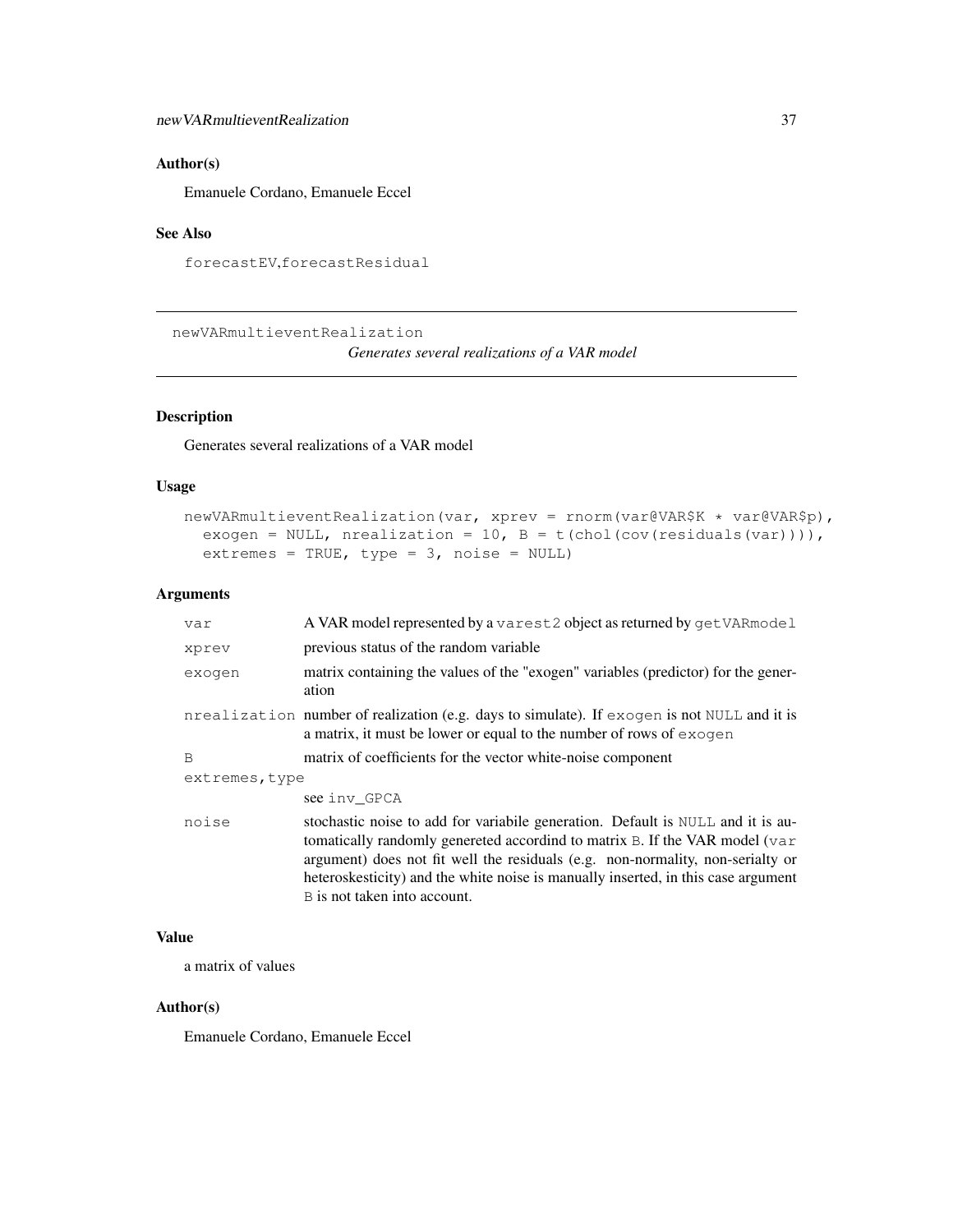normality\_test normality.test *method for* varest2 *object*

## Description

normality.test method for varest2 object

#### Usage

```
normality_test(object, ...)
```
## Arguments

| object   | a varest2 object |
|----------|------------------|
| $\cdots$ | passed arguments |

# See Also

normality.test

| normalizeGaussian Converts a random variable x extracted by a population represented |
|--------------------------------------------------------------------------------------|
| by the sample data or sample to a normally-distributed variable                      |
| with assigned mean and standard deviation or vice versa in case                      |
| inverse <i>is</i> TRUE                                                               |

# Description

Converts a random variable x extracted by a population represented by the sample data or sample to a normally-distributed variable with assigned mean and standard deviation or vice versa in case inverse is TRUE

#### Usage

```
normalizeGaussian(x = 0, data = x, cpf = NULL, mean = 0, sd = 1,
  inverse = FALSE, step = NULL, prec = 10^{\circ}-4, type = 3,
  extremes = TRUE, sample = NULL)
```
## Arguments

| X.   | value or vector of values to be converted                                                            |
|------|------------------------------------------------------------------------------------------------------|
| data | a sample of data on which a non-parametric probability distribution is estimated                     |
| cpf  | cumulative probability distribution. If $\text{NULL}$ (default) is calculated as $\text{ecd}$ (data) |
| mean | mean (expected value) of the normalized random variable. Default is 0.                               |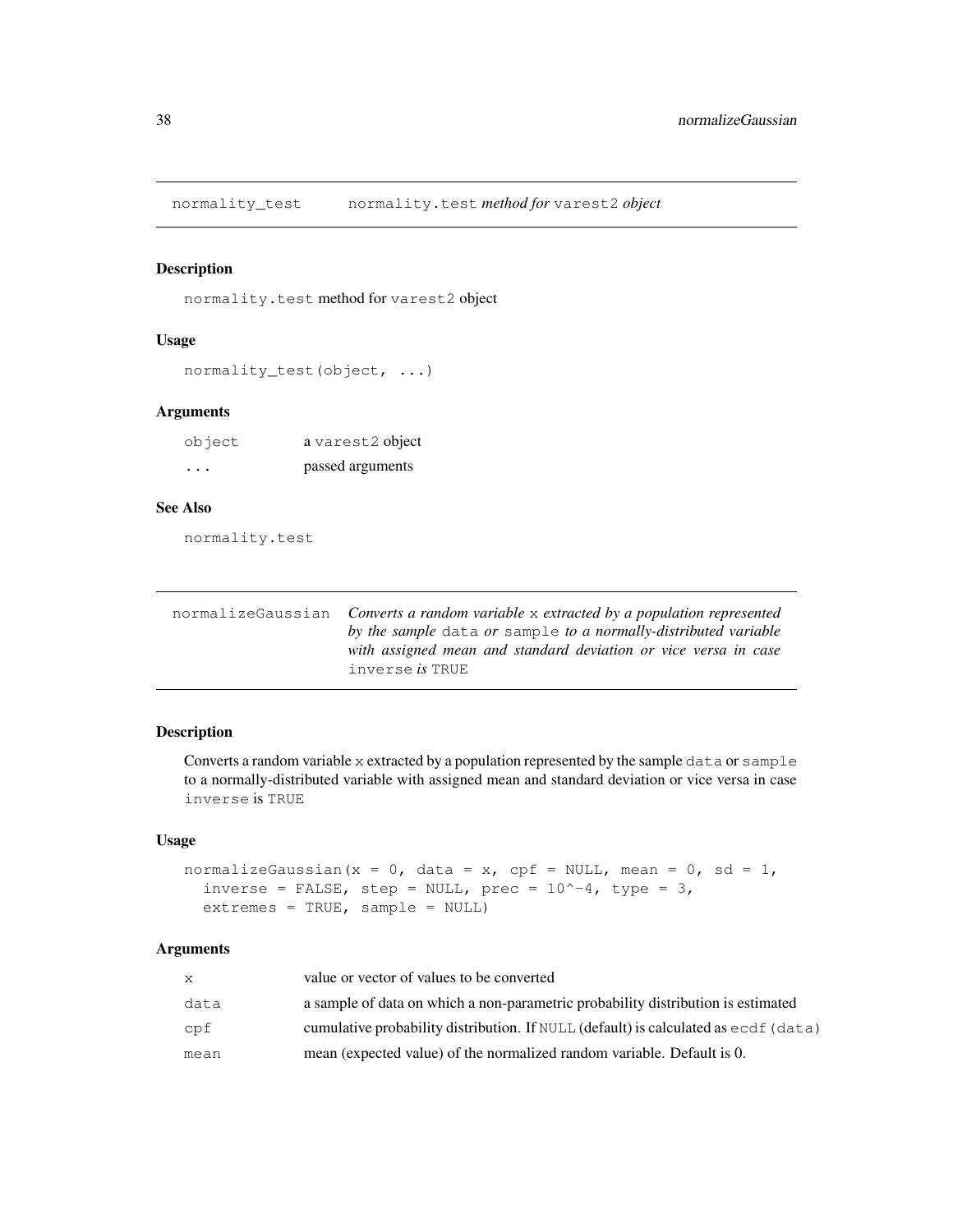| sd       | standard deviation of the normalized random variable. Default is 1.                                                               |  |
|----------|-----------------------------------------------------------------------------------------------------------------------------------|--|
| inverse  | logical value. If TRUE the function works inversely (the opposite way). Default<br>is FALSE.                                      |  |
| step     | vector of values in which step discontinuities of the cumulative probability func-<br>tion occur. Default is NULL                 |  |
| prec     | amplitude of the neighbourhood of the step discontinuities where cumulative<br>probability function is treated as non-continuous. |  |
| type     | see quantile                                                                                                                      |  |
| extremes | logical variable. If TRUE (default) the probability or frequency is multiplied by                                                 |  |
|          | $\boldsymbol{N}$<br>$\overline{N+1}$                                                                                              |  |
|          | where $N$ is the length of data                                                                                                   |  |
| sample   | a character string or NULL containing sample or probability distribution infor-<br>mation. Default is NULL                        |  |

#### Value

the normalized variable or its inverse

## Note

This function makes a Marginal Gaussianization. See the R code for further details

#### Author(s)

Emanuele Cordano, Emanuele Eccel

```
normalizeGaussian_prec
```
*Converts precipitation values to "Gaussinized" normally-distributed values taking into account the probability of no precipitation occurences. values or vice versa in case* inverse *is* TRUE

#### Description

Converts precipitation values to "Gaussinized" normally-distributed values taking into account the probability of no precipitation occurences. values or vice versa in case inverse is TRUE

#### Usage

```
normalizeGaussian_prec(x = 0, data = x, cpf = NULL, mean = 0, sd = 1,
  inverse = FALSE, type = 3, extremes = TRUE, sample = NULL,
  qnull = 0, valmin = 1)
```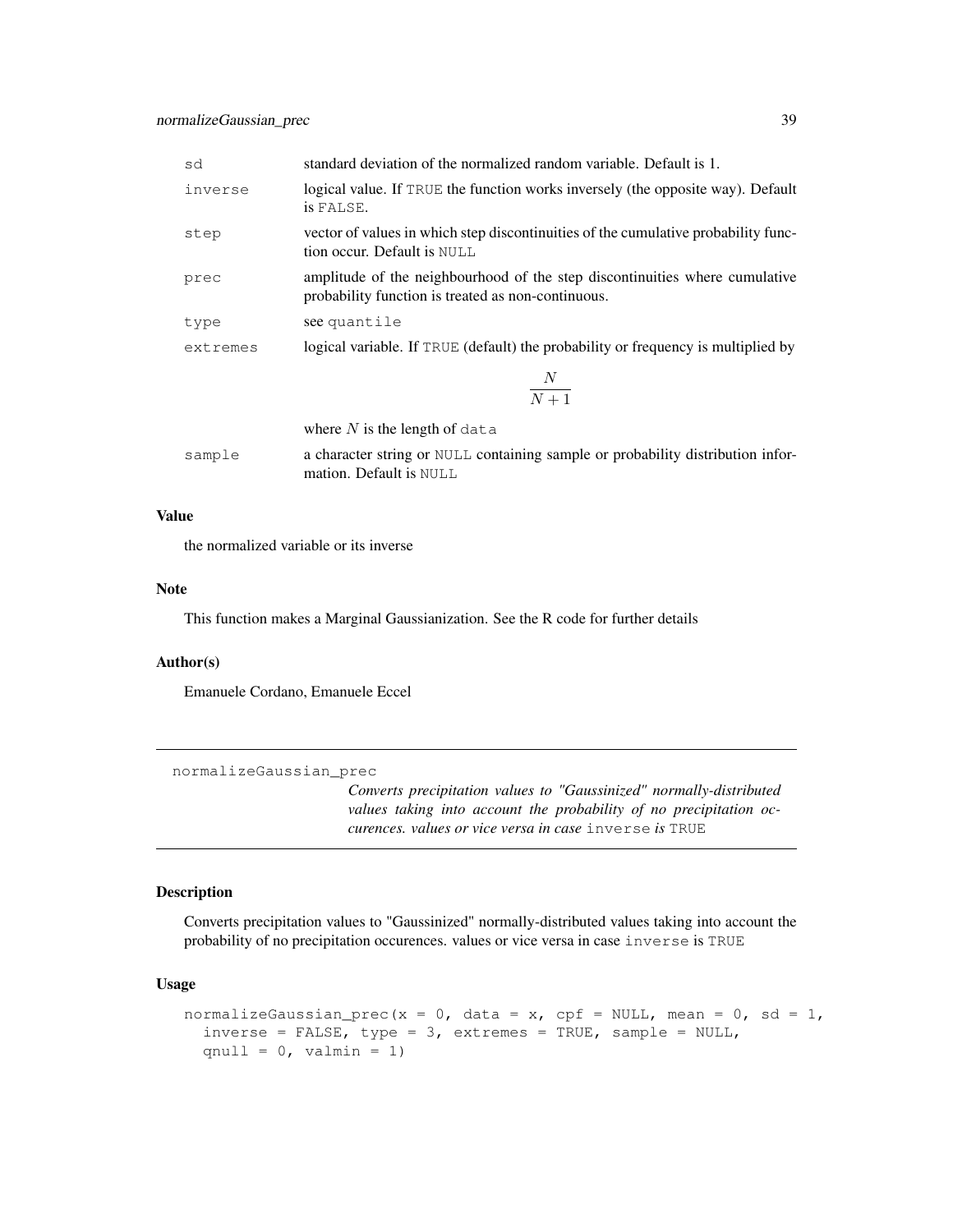## Arguments

| X        | value or vector of values to be converted                                                     |  |
|----------|-----------------------------------------------------------------------------------------------|--|
| data     | a sample of data on which a non-parametric probability distribution is estimated              |  |
| cpf      | cumulative probability distribution. If NULL (default) is calculated as $\epsilon$ cdf (data) |  |
| mean     | mean (expected value) of the normalized random variable. Default is 0.                        |  |
| sd       | standard deviation of the normalized random variable. Default is 1.                           |  |
| inverse  | logical value. If TRUE the function works inversely (the opposite way). Default<br>is FALSE.  |  |
| qnull    | probability of no precipitation occurence                                                     |  |
| valmin   | minimum value of precipitation to consider a wet day                                          |  |
| type     | see quantile                                                                                  |  |
| extremes | logical variable. If TRUE (default) the probability or frequency is multiplied by             |  |
|          | $N_{\rm}$<br>$\overline{N+1}$                                                                 |  |
|          | where $N$ is the length of data                                                               |  |
| sample   | a character string or NULL containing sample or probability distribution infor-               |  |

#### Value

the normalized variable or its inverse

#### Note

In the version 1.2.5 of RMAWGEN This function is deprecated and not used.

mation. Default is NULL

# Author(s)

Emanuele Cordano, Emanuele Eccel

# See Also

normalizeGaussian

## Examples

```
library(RMAWGEN)
NDATA < -1000occurence <- as.logical(runif(NDATA)>0.5)
prec \leq rexp(NDATA, rate=1/3)
prec[!occurence] <- 0
valmin <- 0.5 #0.01
x <- normalizeGaussian_prec(x=prec,valmin=valmin)
prec2 <- normalizeGaussian_prec(x=x,data=prec,valmin=valmin,inverse=TRUE)
qqplot(prec,prec2)
```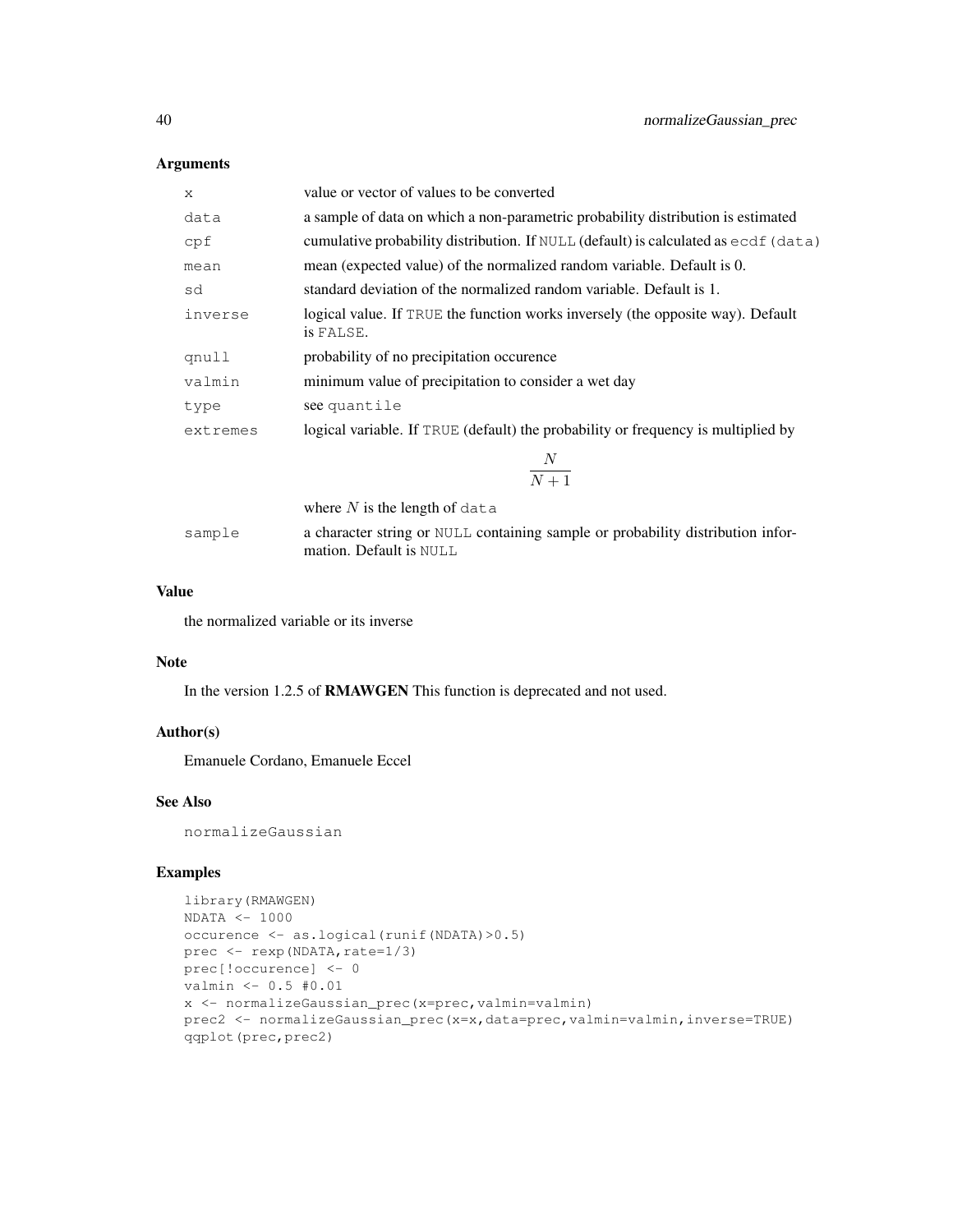## normalizeGaussian\_severalstations 41

```
occurence3 <- as.logical(runif(NDATA)>0.5)
prec3 \leftarrow resp (NDATA, rate=1/3)prec3[!occurence3] <- 0
x3 <- normalizeGaussian_prec(x=prec3,valmin=valmin)
qqplot(x,x3)
abline(0,1)
```
normalizeGaussian\_severalstations

*Converts several samples* x *random variable extracted by populations represented by the columns of* data *respectively or* sample *to a normally-distributed samples with assinged mean and standard deviation or vice versa in case* inverse *is* TRUE

## Description

Converts several samples x random variable extracted by populations represented by the columns of data respectively or sample to a normally-distributed samples with assinged mean and standard deviation or vice versa in case inverse is TRUE

## Usage

| normalizeGaussian_severalstations(x, data = x, cpf = NULL, mean = $0,$ |                                                                            |  |  |
|------------------------------------------------------------------------|----------------------------------------------------------------------------|--|--|
|                                                                        | $sd = 1$ , inverse = FALSE, step = NULL, prec = $10^{\circ}-4$ , type = 3, |  |  |
|                                                                        | extremes = TRUE, sample = NULL, origin $x = NULL$ , origin data = NULL)    |  |  |

## Arguments

| $\mathsf{x}$ | value to be converted                                                                                                             |
|--------------|-----------------------------------------------------------------------------------------------------------------------------------|
| data         | a sample of data on which a non-parametric probability distribution is estimated                                                  |
| cpf          | cumulative probability distribution. If $\text{NULL}$ (default) is calculated as $\text{ecd}$ (data)                              |
| mean         | mean (expected value) of the normalized random variable. Default is 0.                                                            |
| sd           | standard deviation of the normalized random variable. Default is 1.                                                               |
| inverse      | logical value. If TRUE the function works inversely (the opposite way). Default<br>is FALSE.                                      |
| step         | vector of values in which step discontinuities of the cumulative probability func-<br>tion occur. Default is NULL                 |
| prec         | amplitude of the neighbourhood of the step discontinuities where cumulative<br>probability function is treated as non-continuous. |
| type         | see quantile                                                                                                                      |
| extremes     | logical variable. If TRUE (default) the probability or frequency is multiplied by                                                 |

N  $N+1$ 

where  $N$  is the length of data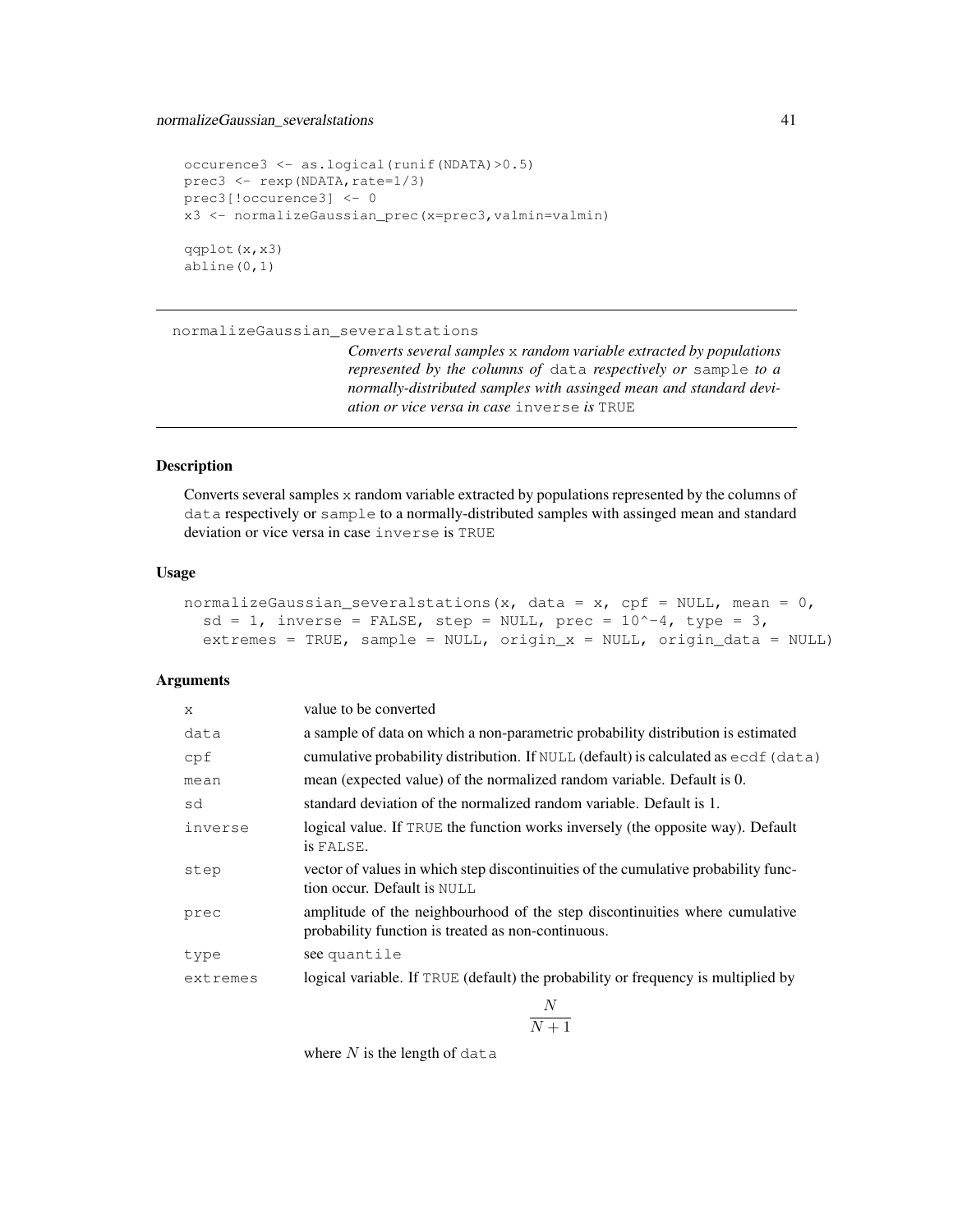| sample   | information on how to sample $x$ and data. Default is NULL, this means that |
|----------|-----------------------------------------------------------------------------|
|          | the values of each column of x and data belong to the same sample. If x and |
|          | data are sampled for each month seperately, it is set to monthly.           |
| origin x | date corresponding to the first row of $x$                                  |
|          | origin_data date corresponding to the first row of data                     |

#### Value

a matrix with the normalized variable or its inverse

## Note

It applies normalizeGaussian for each column of x and data. See the R code for further details

#### Author(s)

Emanuele Cordano, Emanuele Eccel

## See Also

normalizeGaussian

#### Examples

```
library(RMAWGEN)
N < -30x \leftarrow \text{resp}(N)y <- x+rnorm(N)
df <- data.frame(x=x,y=y)
dfg <- normalizeGaussian_severalstations(df,data=df,extremes=TRUE,inverse=FALSE)
dfi <- normalizeGaussian_severalstations(dfg,data=df,extremes=TRUE,inverse=TRUE)
```
#### normalizeGaussian\_severalstations\_prec

*DEPRECATED Converts several samples* x *random variable (daily precipitation values) extracted by populations represented by the columns of* data *respectively or* sample *to a normallydistributed samples with assinged mean and standard deviation or vice versa in case* inverse *is* TRUE *using the function* normalizeGaussian\_prec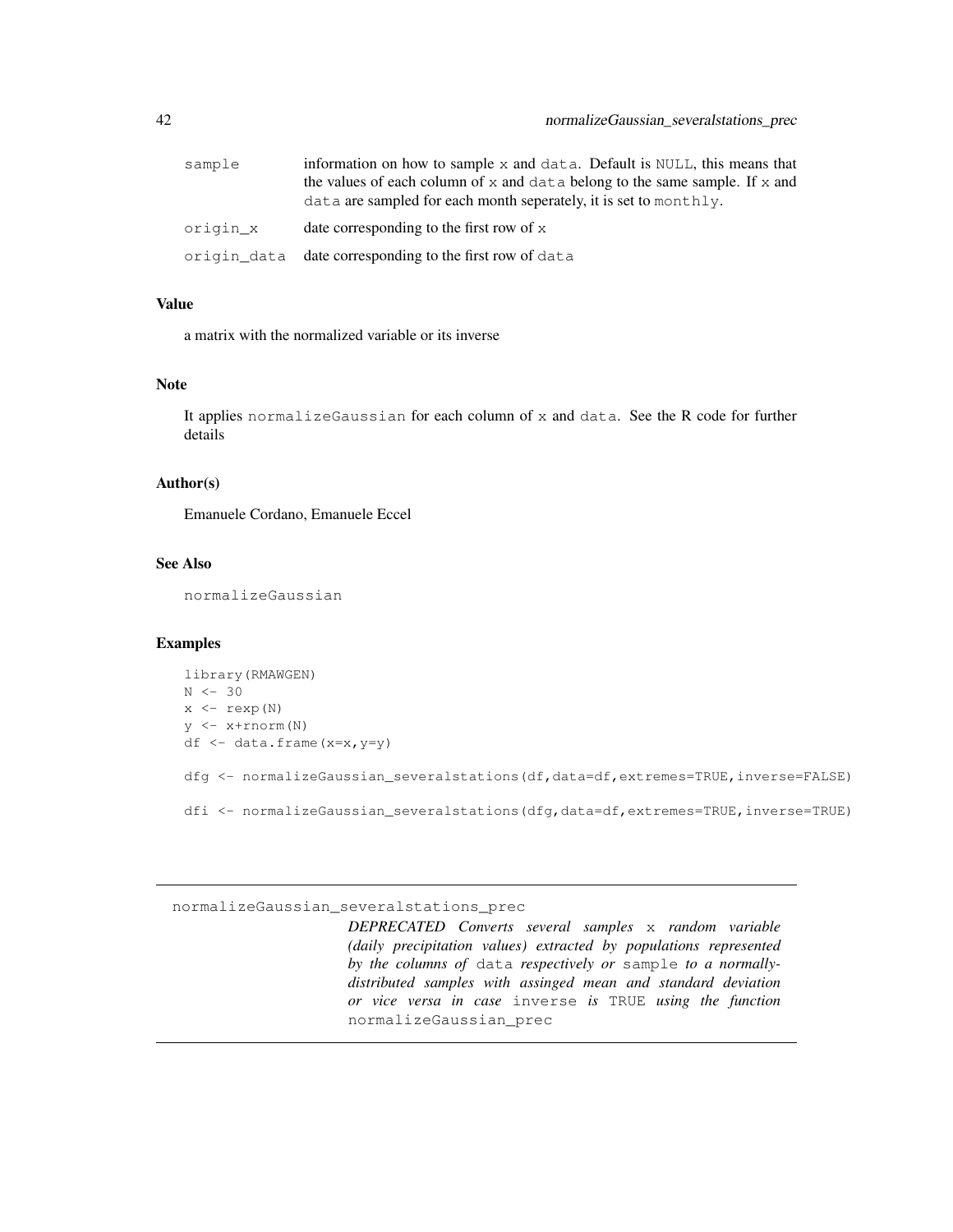#### Description

DEPRECATED Converts several samples x random variable (daily precipitation values) extracted by populations represented by the columns of data respectively or sample to a normally-distributed samples with assinged mean and standard deviation or vice versa in case inverse is TRUE using the function normalizeGaussian\_prec

#### Usage

```
normalizeGaussian_severalstations_prec(x, data = x, cpf = NULL, mean = 0,
  sd = 1, inverse = FALSE, qnull = NULL, valmin = 0.5, type = 3,
  extremes = TRUE, sample = NULL, origin_x = NULL, origin_data = NULL)
```
#### Arguments

| $\mathsf{x}$ | value to be converted                                                                                |
|--------------|------------------------------------------------------------------------------------------------------|
| data         | a sample of data on which a non-parametric probability distribution is estimated                     |
| cpf          | cumulative probability distribution. If $\text{NULL}$ (default) is calculated as $\text{ecd}$ (data) |
| mean         | mean (expected value) of the normalized random variable. Default is 0.                               |
| sd           | standard deviation of the normalized random variable. Default is 1.                                  |
| inverse      | logical value. If TRUE the function works inversely (the opposite way). Default<br>is FALSE.         |
| qnull        | probability of no precipitation occurence. (It can be a matrix in case sample="monthly"              |
| valmin       | minimum value of precipitation to consider a wet day                                                 |
| type         | see quantile                                                                                         |
| extremes     | logical variable. If TRUE (default) the probability or frequency is multiplied by                    |
|              |                                                                                                      |

$$
\frac{N}{N+1}
$$

|          | where $N$ is the length of data                                       |
|----------|-----------------------------------------------------------------------|
| sample   | information about sample or probability distribution. Default is NULL |
| origin x | date corresponding to the first row of $x$                            |
|          | origin_data date corresponding to the first row of data               |

#### Value

a matrix or a data.frame with the normalized variable or its inverse

## Note

In the version 1.2.5 of RMAWGEN This function is deprecated and not used.

#### Author(s)

Emanuele Cordano, Emanuele Eccel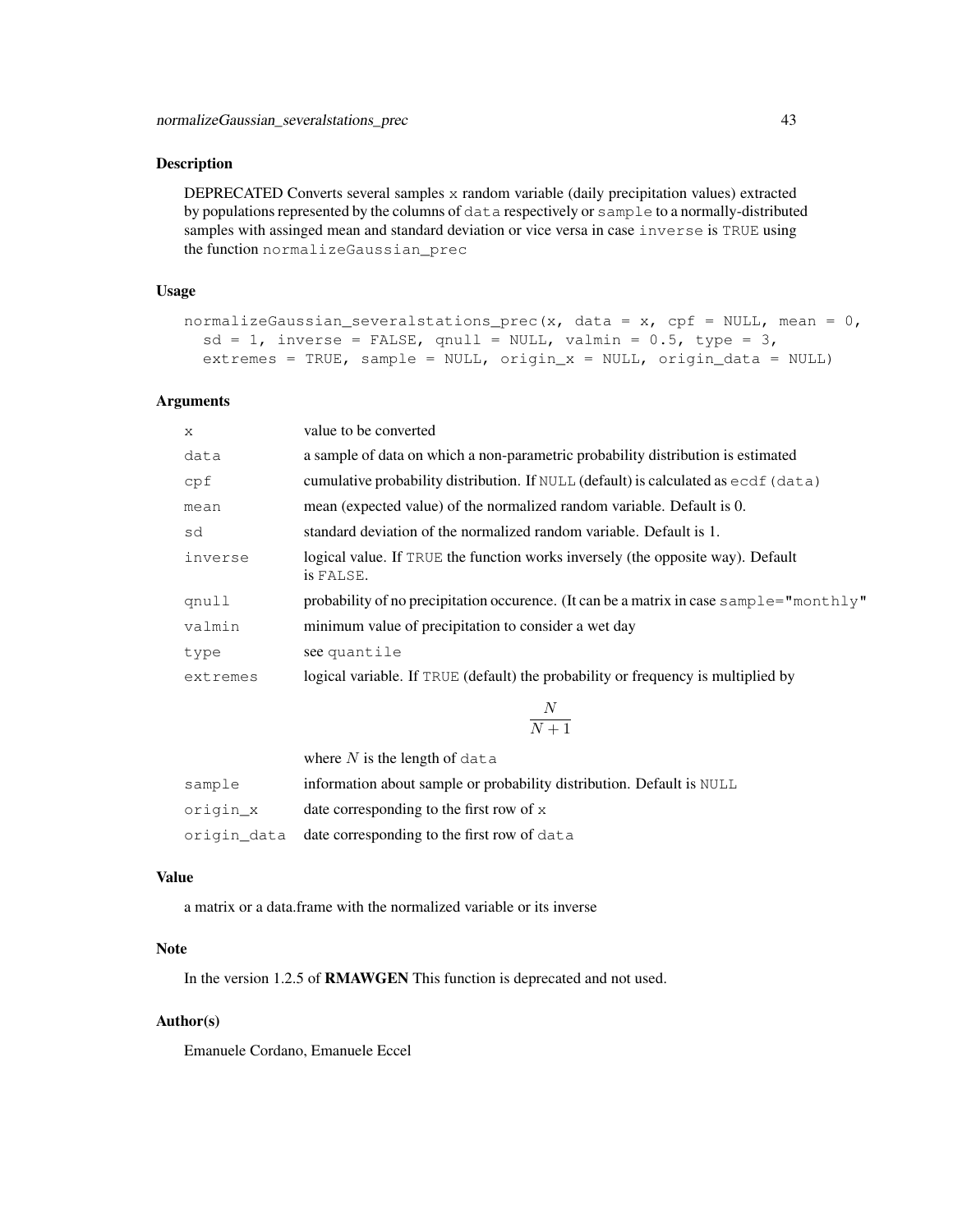## See Also

normalizeGaussian\_prec

plotDailyClimate *Plots daily climatology through one year*

## Description

Plots daily climatology through one year

#### Usage

```
plotDailyClimate(data, title = "Daily_Avereged_Temperture_in_one_year",
  origin = "1961-1-1", when = "1979-1-1", ylab = "Temperature [degC]",
  xlab = "Time [days]", nday = 365, bicolor = FALSE, col = "black",
  1wd = 1)
```
#### Arguments

| data                        | matrix whose columns contain daily-averaged climatic series of variables (e.g.<br>maximum or minum daily averaged temperature obtained by spline interpolation<br>of monthly climatology) |
|-----------------------------|-------------------------------------------------------------------------------------------------------------------------------------------------------------------------------------------|
| origin                      | origin date corresponding to the first row of data                                                                                                                                        |
| when                        | start day for daily climatology plot                                                                                                                                                      |
| title, xlab, ylab, col, lwd | see plot.default                                                                                                                                                                          |
| nday                        | number of days in one year. Default is 365.                                                                                                                                               |
| bicolor                     | logical variable. If TRUE and data represents climatologies of minimun and<br>maximum daily temperature, the lines are plotted with blue and red colors re-<br>spectively.                |

#### Value

a matrix containing the plotted variables

#### Author(s)

Emanuele Cordano, Emanuele Eccel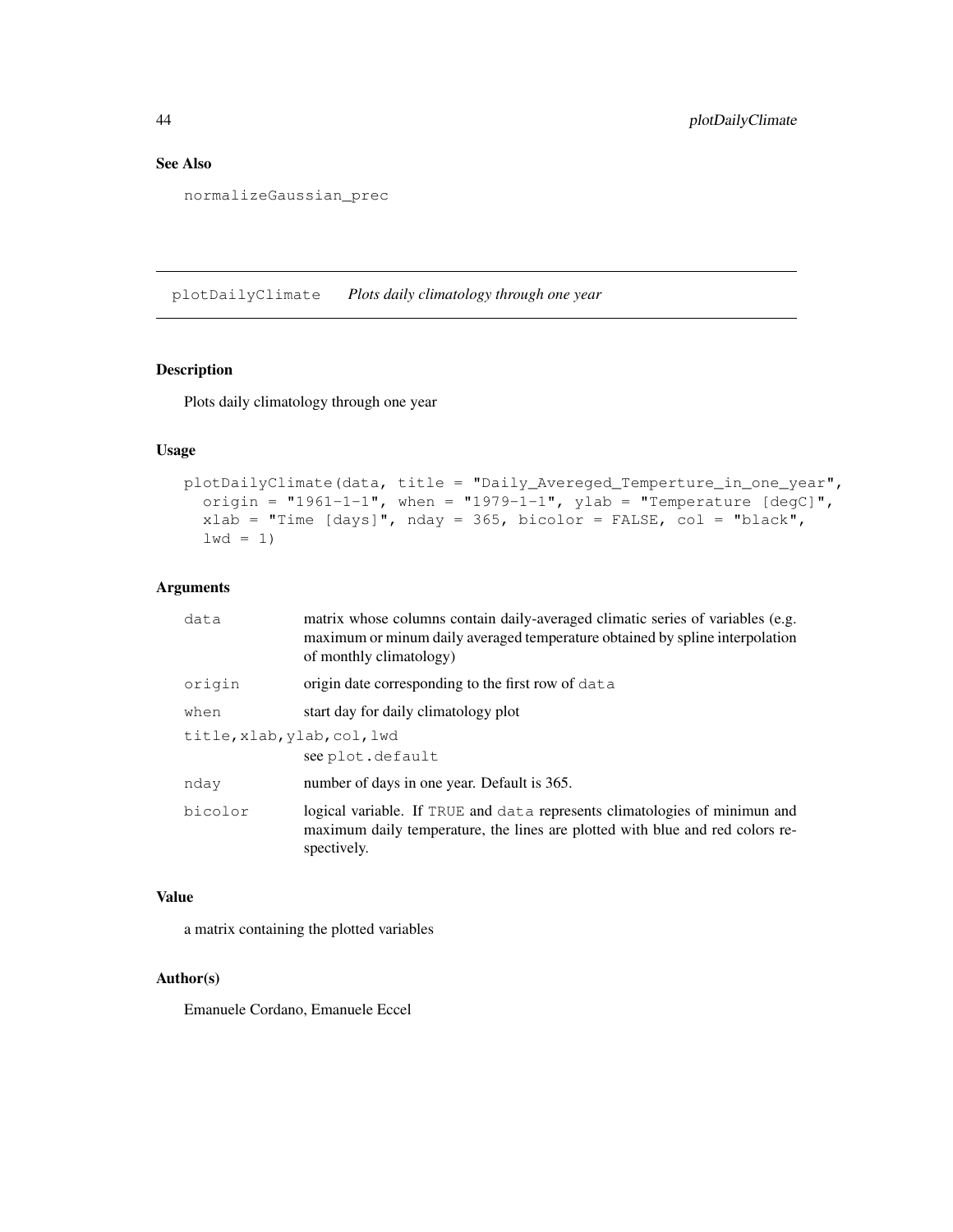## Description

It makes a plot by sampling (e.g. monthly) the variables  $x$  and  $y$ 

#### Usage

```
plot_sample(x,
 y = normalizeGaussian_severalstations(x = as.data.frame(x),
  data = as.data.frame(data), origin_x = origin_x, origin_data = origin_data,
  sample = sample, step = step, prec = prec) [, 1],
 xlim = range(x, na.rm = TRUE),legend_position = "topleft",
 ylim = range(y, na.rm = TRUE), pch = 1, col = 1,
 col_max = 0.9, col/min = 0.1, origin, sample = NULL,
 xhist = hist(x, breaks = breaks, plot = FALSE),yhist = hist(y, breaks = breaks, plot = FALSE),
 axes = FALSE, step = NULL, prec = 1e-04, breaks = 50,
 origin_x = origin, origin_data = origin, data = x,
 xlab = "", ylab = "", color = FALSE, gray = TRUE,
 sort = FALSE, valmin_x = valmin, valmin_y = valmin,
 valmin = -9999, abline = c(0, 1), ...)
```
## Arguments

| X                      | vector of input data                                                                                                                                                                                  |
|------------------------|-------------------------------------------------------------------------------------------------------------------------------------------------------------------------------------------------------|
| V                      | vector of second input data. Default is normalizeGaussian_several stations (x=as.data.1                                                                                                               |
| xlim, ylim, xlab, ylab |                                                                                                                                                                                                       |
|                        | see plot.default (Graphic)                                                                                                                                                                            |
| legend_position        |                                                                                                                                                                                                       |
|                        | legend position. Default is "topleft". See legend.                                                                                                                                                    |
| pch                    | integer single or multi values for pch (see plot.default). Default is 1.                                                                                                                              |
| col                    | integer single or multi values for col (see plot.default). Default is 1.                                                                                                                              |
| col max                | maximum value for color scale to apply to rainbow or rainbow. Utilized if<br>col is not a vector and both gray or color are TRUE. Default is 0.9.                                                     |
| col_min                | minimum value for color scale to apply to rainbow or rainbow. Utilized if<br>col is not a vector and both gray or color are TRUE. Default is 0.1.                                                     |
| origin                 | date of the first row of x. See normalize Gaussian_several stations.                                                                                                                                  |
| sample                 | string character containg informatio how to sample x and y. Default is NULL. If<br>NULL no sampling is done.see normalizeGaussian_severalstations.<br>Only NULL or "monthly" options are implemented. |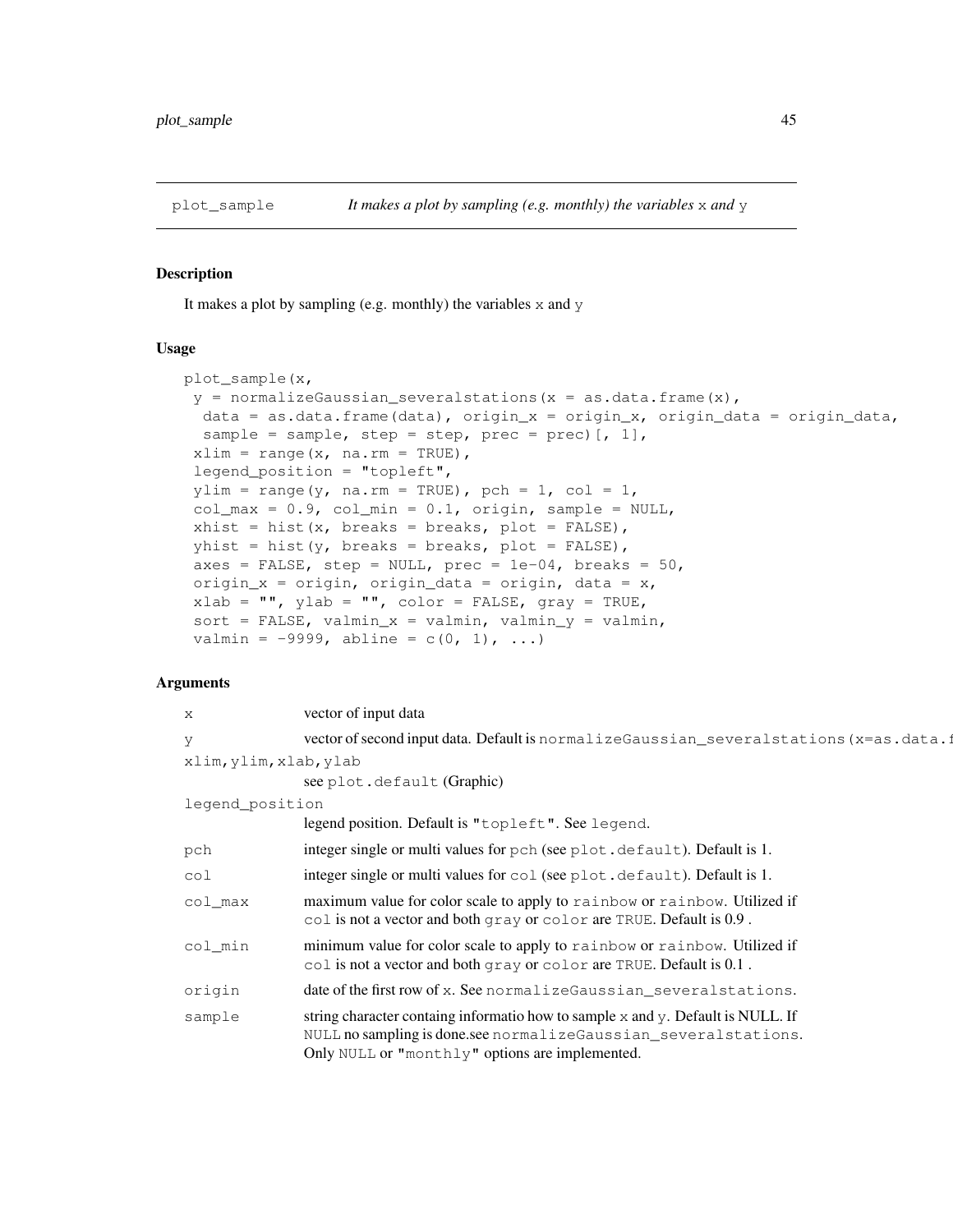| xhist       | frequency histogram for x. Default is hist (x, breaks=breaks, plot=FALSE).<br>If it is NULL, no marginal histograms appear.                                     |  |
|-------------|-----------------------------------------------------------------------------------------------------------------------------------------------------------------|--|
| yhist       | frequency histogram for y. Default is hist (y, breaks=breaks, plot=FALSE).<br>If it is NULL, no marginal histograms appear. = hist(y,breaks=breaks,plot=FALSE), |  |
| axes        | see barplot                                                                                                                                                     |  |
| step, prec  | see normalizeGaussian_severalstations                                                                                                                           |  |
| breaks      | see hist                                                                                                                                                        |  |
| origin_x    | see normalizeGaussian_severalstations. Default value is set equal<br>to origin.                                                                                 |  |
| origin_data | normalizeGaussian_severalstations. Default value is set equal to<br>origin.                                                                                     |  |
| data        | normalizeGaussian_severalstations. Default value is set equal to<br>x.                                                                                          |  |
| color       | logical value. If TRUE and if col is unspecified, a color scale is applied accord-<br>ing to col_min and col_max (see rainbow). Default is FALSE.               |  |
| gray        | logical value. If TRUE and if col is unspecified, a color scale is applied accord-<br>ing to col_min and col_max (see gray). Default is TRUE.                   |  |
| sort        | logical value. If TRUE, x and y are sorted and a Q-Q plot is presented. Deafault<br>is FALSE.                                                                   |  |
| valmin x    | numerical threshold value over which the variable x is plotted. It is enabled only<br>if sort is set TRUE.                                                      |  |
| valmin_y    | numerical threshold value over which the variable y is plotted. It is enabled only<br>if sort is set TRUE.                                                      |  |
| valmin      | numerical threshold value for valmin_y and valmin_x if there are not spec-<br>ified.                                                                            |  |
| abline      | arguments for abline function. Default is $c(0, 1)$ . If it is NULL, abline is<br>disabled and not called.                                                      |  |
| $\cdots$    | see graphical parametes on plot.default                                                                                                                         |  |

# Value

0 in case of success

## Note

It makes a plot betwee  $x$  and  $y$  and shows thair respective probibilty histograms. If  $y$  is missing, it is automatically calculated as one-dimensional Gaussianization of x through the function normalizeGaussian\_severalstations.

# See Also

plot.default,extractmonths, see normalizeGaussian\_severalstations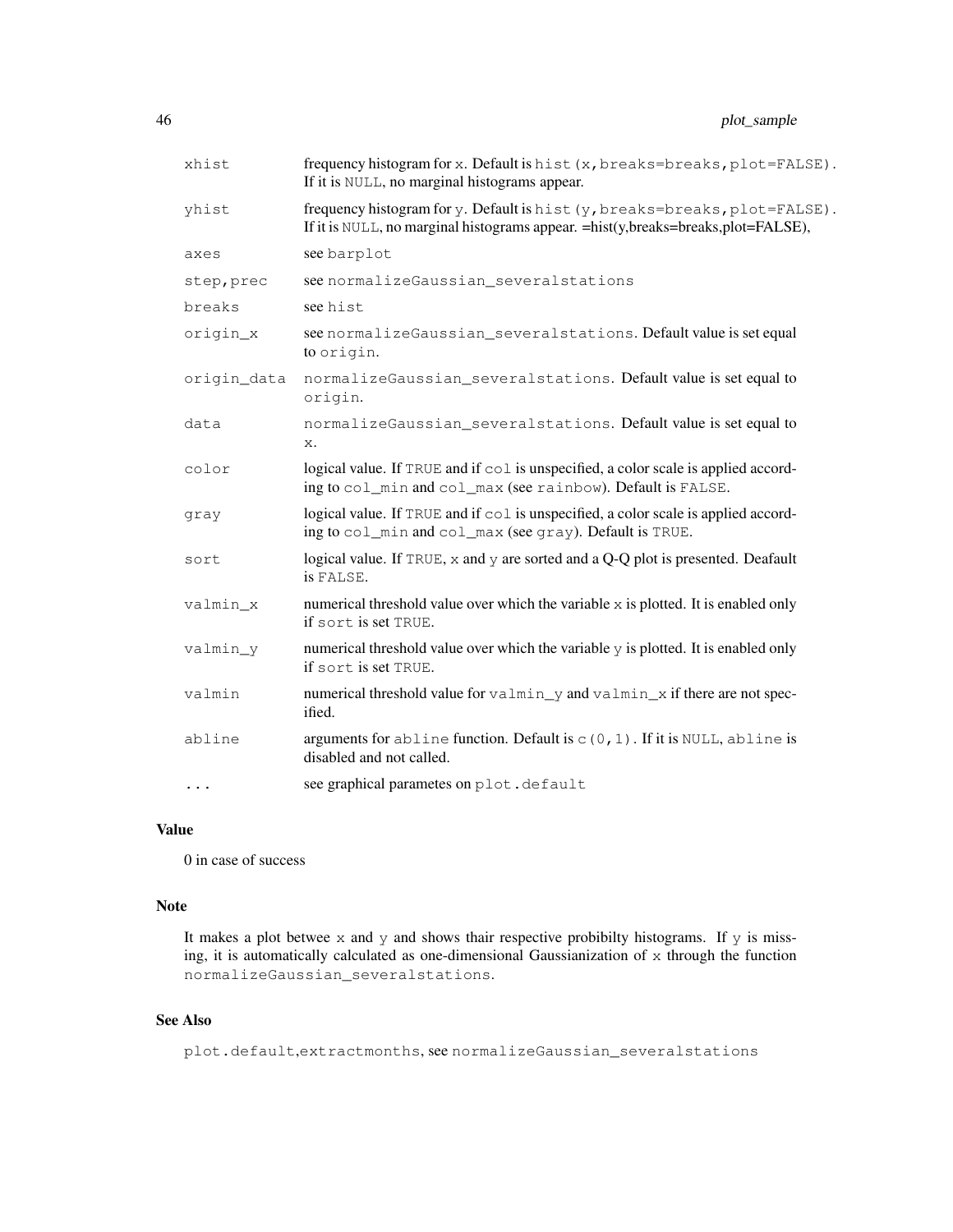## PrecipitationEndDay 47

#### Examples

```
library(RMAWGEN)
data(trentino)
plot_sample(x=TEMPERATURE_MIN$T0090,sample="monthly",
origin="1958-1-1",axes=FALSE,xlab="Tn [ degC]",
ylab="x")
set.seed(123456)
z \leftarrow \text{resp}(10000, \text{rate}=0.5)x <- normalizeGaussian(x=z,data=z)
plot_sample(x=z,xlab="z",ylab="x")
```

```
PrecipitationEndDay
```
*Gets the last day in a precipitation time series, expressed in decimal julian days since 1970-1-1 00:00 UTC*

#### Description

Gets the last day in a precipitation time series, expressed in decimal julian days since 1970-1-1 00:00 UTC

#### Usage

```
PrecipitationEndDay(name, station_names, end_day)
```
# Arguments

| name<br>station names | charcacter ID of the station                                                                                                          |
|-----------------------|---------------------------------------------------------------------------------------------------------------------------------------|
|                       | vector containing the IDs (characters) of the considered meteorological stations.<br>An example is STATION_NAMES defined in trentino. |
| end day               | vector containing the measurement end day. An example is TEMPERATURE_MEASUREMENT_END_DAY<br>defined in trentino.                      |

#### Value

the precipitation measurement end day given the vectors of station IDs and the precipitation measurement end days

## Author(s)

Emanuele Cordano, Emanuele Eccel

# Examples

```
data(trentino)
PrecipitationEndDay("T0099",station_names=STATION_NAMES,end_day=PRECIPITATION_MEASUREMENT_EN
```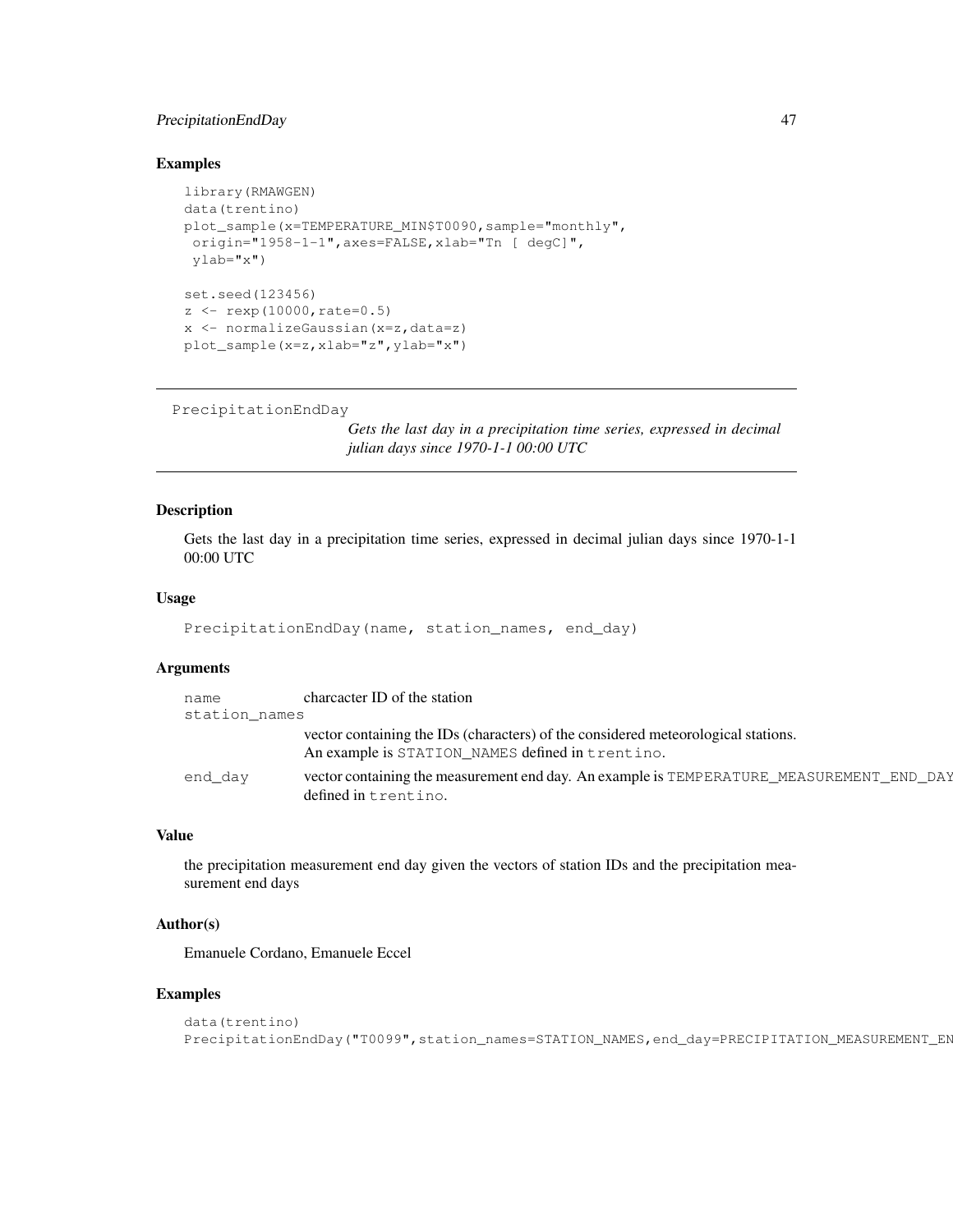```
PrecipitationStartDay
```
*Gets the first day in a precipitation time series, expressed in decimal julian days since 1970-1-1 00:00 UTC*

## Description

Gets the first day in a precipitation time series, expressed in decimal julian days since 1970-1-1 00:00 UTC

## Usage

```
PrecipitationStartDay(name, station_names, start_day)
```
# Arguments

| name          | character ID of the station                                                                                                                       |  |
|---------------|---------------------------------------------------------------------------------------------------------------------------------------------------|--|
| station names |                                                                                                                                                   |  |
|               | vector containing the IDs (characters) of the considered meteorological stations.<br>An example is STATION_NAMES defined in the trentino dataset. |  |
| start day     | vector containing the precipitation measurement start day. An example is TEMPERATURE_MEASUREMEN<br>defined in the trentino dataset.               |  |

## Value

the precipitation measurement start day given the vectors of station IDs and the respective precipitation measurement start days

## Author(s)

Emanuele Cordano

## Examples

```
data(trentino)
PrecipitationStartDay("T0099",
     station_names=STATION_NAMES,
     start_day=PRECIPITATION_MEASUREMENT_START_DAY)
```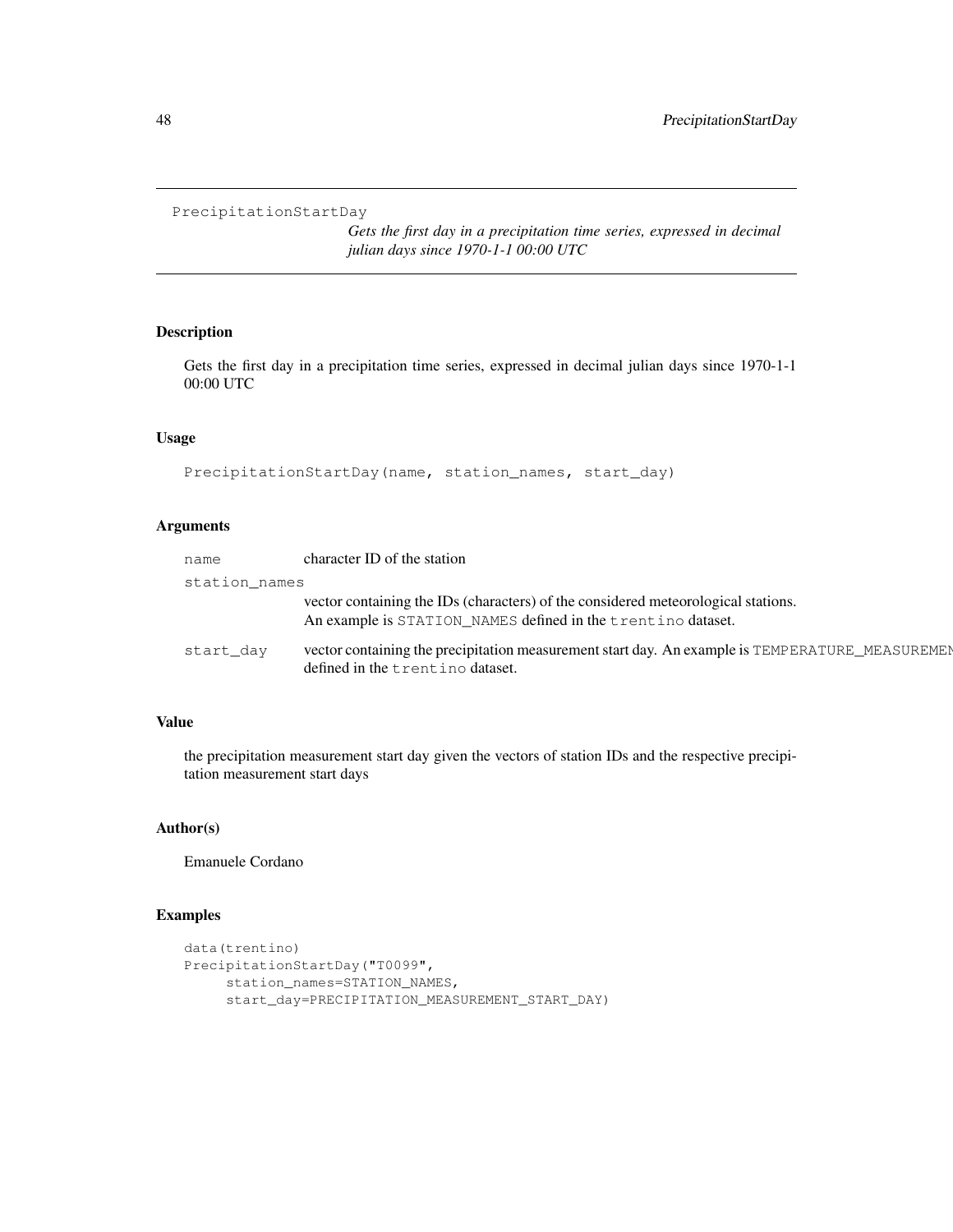# Description

print S3 method for GPCA or GPCA\_iteration object

#### Usage

```
## S3 method for class 'GPCA'
print(x, rmin = 1, rmax = 4, cmin = rmin, cmax = rmax,
  ...)
## S3 method for class 'GPCAiteration'
print(x, rmin = 1, rmax = 4, cmin = rmin,
  cmax = rmax, ...
```
#### Arguments

| X       | a GPCA or GPCAiteration object                     |
|---------|----------------------------------------------------|
|         | rmin, rmax, cmin, cmax                             |
|         | maximum and minimum rows and columns to be printed |
| $\cdot$ | passed arguments                                   |

#### See Also

```
GPCA,GPCA_iteration
GPCA_iteration
```
qqplot.lagged *This function creates a Q-Q plot of the* lag*-lag moving cumulative addition of the values in the samples*  $x, y, z$ 

# Description

This function creates a Q-Q plot of the lag-lag moving cumulative addition of the values in the samples x, y, z

# Usage

```
qqplot.lagged(x = rnorm(1000), y = rnorm(1000), z = NULL,
 when = 1:length(x), lag = 1, pch = 1, ...)
```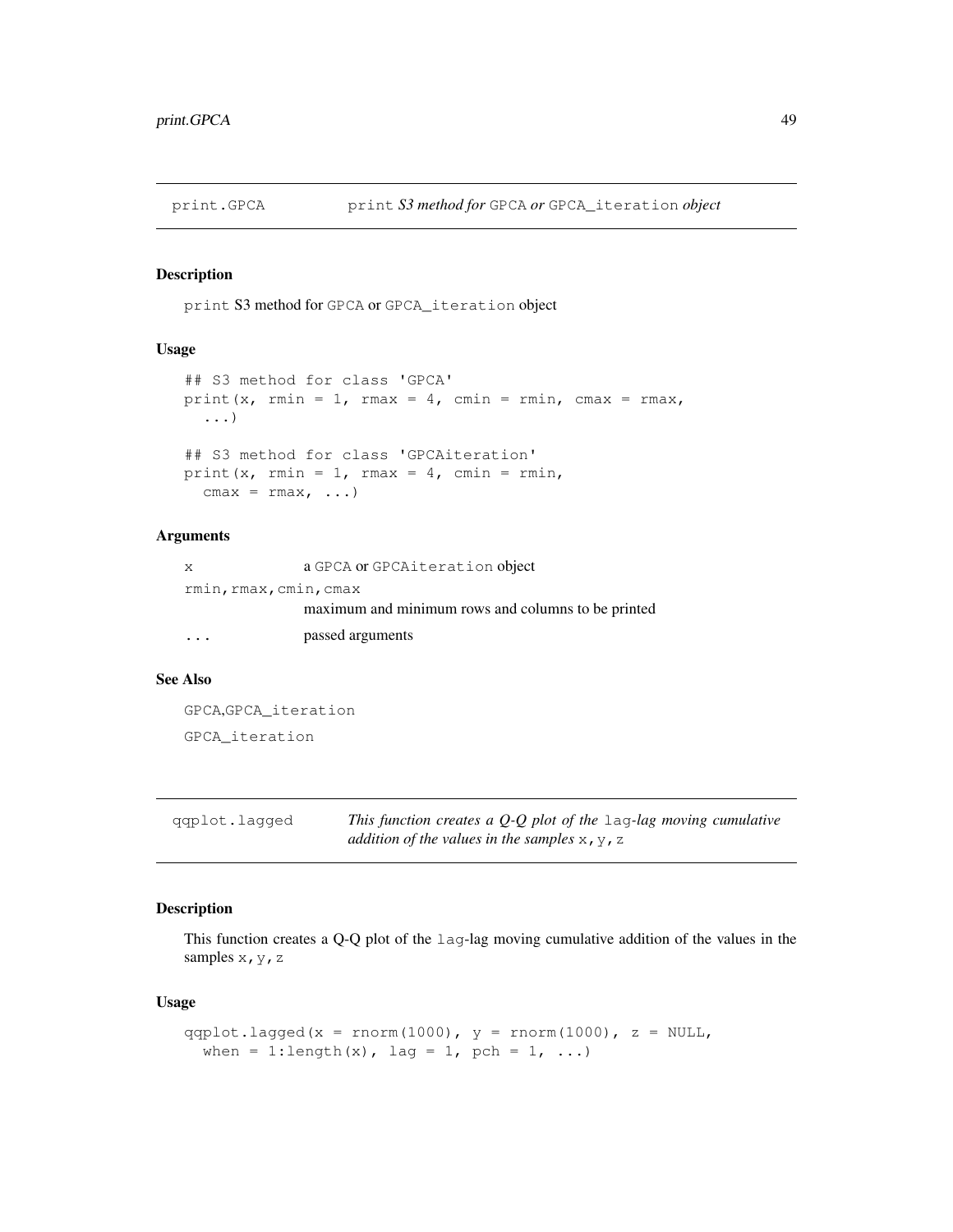# Arguments

| X, Y | samples. If $x$ is a data frame, $y$ and $z$ can be omitted.      |
|------|-------------------------------------------------------------------|
| 7.   | further samples organized as a list                               |
| when | (integer) inidices of $x$ and $y$ on which the Q-Q plot is made.  |
| laq  | lag (current index included) on whose value the addition is made. |
| pch  | a vector of plotting characters or symbols: see points            |
|      | further arguments for qqplot                                      |

# Value

the Q-Q plot

# See Also

qqplot

qqplotprecWGEN *Makes a qqplot of measured and simulated data for several stations.*

## Description

Makes a qqplot of measured and simulated data for several stations.

# Usage

```
qqplotprecWGEN(measured, simulated, xlab = "simulated[mm]",
  ylab = "measured[mm]", title = "daily precipitation", station = NULL,
  diff = FALSE, quantile = 0)
```
## Arguments

| measured       | matrix containing measured data (each station corresponds to a column)                                                                       |  |
|----------------|----------------------------------------------------------------------------------------------------------------------------------------------|--|
| simulated      | matrix containing respective generated data (each station corresponds to a col-<br>umn)                                                      |  |
| xlab, ylab     | see plot.default.qqplotWGEN                                                                                                                  |  |
| title          | title                                                                                                                                        |  |
| station        | character vector containing IDs of analyzed stations. If NULL (default) all sta-<br>tions (columns of simulated and measured) are considered |  |
| diff, quantile |                                                                                                                                              |  |
|                | $\blacksquare$                                                                                                                               |  |

see qqplotWGEN

#### Value

0 in case of success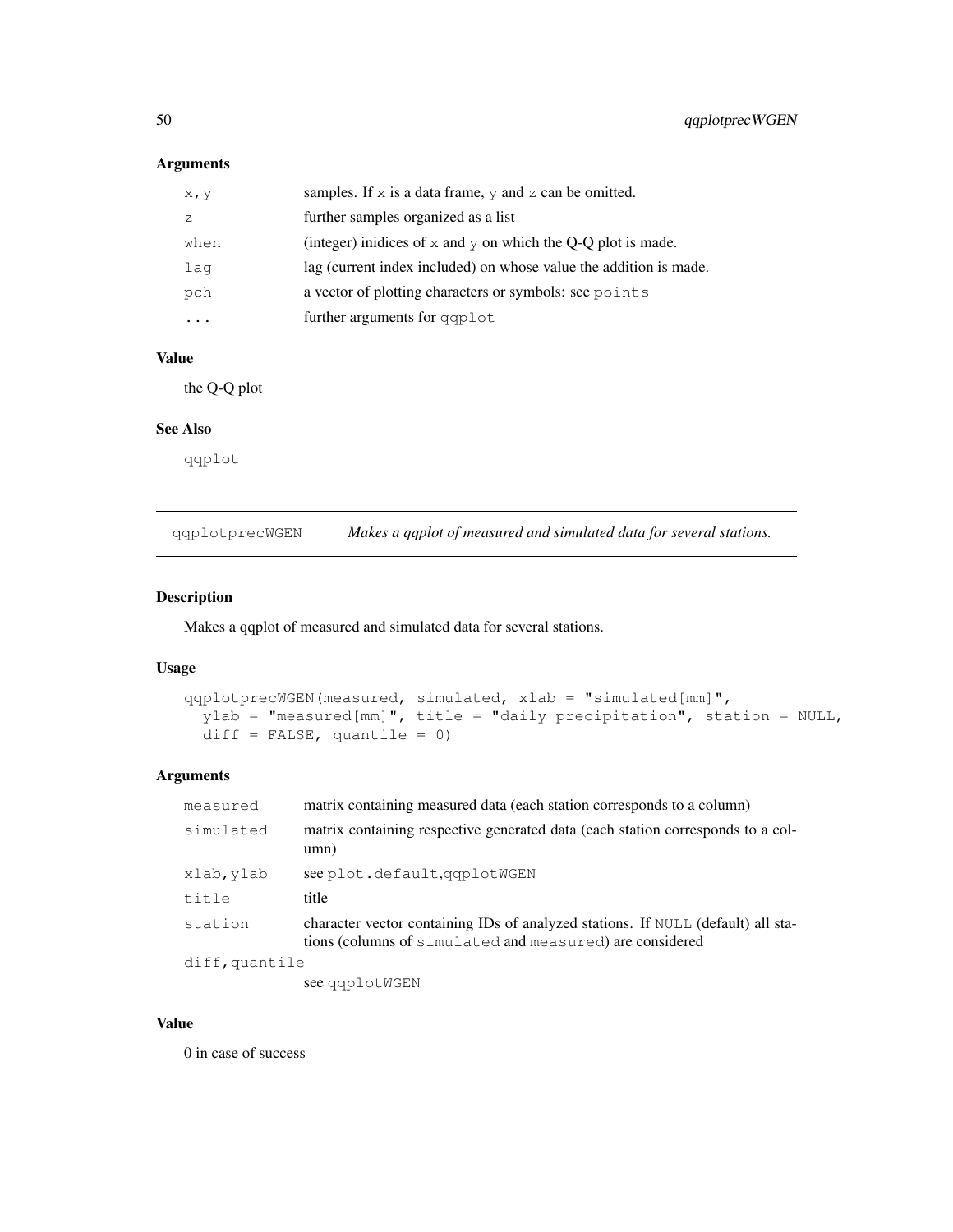## qqplotprecWGEN\_seasonal 51

## Note

It uses qqplotWGEN and makes a figure for each pair of columns from measured and simulated. See the R code for further details.

## Author(s)

Emanuele Cordano, Emanuele Eccel

qqplotprecWGEN\_seasonal

*Makes four seasonal qqplots (winter, spring, summer and autumn) of measured and simulated data for several stations.*

#### Description

Makes four seasonal qqplots (winter, spring, summer and autumn) of measured and simulated data for several stations.

## Usage

```
qqplotprecWGEN_seasonal(measured, simulated, origin = "1961-1-1",
 xlab = "simulated[mm]", ylab = "measured[mm]",
 title = "daily_precipitation", directorypdf, station = names(simulated))
```
# Arguments

| measured   | matrix containing measured data (each station corresponds to a column)                                                                       |
|------------|----------------------------------------------------------------------------------------------------------------------------------------------|
| simulated  | matrix containing respective generated data (each station corresponds to a col-<br>umn)                                                      |
| xlab, ylab | see plot.default.qqplotWGEN                                                                                                                  |
| title      | title                                                                                                                                        |
| station    | character vector containing IDs of analyzed stations. If NULL (default) all sta-<br>tions (columns of simulated and measured) are considered |
|            | directory pdf name of the directory (path included) where to seva the outputs                                                                |
| origin     | first day of data, see extractmonths for format and other information                                                                        |

## Value

0 in case of success

#### Note

Uses qqplotprecWGEN for each season of collected data and saves the output on pdf files. See the R code for further details.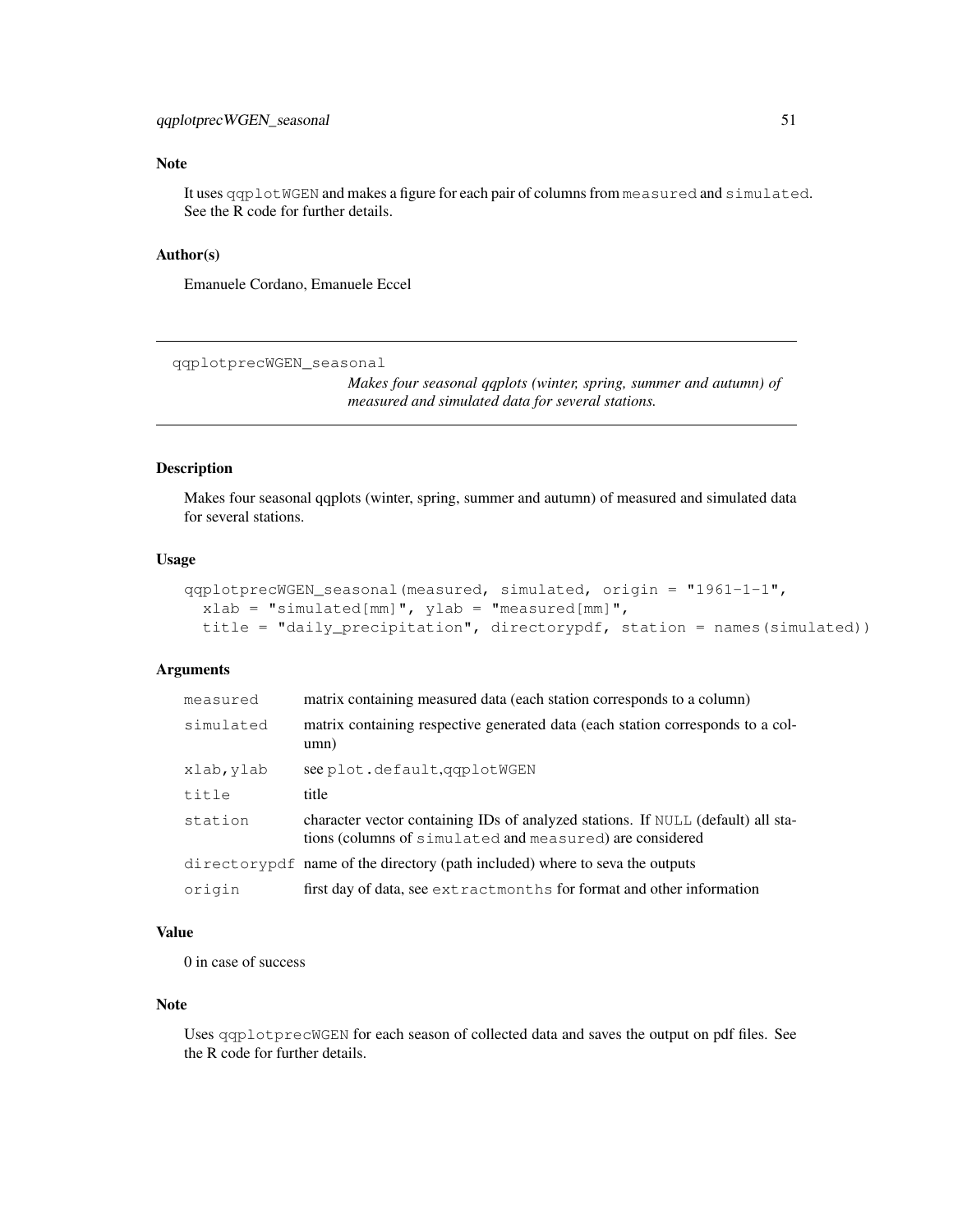#### Author(s)

Emanuele Cordano, Emanuele Eccel

## See Also

qqplotprecWGEN,extractmonths

qqplotTnTxWGEN *Makes a qqplot of measured and simulated data for several stations.*

## Description

Makes a qqplot of measured and simulated data for several stations.

## Usage

```
qqplotTnTxWGEN(measured, simulated, xlab = "simulated[degC]",
 ylab = "measured[degC]", titles = c("Q-Qplot_An._Tx", "Q-Qplot_An._Tn"),
  station = NULL, diff = FALSE, quantile = 0)
```
#### Arguments

| measured       | matrix containing measured data (each station corresponds to a column)                                                                   |
|----------------|------------------------------------------------------------------------------------------------------------------------------------------|
| simulated      | matrix containing respective generated data (each station corresponds to a col-<br>umn)                                                  |
| xlab, ylab     | see plot.default.qqplotWGEN                                                                                                              |
| titles         | titles that will be added to main argument of plot. default                                                                              |
| station        | character vector containing IDs of analyzed station. If NULL (default) all station<br>(columns of simulated and measured) are considered |
| diff, quantile |                                                                                                                                          |
|                | see qqplotWGEN                                                                                                                           |

### Value

0 in case of success

#### Note

It uses qqplotWGEN and makes a figure for each pair of columns from measured and simulated. See the R code for further details.

#### Author(s)

Emanuele Cordano, Emanuele Eccel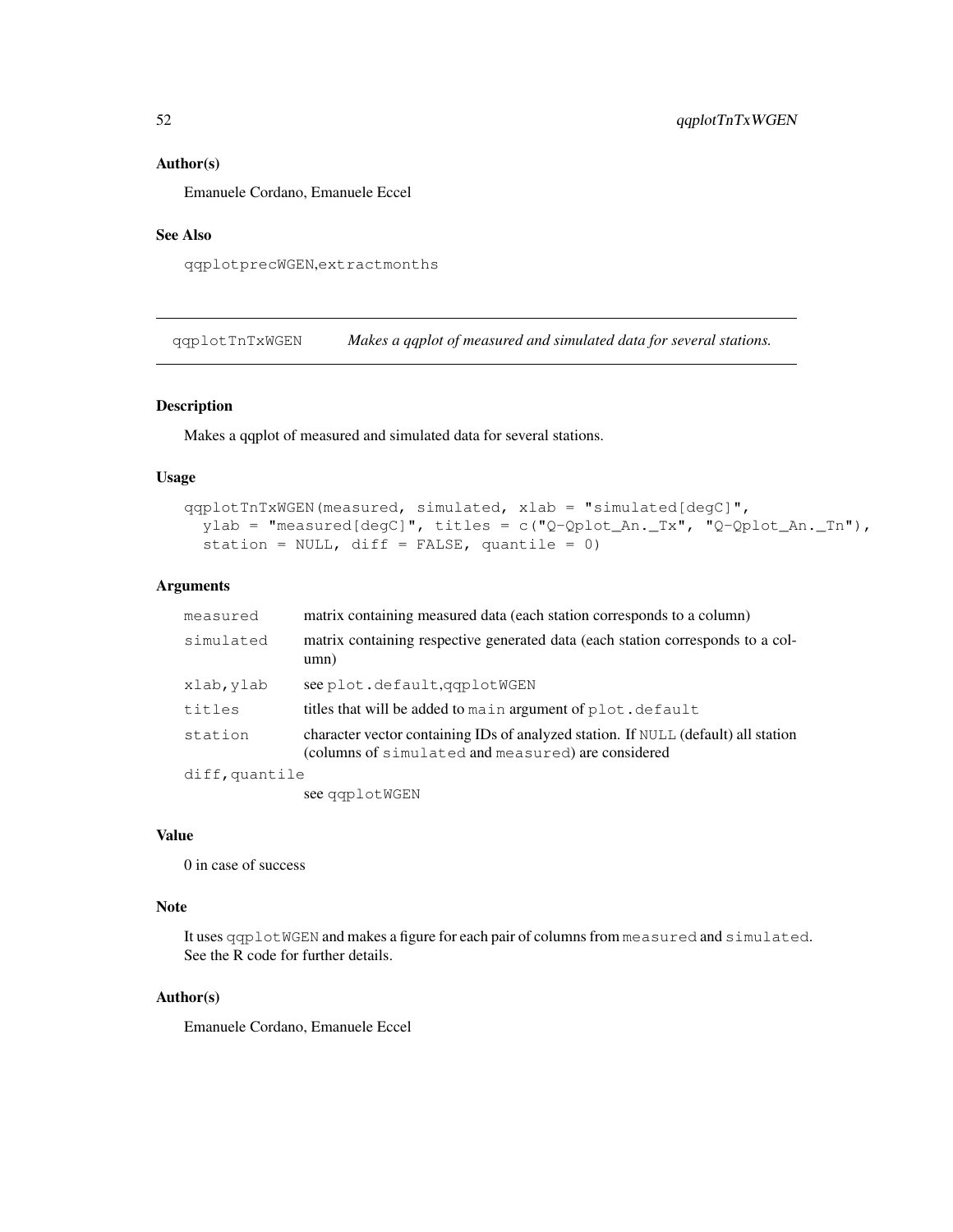```
qqplotTnTxWGEN_seasonal
```
*Makes four seasonal qqplots (winter, spring, summer and autumn) of measured and simulated data for several stations.*

#### Description

Makes four seasonal qqplots (winter, spring, summer and autumn) of measured and simulated data for several stations.

# Usage

```
qqplotTnTxWGEN_seasonal(measured, simulated, origin = "1961-1-1",
  xlab = "simulated[degC]", ylab = "measured[degC]",
  titles = c("Q-Qplot_An._Tx", "Q-Qplot_An._Tn"), directorypdf,
  station = NULL)
```
## Arguments

| measured   | matrix containing measured data (each station corresponds to a column)                                                                   |
|------------|------------------------------------------------------------------------------------------------------------------------------------------|
| simulated  | matrix containing respective generated data (each station corresponds to a col-<br>umn)                                                  |
| xlab, ylab | see plot.default.qqplotWGEN                                                                                                              |
| titles     | titles that will be added                                                                                                                |
| station    | character vector containing IDs of analyzed station. If NULL (default) all station<br>(columns of simulated and measured) are considered |
|            | directory pdf name of the directory (path included) where to seva the outputs                                                            |
| origin     | first day of data, see extractmonths for format and other information                                                                    |

## Value

0 in case of success

#### Note

Uses qqplotTnTxWGEN for each seasons of collected data and saves the output on pdf files. See the R code for further details.

## Author(s)

Emanuele Cordano, Emanuele Eccel

## See Also

qqplotTnTxWGEN,extractmonths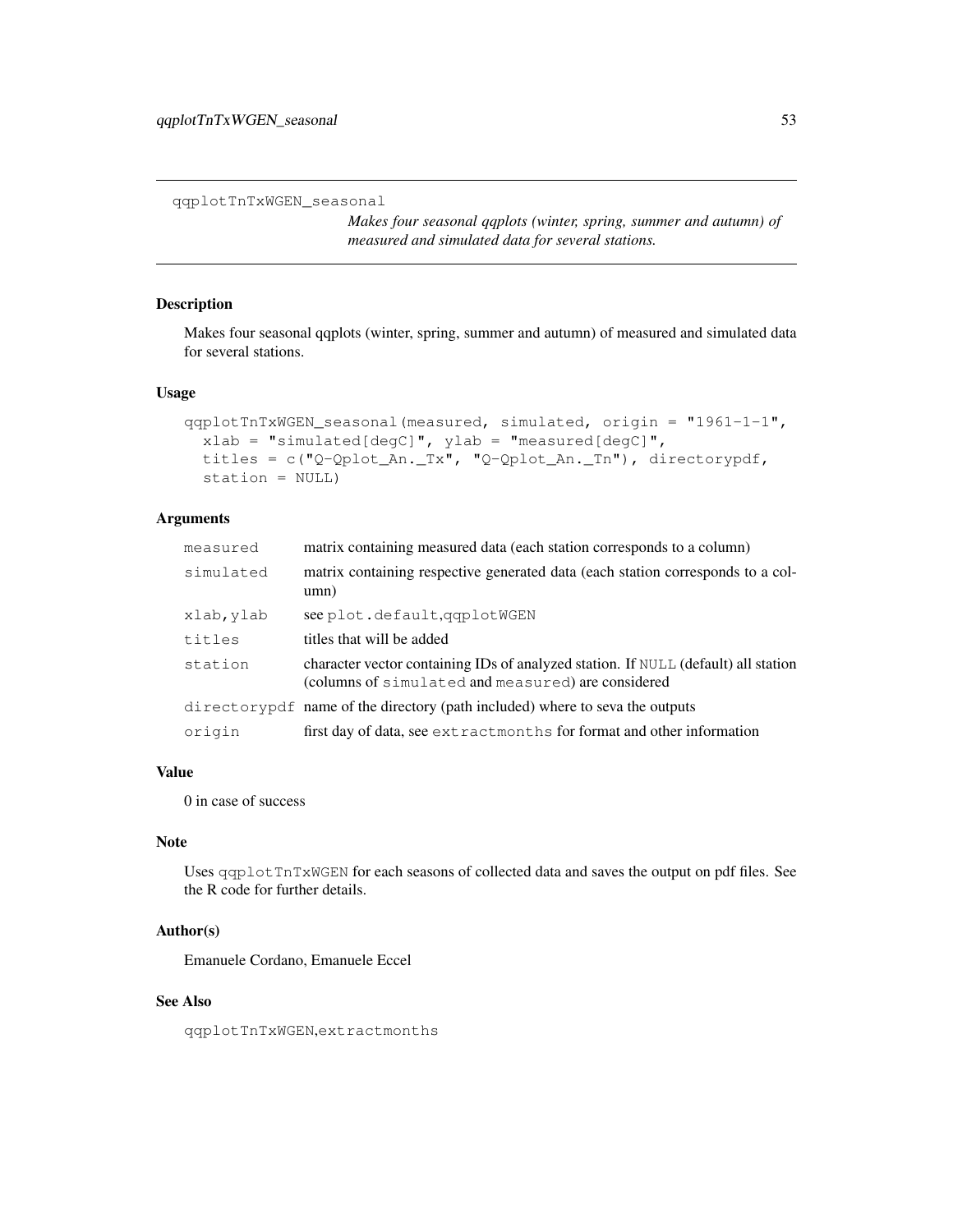#### Description

Makes a qqplot and Wilcoxon test between the two columns of val

#### Usage

```
qqplotWGEN(val, xlab = "simulated", ylab = "measured", main = "title",
 ylim = c(min(va1), max(va1)), xlim = c(min(va1), max(va1)),diff = FALSE, quantile = 0)
```
# Arguments

| val              | a matrix with two columns containing the two samples to be compared                         |  |
|------------------|---------------------------------------------------------------------------------------------|--|
| xlab, ylab, main |                                                                                             |  |
|                  | see plot.default                                                                            |  |
| xlim, ylim       | see plot.default                                                                            |  |
| diff             | logical variable, if TRUE the function is applied to diff (val) instead of val.<br>See diff |  |
| quantile         | quantile value on which data samples in valuate considered. Default is 0.                   |  |

#### Value

Wilcoxon test between the two columns of 'val'

## Author(s)

Emanuele Cordano, Emanuele Eccel

| $qqplot_RMAWGEN_Tx$ It makes the Q-Q plots observed vs generated time series of daily max- |
|--------------------------------------------------------------------------------------------|
| <i>imum, minimum temperature and daily thermal range for a list of col-</i>                |
| lected stochastic generations                                                              |

## Description

It makes the Q-Q plots observed vs generated time series of daily maximum, minimum temperature and daily thermal range for a list of collected stochastic generations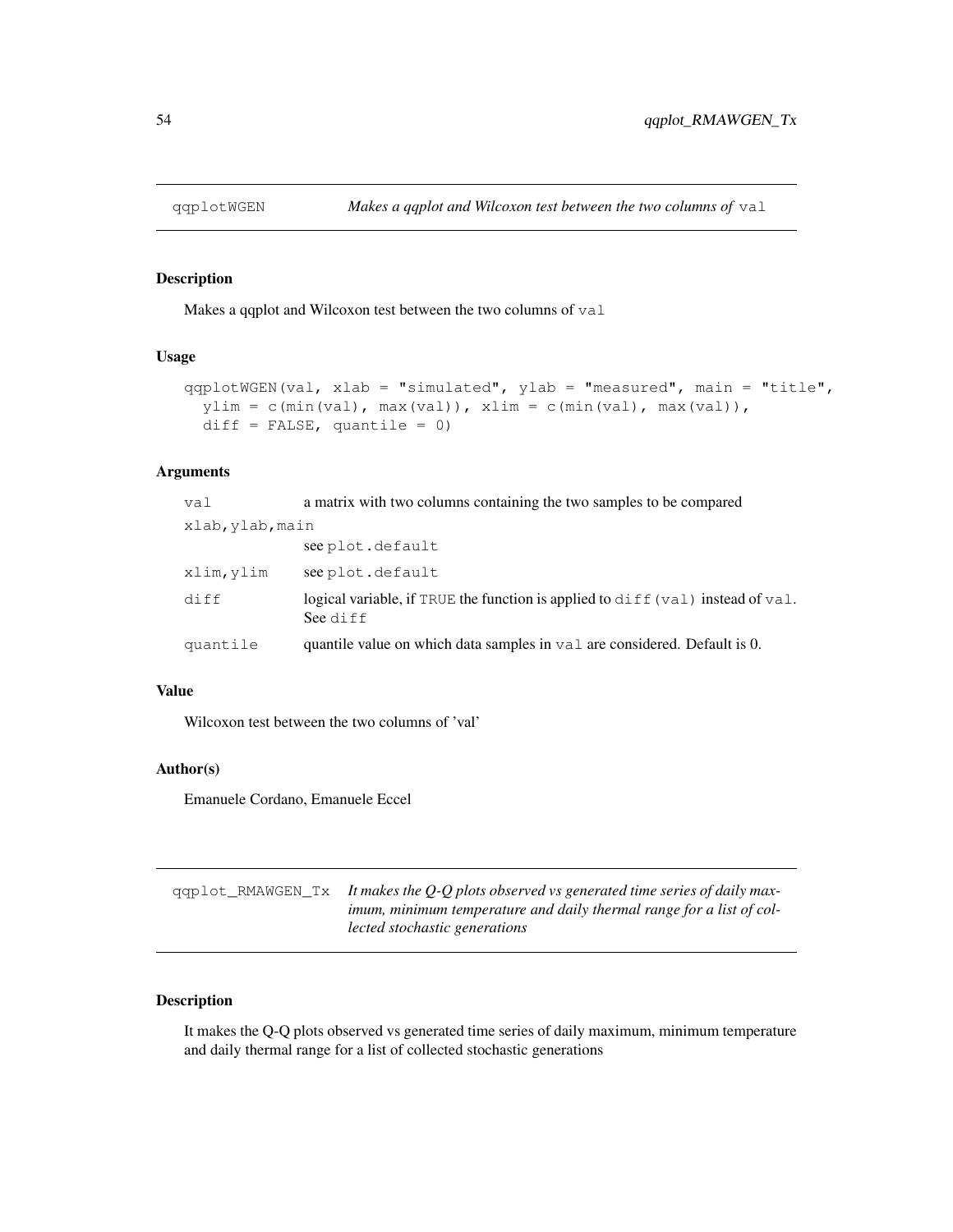#### Usage

```
qqplot_RMAWGEN_Tx(Tx_mes, Tx_gen, Tn_gen, Tn_mes, Tx_spline = NULL,
  Tn_spline = NULL, xlab = "observed", ylab = "simulated",
  when = 1:nrow(Tx_mes), main = names(Tx_gen), station, pdf = NULL,
 xlim = range(Tx_mean, ylim = xlim, cex = 0.4, cex.max = 1,cex.lab = 1, cex.axis = 1)
qqplot_RMAWGEN_Tn(Tx_mes, Tx_gen, Tn_gen, Tn_mes, Tx_spline = NULL,
  Tn_spline = NULL, xlab = "observed", ylab = "simulated",
 when = 1:nrow(Tn_mes), main = names(Tn_gen), station, pdf = NULL,
 xlim = range(Tn\_mes), ylim = xlim, cex = 0.4, cex.mainloop = 1,
  cex.lab = 1, cex.axis = 1)
qqplot_RMAWGEN_deltaT(Tx_mes, Tx_gen, Tn_gen, Tn_mes, xlab = "observed",
  ylab = "simulated", when = 1:nrow(Tx_mes), main = names(Tx_gen),
  station, pdf = NULL, xlim = range(Tx_mean = Tn_mean), ylim = xlim,
  cex = 0.4, cex.main = 1, cex.lab = 1, cex.axis = 1)
qqplot_RMAWGEN_prec(prec_mes, prec_gen, xlab = "observed",
  ylab = "simulated", when = 1:nrow(prec_mes), main = names(prec_gen),
  station, pdf = NULL, xlim = range(prec_mes), ylim = xlim, cex = 0.4,
  cex.main = 1, cex.lab = 1, cex.axis = 1, lag = 1)
```
#### Arguments

| Tx_mes     | data frame containing measured daily maximum temperature                                                                                          |
|------------|---------------------------------------------------------------------------------------------------------------------------------------------------|
| Tn_mes     | data frame containing measured daily minimum temperature                                                                                          |
| prec_mes   | data frame containing measured daily precipitation (in millimeters)                                                                               |
| Tx spline  | data frame containing spline-interpolated daily maximum temperature. Default<br>is NULL and not considered for Q-Q plot.                          |
| Tn_spline  | data frame containing spline-interpolated daily minimum temperature Default is<br>NULL and not considered for Q-Q plot.                           |
| Tx_gen     | data frame containing generated daily maximum temperature                                                                                         |
| Tn_gen     | data frame containing generated daily minimum temperature                                                                                         |
| prec_gen   | data frame containing generated daily precipitation (in millimeters)                                                                              |
| when       | day indices on which the data frame are extracted for Q-Q plot. Default is<br>1:nrow(Tn_mes)(inqqplot_RMAWGEN_Tn)or1:nrow(Tx_mes)(oth-<br>erwise) |
| xlab, ylab | lables of $x$ and $y$ axes. See qqplot.                                                                                                           |
| station    | identification name (ID) of the station used for the Q-Q plot                                                                                     |
| main       | main titles for each plot. Default is names (Tn_gen) (in qqplot_RMAWGEN_Tn)<br>or names $(Tx_{gen})$ (otherwise)                                  |
| pdf        | name of pdf file if output is written in a pdf file                                                                                               |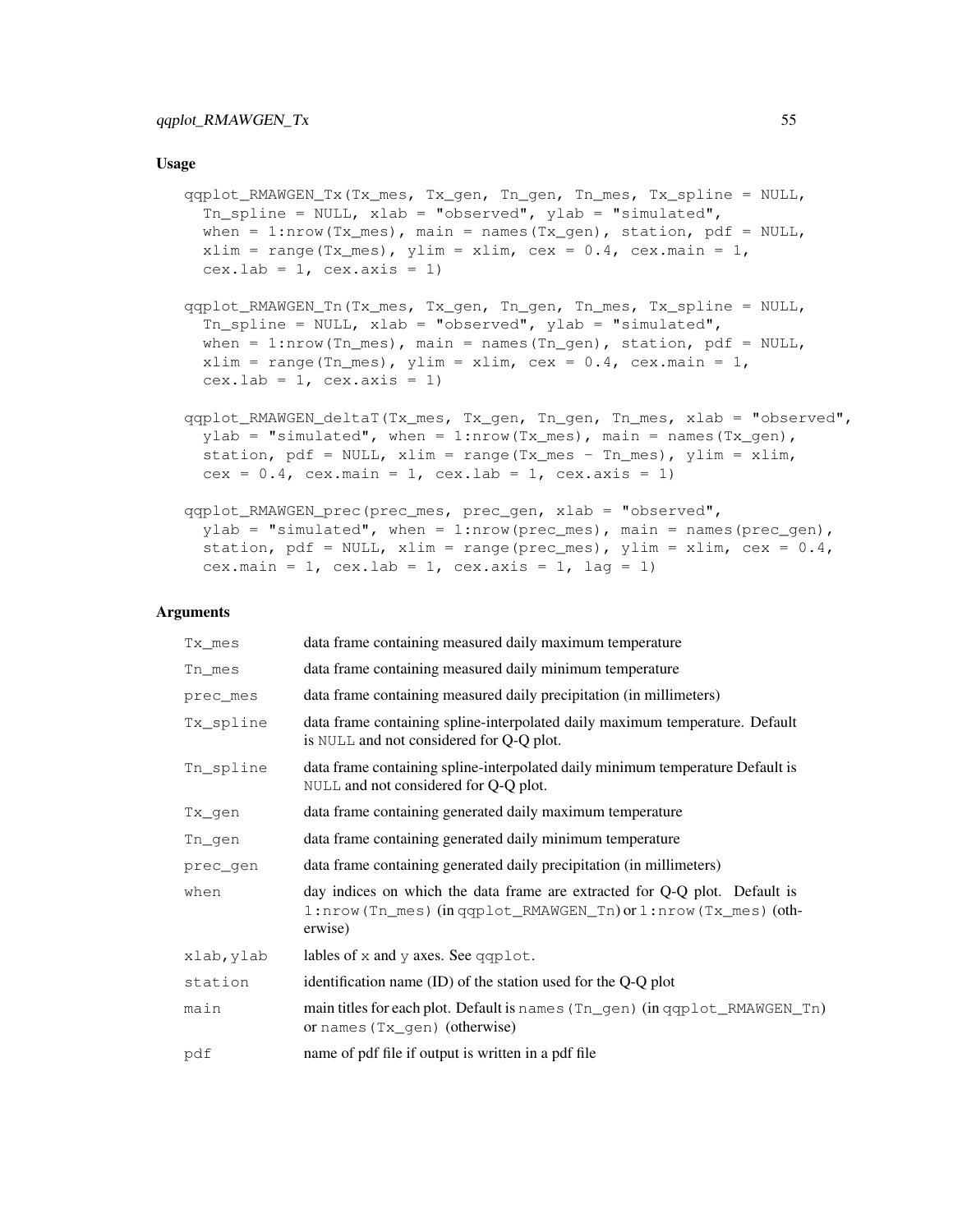56 removeNAs

| xlim | see qqplot. Default is range (Tn mes) (in qqplot RMAWGEN Tn) or                 |
|------|---------------------------------------------------------------------------------|
|      | range (Tx_mes) (in qqplot_RMAWGEN_Tx) .or range (Tx_mes-Tn_mes)                 |
|      | (in gaplot RMAWGEN deltaT)                                                      |
|      | ylim, cex, cex.main, cex.lab, cex.axis                                          |
|      | see gaplot and plot                                                             |
| laq  | lag (current index included) on whose value the precipitation addition is made. |
|      | See gaplot.lagged.                                                              |

# Note

Tx\_gen,Tn\_gen and main must have an even number of elements.

#### Author(s)

Emanuele Cordano

removeNAs *Replaces each entry of the rows containing NA values with NA*

#### Description

Replaces each entry of the rows containing NA values with NA

## Usage

removeNAs(data)

#### Arguments

data a matrix

#### Value

the matrix data with the modified rows of NA values

## Note

In getVARmodel, when using VAR or VARselect, all NAs will be removed

# Author(s)

Emanuele Cordano, Emanuele Eccel

# See Also

getVARmodel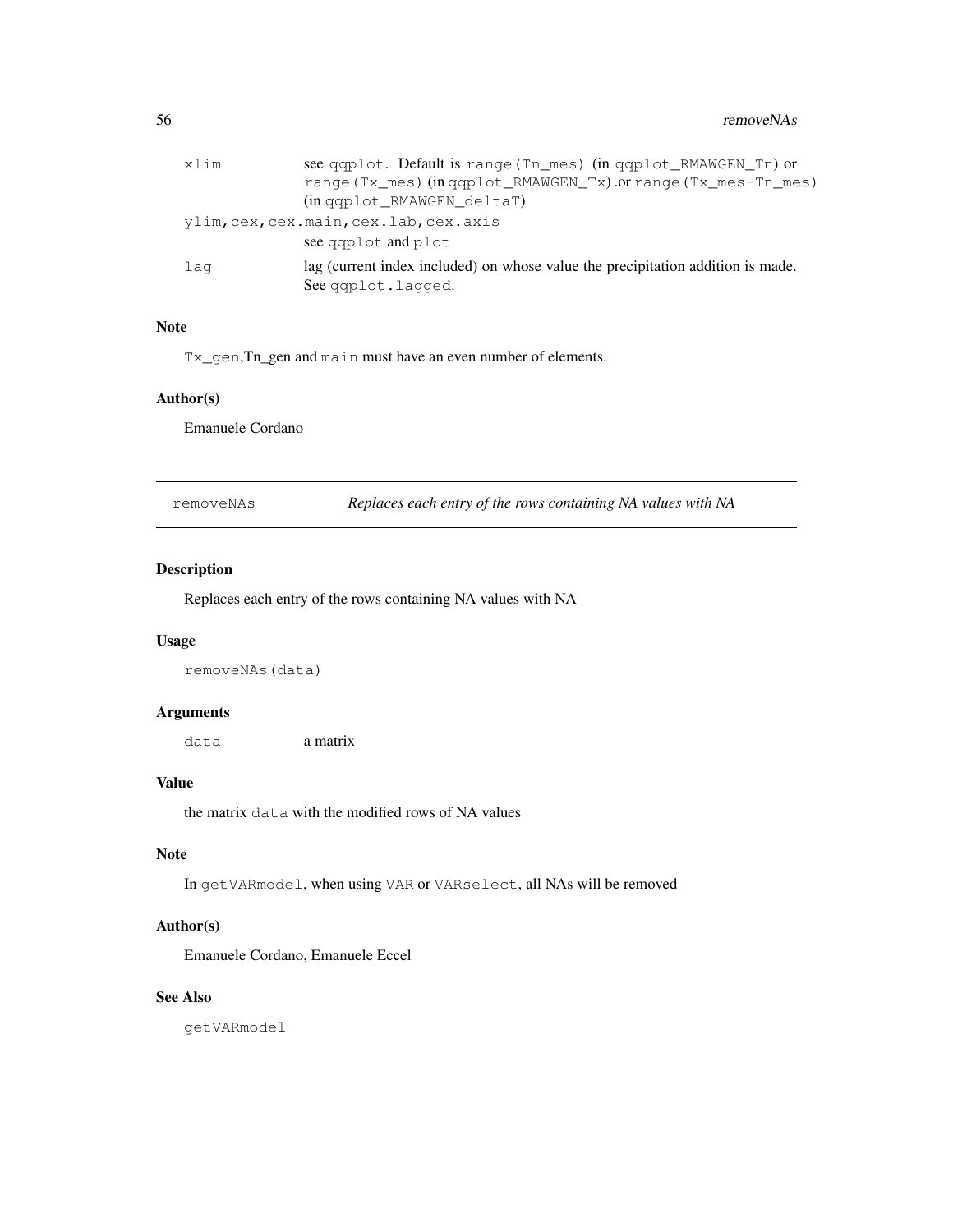rescaling\_monthly *This function adjusts the monthly mean to a daily weather dataset (e. g. spline-interpolated temperature)*

## Description

This function adjusts the monthly mean to a daily weather dataset (e. g. spline-interpolated temperature)

## Usage

```
rescaling_monthly(data, val, origin = "1961-1-1")
```
## Arguments

| data   | data frame of wheather variables)                                       |
|--------|-------------------------------------------------------------------------|
| val    | monthly means returned by getMonthlyMean                                |
| origin | character string containing the gregorian date of the first day of data |

## Value

A data frame with data of data rescaled with val for each month

#### Note

It uses months and julian

# Author(s)

Emanuele Cordano

# See Also

extractdays

residuals.varest2 residuals *S3 method for* varest2 *object*

# Description

residuals S3 method for varest2 object

## Usage

```
## S3 method for class 'varest2'
residuals(object, squared = FALSE, ...)
```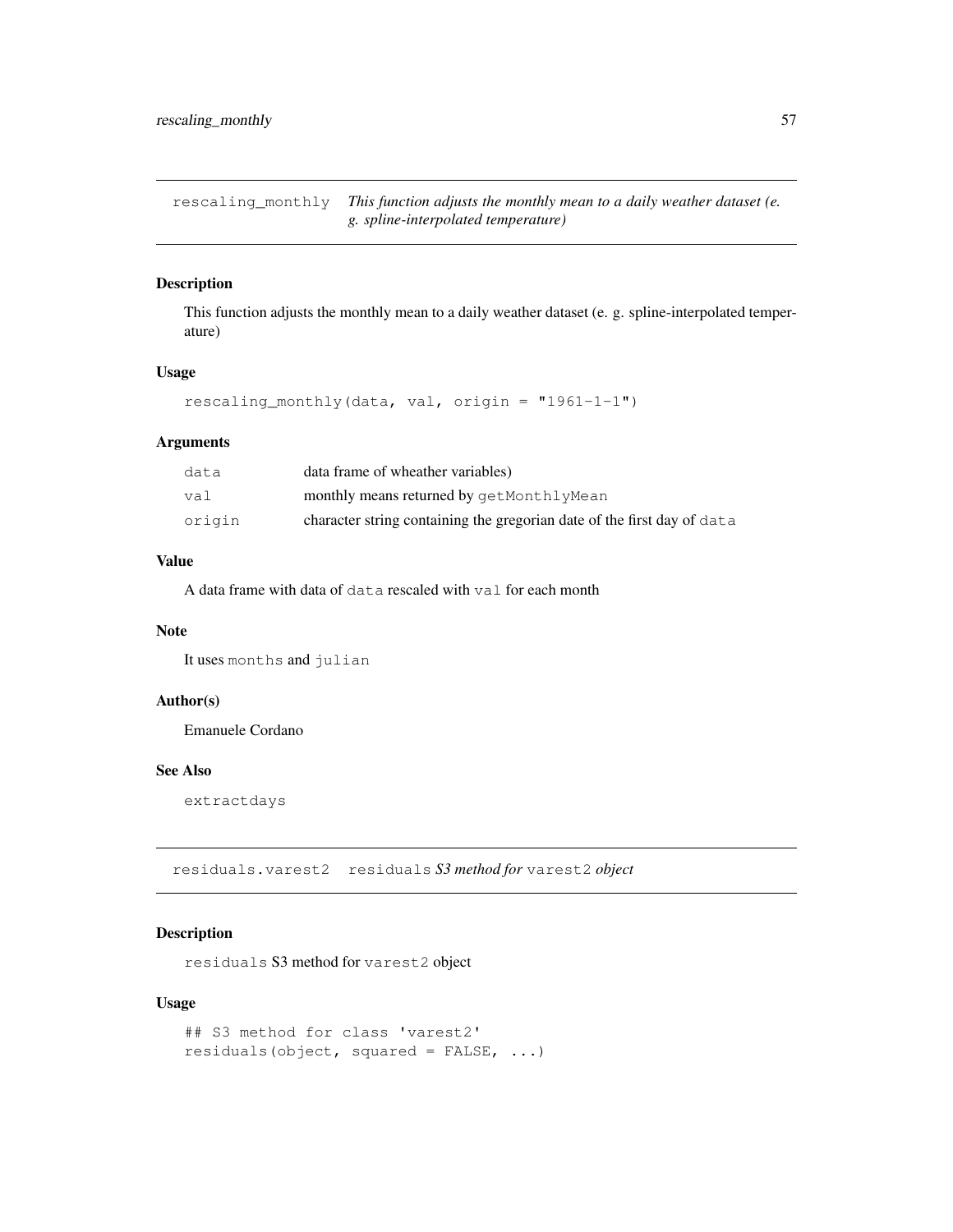58 serial\_test

# Arguments

| object    | a blockmatrix object                                                                    |  |
|-----------|-----------------------------------------------------------------------------------------|--|
| squared   | logical value. Default is FALSE. If TRUE the method returns the squared resid-<br>uals. |  |
| $\ddotsc$ | passed arguments                                                                        |  |

# Value

residuals of object as a data frame. In case squared=TRUE, the squared residauls are returned, otherwise simple residuals are returned. The squared residuals can be useful in case of ARCH analysis.

## Author(s)

Emanuele Cordano

serial\_test serial.test *function for* varest2 *object*

## Description

serial.test function for varest2 object

# Usage

```
serial_test(object, ...)
```
## Arguments

| object   | a varest2 object |
|----------|------------------|
| $\cdots$ | passed arguments |

# See Also

serial.test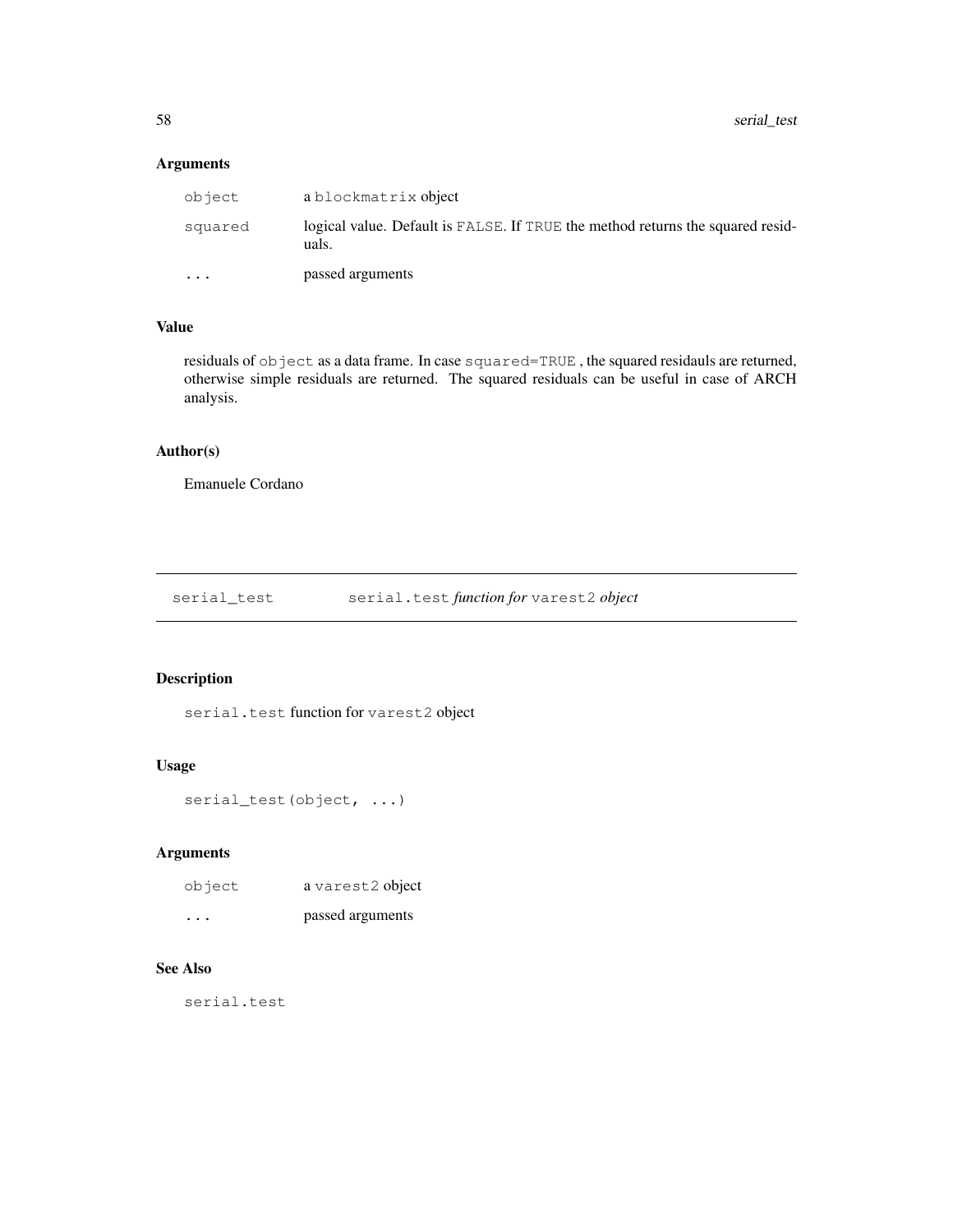setComprehensiveTemperatureGeneratorParameters

*Computes climatic and correlation information useful for creating an auto-regeressive random generation of maximum and minimun daily temparature. This function is called by* ComprehensiveTemperatureGenerator*.*

# Description

Computes climatic and correlation information useful for creating an auto-regeressive random generation of maximum and minimun daily temparature. This function is called by ComprehensiveTemperatureGenerat

#### Usage

```
setComprehensiveTemperatureGeneratorParameters(station, Tx_all, Tn_all,
 mean_climate_Tn = NULL, mean_climate_Tx = NULL, Tx_spline = NULL,
 Tn_spline = NULL, year_max = 1990, year_min = 1961, leap = TRUE,
 nmonth = 12, verbose = FALSE, cpf = NULL, normalize = TRUE,
 sample = NULL, option = 2, yearly = FALSE)
```
## Arguments

| station         | character vector of the IDs of the considered meteorological stations                                                                                                                                                                                                                                                           |  |
|-----------------|---------------------------------------------------------------------------------------------------------------------------------------------------------------------------------------------------------------------------------------------------------------------------------------------------------------------------------|--|
| Tx_all          | data frame containing daily maximum temperature of all meteorological station.<br>See TEMPERATURE_MAX for formatting.                                                                                                                                                                                                           |  |
| Tn_all          | data frame containing daily minimum temperature of all meteorological station.<br>See TEMPERATURE_MIN for formatting.                                                                                                                                                                                                           |  |
| mean_climate_Tn |                                                                                                                                                                                                                                                                                                                                 |  |
|                 | a matrix containing monthly mean minimum daily temperature for the consid-<br>ered station or an object as returned by getMonthlyMean. If NULL, it is<br>calculated. See input of is. monthly. climate                                                                                                                          |  |
| mean_climate_Tx |                                                                                                                                                                                                                                                                                                                                 |  |
|                 | a matrix containing monthly mean maximum daily temperature for the consid-<br>ered station or an object as returned by getMonthlyMean. If NULL, it is<br>calculated. See input of is. monthly. climate                                                                                                                          |  |
| Tx_spline       | daily timeseries (from the first day of year_min to the last day of year_max)<br>of averaged maximum temperature which can be obtained by a spline interpola-<br>tion of monthly mean values. Default is NULL and returned as output. See for<br>spline interpolation utilized: splineInterpolateMonthlytoDailyforSeveralYears. |  |
| Tn_spline       | daily timeseries (from the first day of year_min to the last day of year_max)<br>of averaged minimum temperature which can be obtained by a spline interpola-<br>tion of monthly mean values. Default is NULL and returned as output. See for<br>spline interpolation utilized: splineInterpolateMonthlytoDailyforSeveralYears. |  |
| year_max        | start year of the recorded (calibration) period                                                                                                                                                                                                                                                                                 |  |
| year min        | end year of the recorded (calibration) period                                                                                                                                                                                                                                                                                   |  |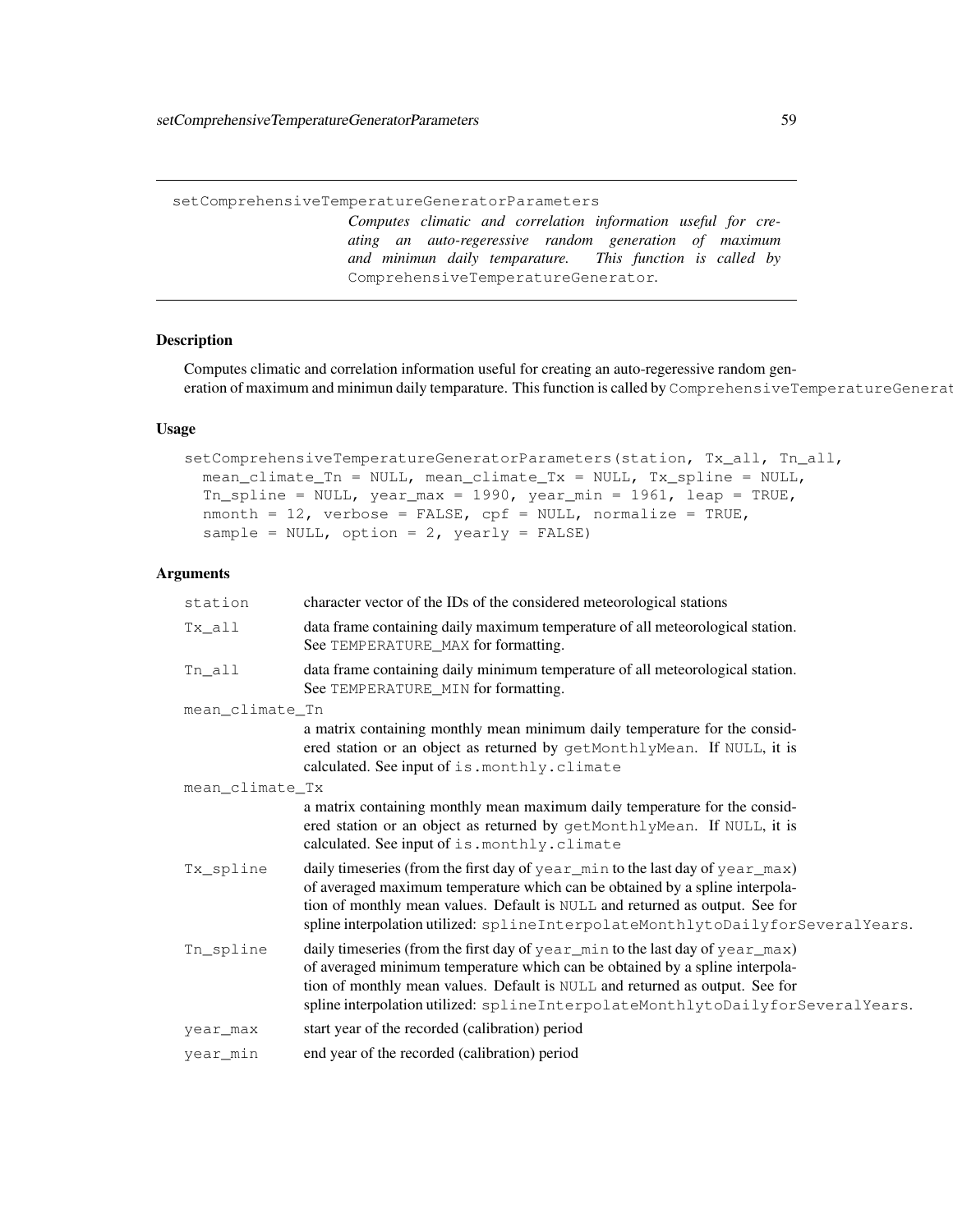| leap      | logical variables. It is TRUE (Default) if leap years are considered                                                                                                                                                  |  |
|-----------|-----------------------------------------------------------------------------------------------------------------------------------------------------------------------------------------------------------------------|--|
| nmonth    | number of months in one year. Default is 12.                                                                                                                                                                          |  |
| verbose   | logical variable                                                                                                                                                                                                      |  |
| cpf       | see normalizeGaussian_severalstations                                                                                                                                                                                 |  |
| normalize | logical variable If TRUE normalize Gaussian_several stations is used,<br>otherwise it is not. If option is 2, it is always TRUE.                                                                                      |  |
| sample    | see normalize Gaussian several stations                                                                                                                                                                               |  |
| option    | integer value. If 1, the generator works with minimum and maximum tem-<br>perature, if 2 (default) it works with the average value between maximum and<br>minimum temperature and the respective daily thermal range. |  |
| vearly    | logical value. If TRUE the monthly mean values are calculated for each year<br>from year min to year max separately. Default is FALSE.                                                                                |  |

#### Value

This function creates and returns the following gloabal variables:

data original matrix containing normalized and standardized data (i.e. data original)

data for var matrix returned from normalizeGaussian severalstations by processing data\_original if normalize is TRUE), otherwise it is equal to data\_original.

Tn\_mes matrix containing measured minimum daily temperature in the analyzed time period (  $T_{n_{mes}}$ 

Tx\_mes matrix containing measured maximum daily temperature in the analyzed time period (  $Tx_{mes}$ 

Tm\_mes matrix calculated as to

$$
\frac{Tx_{mes} + Tn_{mes}}{2}
$$

DeltaT\_mes matrix corresponding to  $Tx_{mes} - T n_{mes}$ 

monthly\_mean\_Tn matrix containing monthly means of minimum daily temperature for the considered station. It is calculated according to the input format is.monthly.climate if saveMonthlyClimate is TRUE.

monthly\_mean\_Tx matrix containing monthly means of maximum daily temperature for the considered station. It is calculated according to the input format is.monthly.climate if saveMonthlyClimate is TRUE.

Tx\_spline matrix containing the averaged daily values of maximimum temperature obtained by a spline interpolation of the monthly climate monthly\_mean\_Tx or mean\_climate\_Tx using splineInterpolateMonthlytoDailyforSeveralYears ( $Tx_s$ )

Tn\_spline matrix containing the averaged daily values of minimun temperature obtained by a spline interpolation of the monthly climate monthly\_mean\_Tn or mean\_climate\_Tn using splineInterpolateMonthlytoDailyforSeveralYears ( $T_{n_s}$ )

SplineAdvTm matrix calculated as  $\frac{Tx_s+T n_s}{2}$ 

SplineAdvDeltaT, matrix corresponding to  $Tx_s - T n_s$ 

stdTn vector containing the standard deviation of minimum temperature anomalies  $T_{n_{\text{mes}}}-T_{n_{\text{S}}}$  $(\sigma_{T} n)$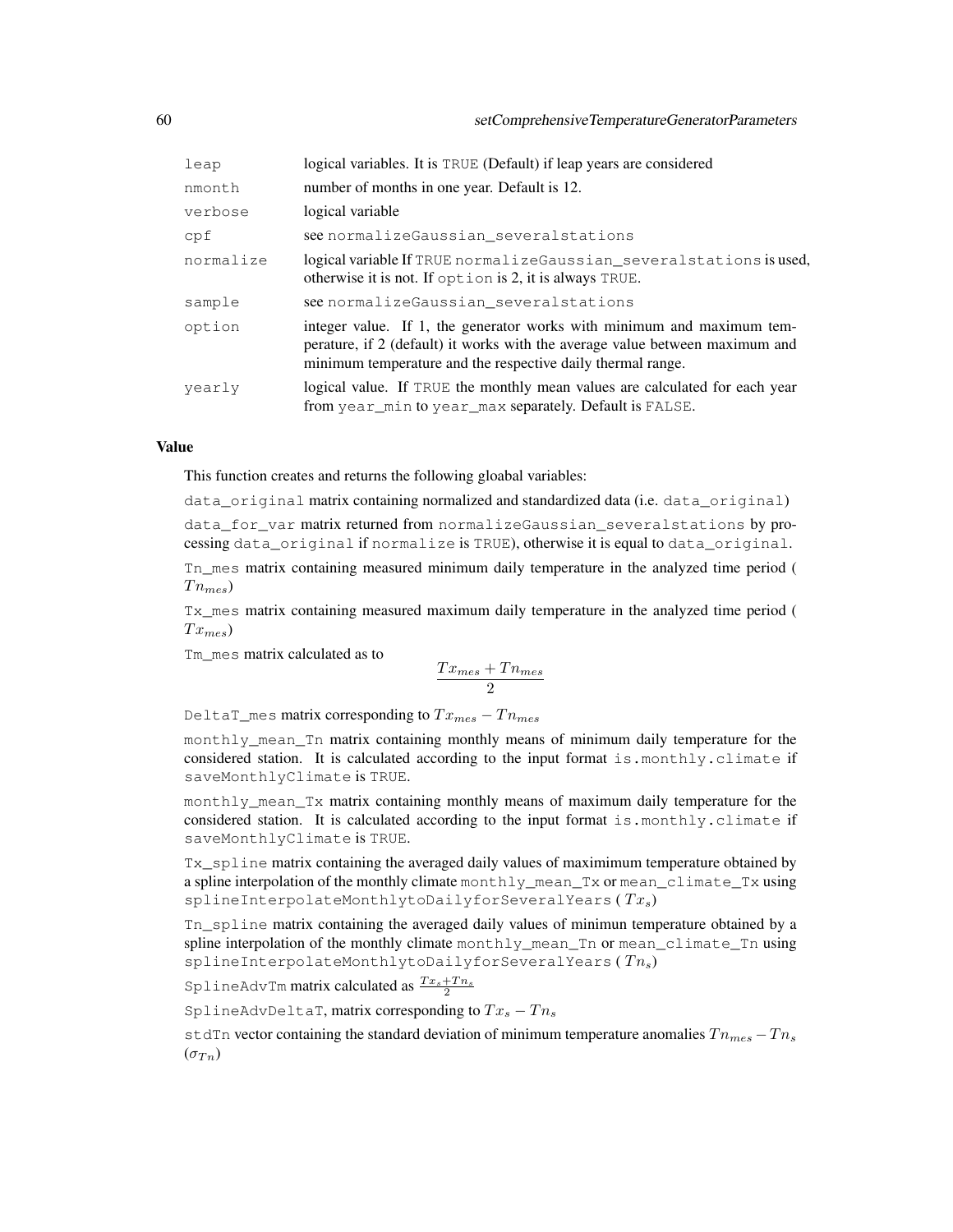stdTx vector containing the standard deviation of maximum temperature anomalies  $Tx_{mes} - Tx_{s}$  $(\sigma_{Tx})$ 

stdTm vector containing the standard deviation of "mean" temperature anomalies  $Tm_{mes} - Tm_s$  $(\sigma_{Tm})$ 

 $Tn\_mes\_res$  standard core (standardization) of  $Tn_mes$  obtained by solving column by column the expression

$$
\frac{Tn_{mes}-Tn_s}{\sigma_{Tn}}
$$

 $Tx\_mes\_res$  standard core (standardization) of  $Tx_{m}es$  obtained by solving column-by-column the expression

$$
\frac{Tx_{mes}-Tn_s}{sd_{Tm}}
$$

Tm\_mes\_res standard core (standardization) of  $Tm_mes$  obtained by solving column-by-column the expression

$$
\frac{Tm_{mes}-Tn_s}{sd_{Tm}}
$$

DeltaT\_mes\_res equal to DeltaT\_mes

data\_original matrix obtained as cbind(Tx\_mes\_res,Tn\_mes\_res) if option==1, or cbind(Tm\_mes\_res,DeltaT\_mes\_res) if option==2

See the R code for further details.

#### Author(s)

Emanuele Cordano, Emanuele Eccel

#### See Also

splineInterpolateMonthlytoDailyforSeveralYears,ComprehensiveTemperatureGenerator

```
splineInterpolateMonthlytoDaily
```
*Interpolates monthly data to daily data using* spline *and preserving monthly mean values*

#### Description

Interpolates monthly data to daily data using spline and preserving monthly mean values

#### Usage

```
splineInterpolateMonthlytoDaily(nday = 365, val = as.matrix(cbind(1 \star(0.5:11.5) * nday/12, 2 * (0.5:11.5) * nday/12), origin = "1961-1-1",
 first_row = 1, last_row = nday, no_spline = FALSE, no_mean = FALSE)
```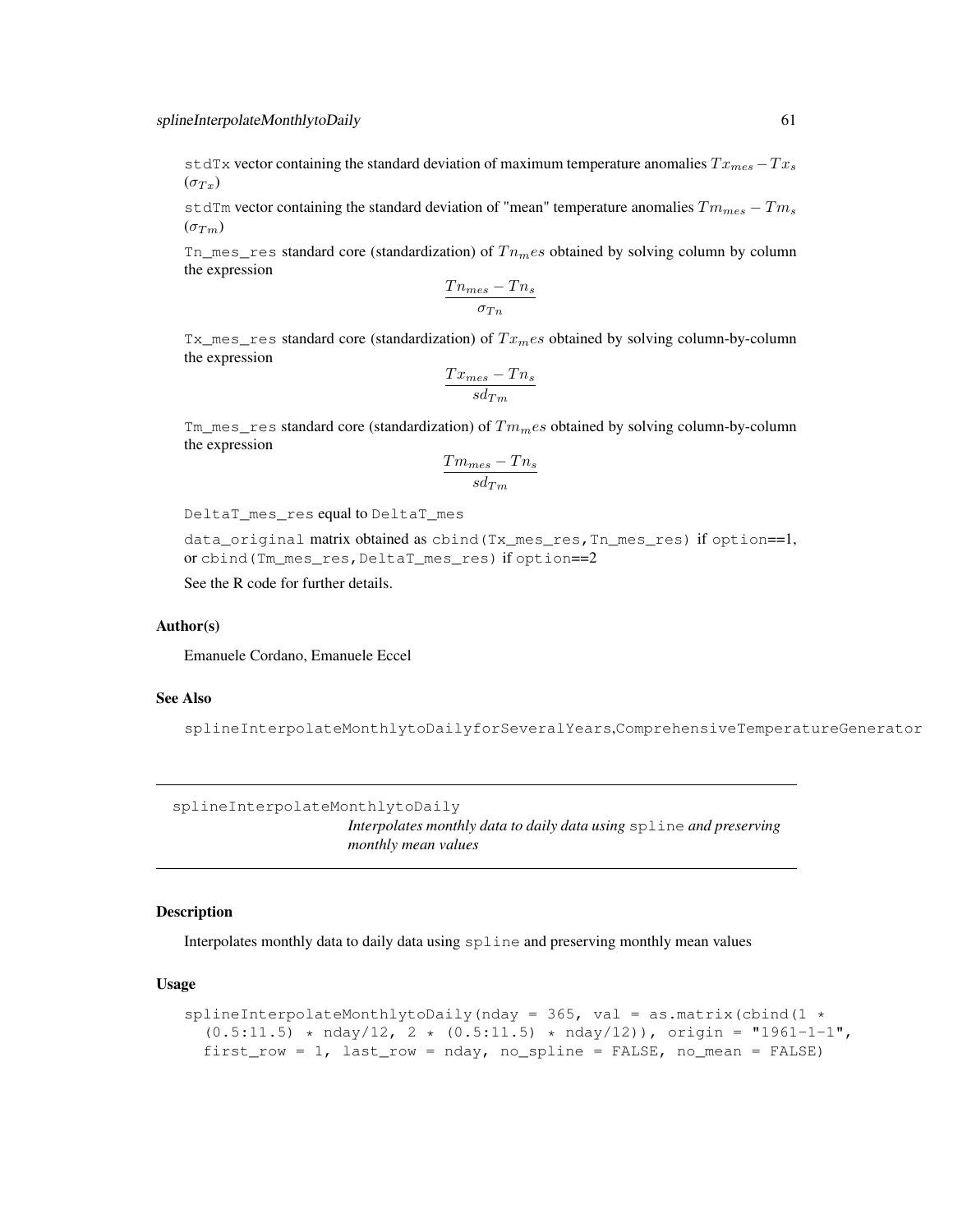## Arguments

| nday      | number of days on which the daily data is requested, e.g. number of days in one<br>year                                                         |
|-----------|-------------------------------------------------------------------------------------------------------------------------------------------------|
| val       | matrix containing monthly mean data                                                                                                             |
| origin    | date corresponding to the first row of the returned matrix                                                                                      |
| first row | row corresponding the first day of time interval where montlhy mean conserva-<br>tion is applied                                                |
| last row  | corresponding the last day of time interval where montlhy mean conservation is<br>applied                                                       |
| no spline | logical value. If TRUE no spline interpolation is calculated and the daily value<br>corresponds to the monthly average value. Default is FALSE. |
| no mean   | logical value. Default is FALSE. If TRUE the function output is not rescaled in<br>order to maintain observed mean monthly values.              |

## Value

a matrix or data frame with interpolated daily data

## Author(s)

Emanuele Cordano, Emanuele Eccel

# See Also

spline,splineInterpolateMonthlytoDailyforSeveralYears

splineInterpolateMonthlytoDailyforSeveralYears *Interpolates monthly data to daily data using* splineInterpolateMonthlytoDaily *for several years*

#### Description

Interpolates monthly data to daily data using splineInterpolateMonthlytoDaily for several years

# Usage

```
splineInterpolateMonthlytoDailyforSeveralYears(val, start_year = 2010,
 nyear = 1, leap = TRUE, offset = 2, no_spline = FALSE,
 yearly = FALSE)
```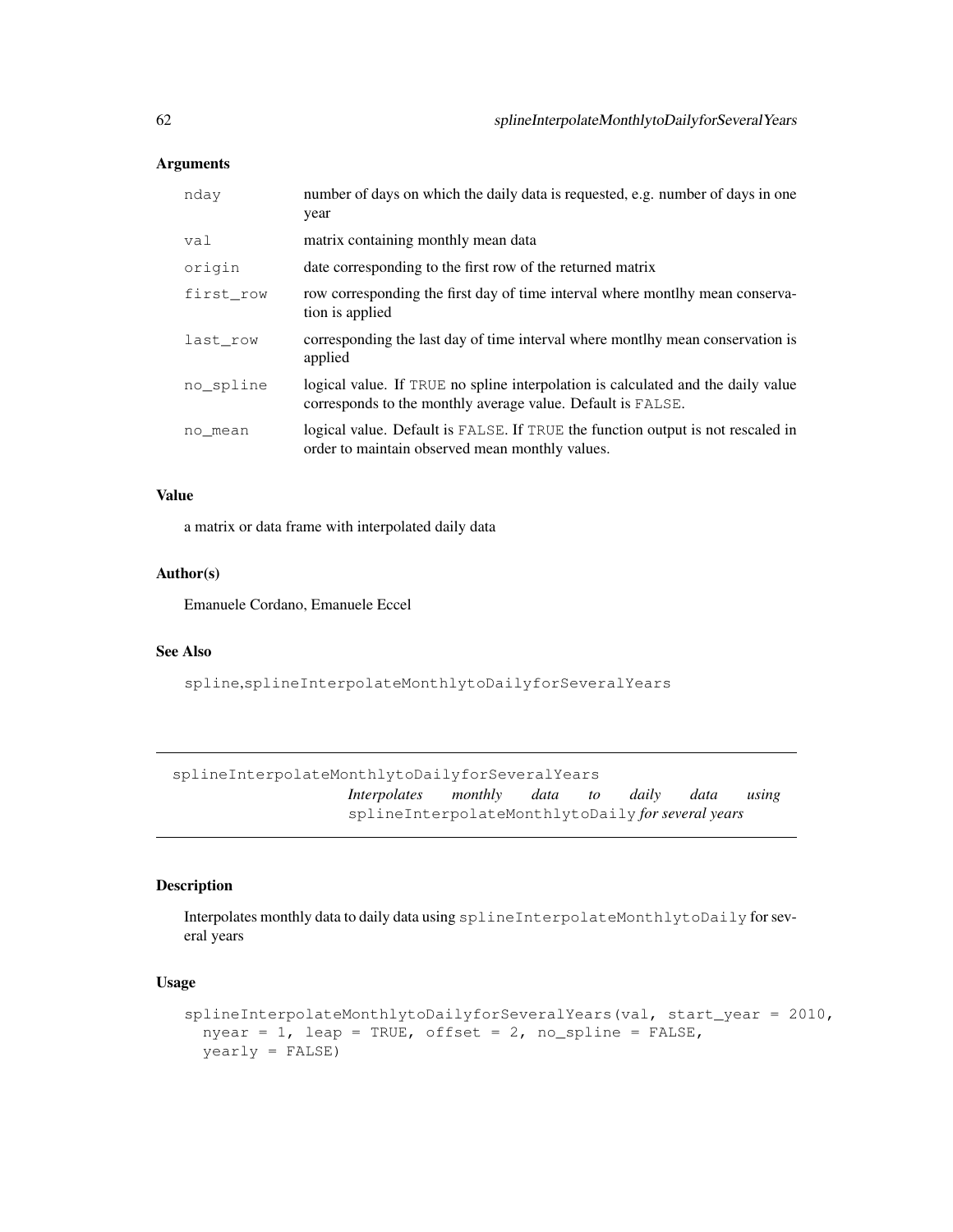# TemperatureEndDay 63

# Arguments

| val        | matrix containing monthly mean data for one year                                                                                                |
|------------|-------------------------------------------------------------------------------------------------------------------------------------------------|
| start year | first year                                                                                                                                      |
| nyear      | number of years since start_year                                                                                                                |
| leap       | logical variable If TRUE (default) leap years are considered, otherwise they are<br>not                                                         |
| offset     | integer values. Default is 2. Number of years considered beyond the extremes<br>in order to avoid edge errors                                   |
| no spline  | logical value. If TRUE no spline interpolation is calculated and the daily value<br>corresponds to the monthly average value. Default is FALSE. |
| vearly     | logical value. If TRUE the result with men value per each month per each year.<br>Default is FALSE.                                             |

## Value

a matrix or data frame with interpolated daily data

# Author(s)

Emanuele Cordano, Emanuele Eccel

# See Also

spline,splineInterpolateMonthlytoDaily

| TemperatureEndDay Gets the last day in a temperature time series, expressed as decimal |
|----------------------------------------------------------------------------------------|
| <i>iulian days since 1970-1-1 00:00 UTC</i>                                            |

# Description

Gets the last day in a temperature time series, expressed as decimal julian days since 1970-1-1 00:00 UTC

# Usage

```
TemperatureEndDay(name, station_names, end_day)
```
# Arguments

| name          | character ID of the station                                                                                                                       |  |
|---------------|---------------------------------------------------------------------------------------------------------------------------------------------------|--|
| station_names |                                                                                                                                                   |  |
|               | vector containing the IDs (characters) of the considered meteorological stations.<br>An example is STATION_NAMES defined in the trentino dataset. |  |
| end day       | vector containing the measurement end day. An example is TEMPERATURE_MEASUREMENT_END_DAY<br>defined in the trentino dataset.                      |  |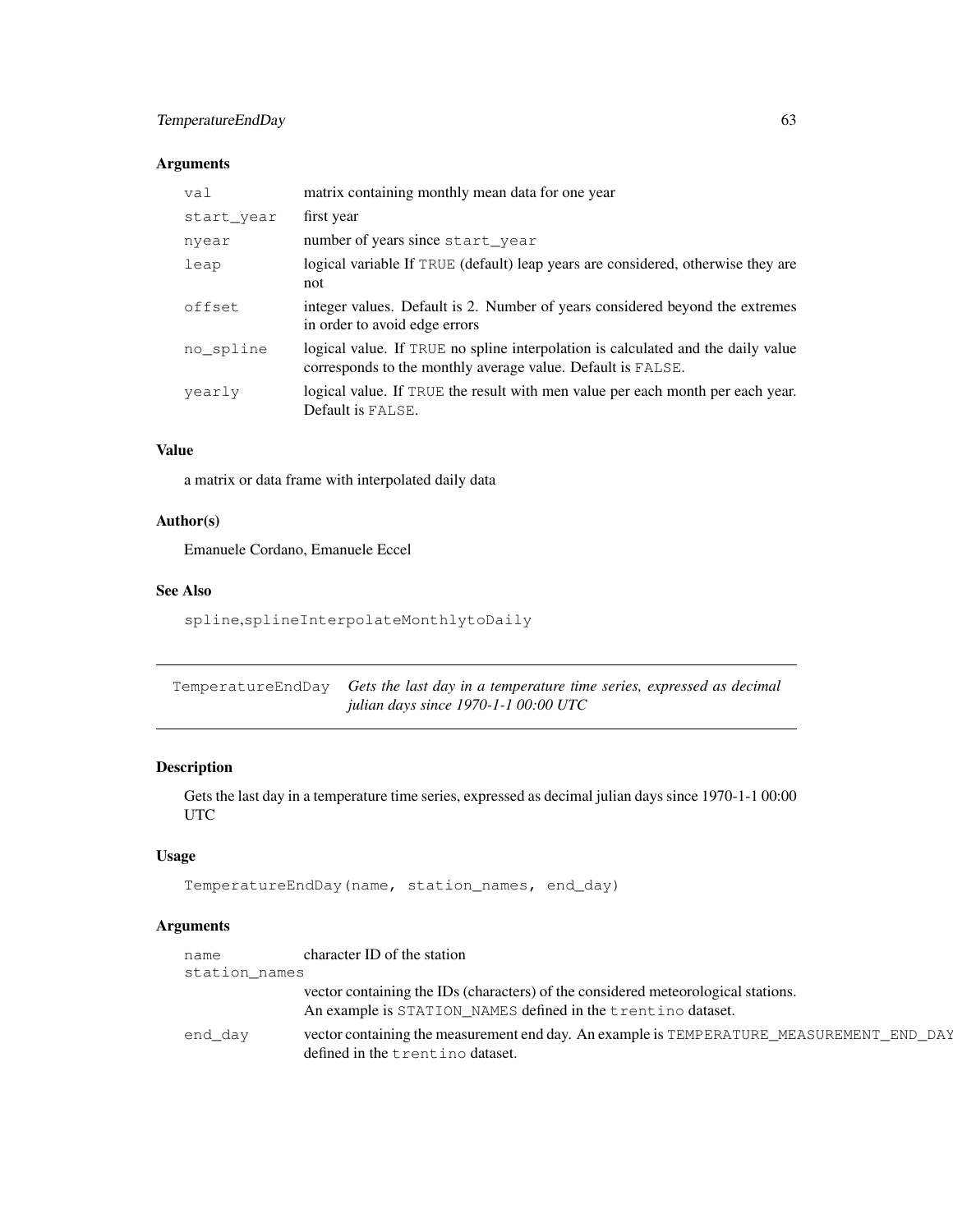#### Value

the temperature measurement end day given the vectors of station IDs and the temperature measurement end days

#### Author(s)

Emanuele Cordano, Emanuele Eccel

#### Examples

```
data(trentino)
TemperatureEndDay("T0099",station_names=STATION_NAMES,end_day=TEMPERATURE_MEASUREMENT_END_DP
```

```
TemperatureStartDay
```
*Gets the first day in a temperature time series, expressed as decimal julian days since 1970-1-1 00:00 UTC*

#### Description

Gets the first day in a temperature time series, expressed as decimal julian days since 1970-1-1 00:00 UTC

## Usage

```
TemperatureStartDay(name, station_names, start_day)
```
## Arguments

| name<br>station_names | character ID of the station                                                                                                                       |  |
|-----------------------|---------------------------------------------------------------------------------------------------------------------------------------------------|--|
|                       | vector containing the IDs (characters) of the considered meteorological stations.<br>An example is STATION_NAMES defined in the trentino dataset. |  |
| start day             | vector containing the temperature measurement start day. Default is TEMPERATURE_MEASUREMENT_S<br>defined in the trentino dataset.                 |  |

# Value

the temperature measurement start day given the vectors of station IDs and the respective temperature measurement start days

#### Author(s)

Emanuele Cordano, Emanuele Eccel

#### Examples

```
data(trentino)
TemperatureStartDay("T0099",station_names=STATION_NAMES,start_day=TEMPERATURE_MEASUREMENT_ST
```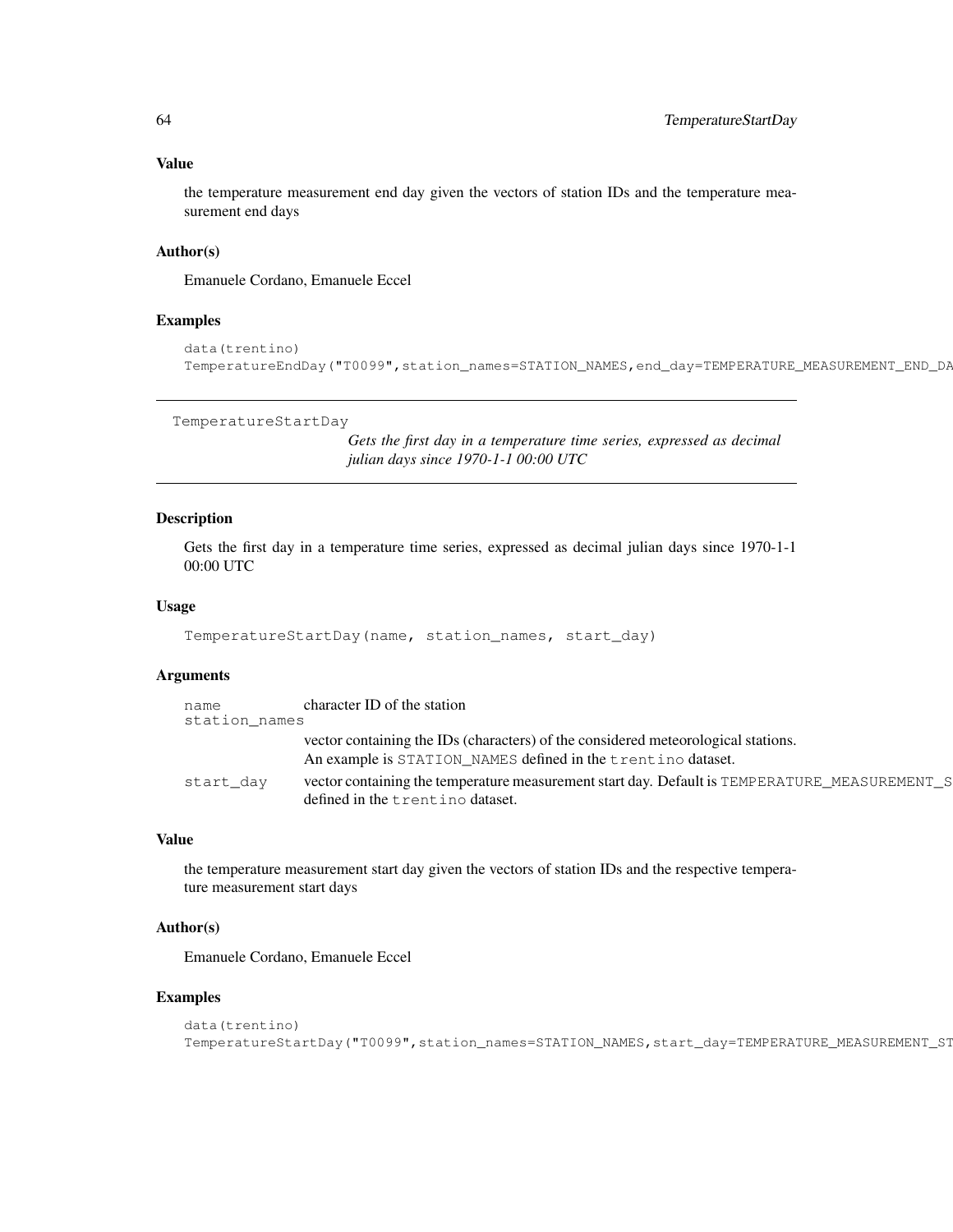#### Description

It contains the following variables:

- TEMPERATURE\_MIN Data frame containing year,month , day and daily minimum temperature in 59 stations in Trentino region
- TEMPERATURE\_MAX Data frame containing year,month , day and daily maximum temperature in 59 stations in Trentino region
- PRECIPITATION Data frame containing year, month, day and daily precipitation in 59 stations in Trentino region
- STATION\_NAMES Vector containing the names of the meteorological stations
- ELEVATION Vector containing the elevations of the meteorological stations respectively
- STATION\_LATLON Matrix containing the latitude and longitude coordinates, respectively, of the meteorological stations
- LOCATION Vector containing the names of the location of each meteorological station
- TEMPERATURE\_MEASUREMENT\_START\_DAY Vector containing the first days referred to midday (expressed as decimal julian day since 1970-1-1 00:00 UTC) of temperature measurement of each meteorological station
- TEMPERATURE\_MEASUREMENT\_END\_DAY Vector containing the last days referred to midday (expressed as decimal julian day since 1-1-1970 00:00 UTC) of temperature measurement of each meteorological station
- PRECIPITATION\_MEASUREMENT\_START\_DAY Vector containing the first days referred to midday (expressed as decimal julian day since 1-1-1970 00:00 UTC) of precipitation measurement of each meteorological station
- PRECIPITATION\_MEASUREMENT\_END\_DAY\_Vector containing the last days referred to midday (expressed as decimal julian day since 1-1-1970) of precipitation measurement of each meteorological station

#### Usage

data(trentino)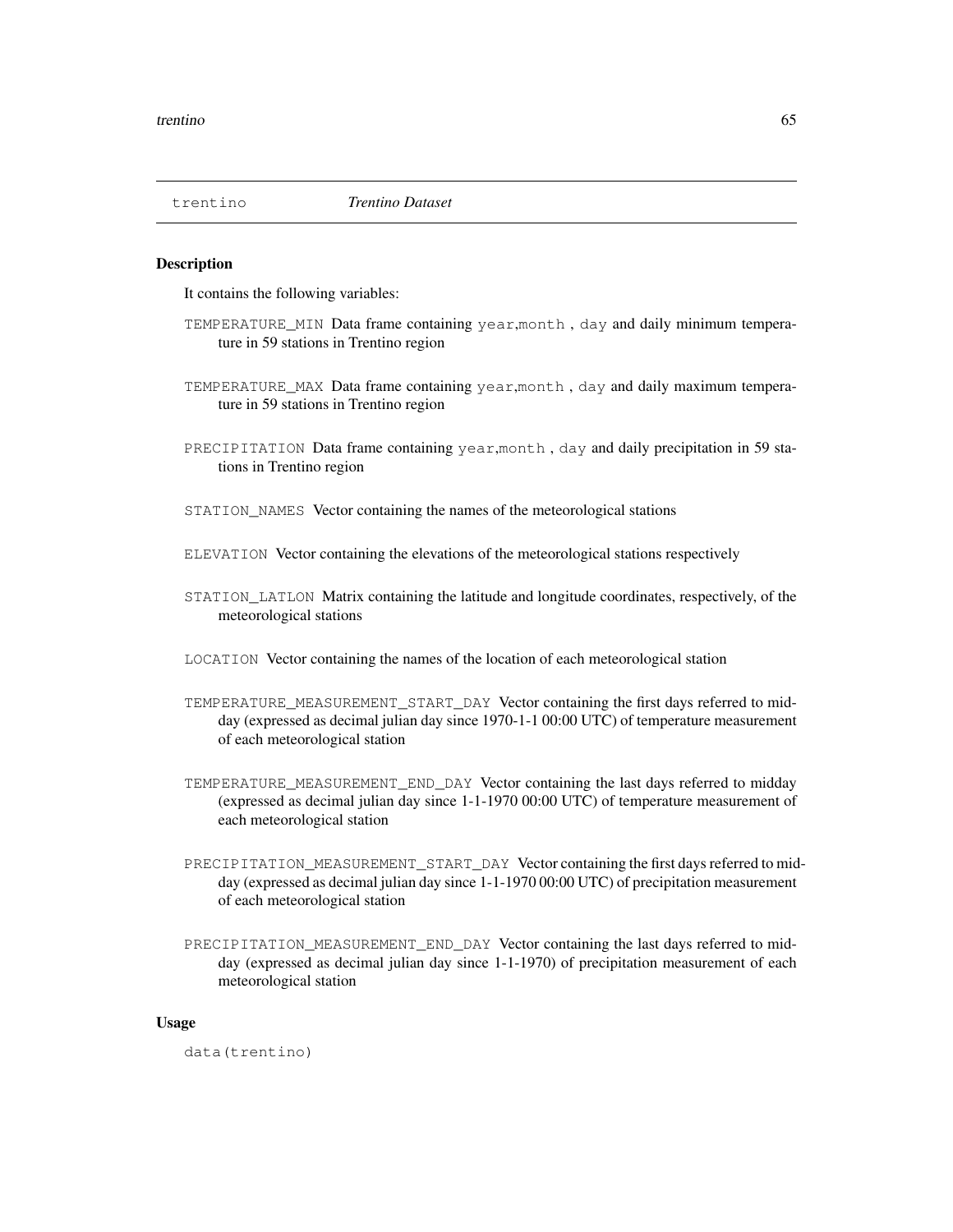## Format

Data frames and vectors

#### Details

This dataset stores all information about meteorological stations and instrumental timeseries. The user can easily use the package with his/her own data after replacing the values of such variables.

## Source

Original data are provided by Provincia Autonoma di Trento (http://www.meteotrentino. it/), Fondazione Edmund Mach (www.fmach.it), Provincia Autonama di Bolzano/Autome Provinz Bozen (http://www.provincia.bz.it/meteo), ARPA Lombardia (www.arpalombardia. it/), ARPA Veneto (www.arpa.veneto.it/meteo.htm).

This dataset is intended for research purposes only, being distributed in the hope that it will be useful, but WITHOUT ANY WARRANTY.

varest-class *varest-class*

#### Description

varest S3 class (formal definition) see VAR

# Details

The details of the class are reported on VAR documentation in "vars" package

#### Note

Formal definition with setOldClass for the S3 class varest

## Author(s)

Bernhard Pfaff

#### Examples

showClass("varest")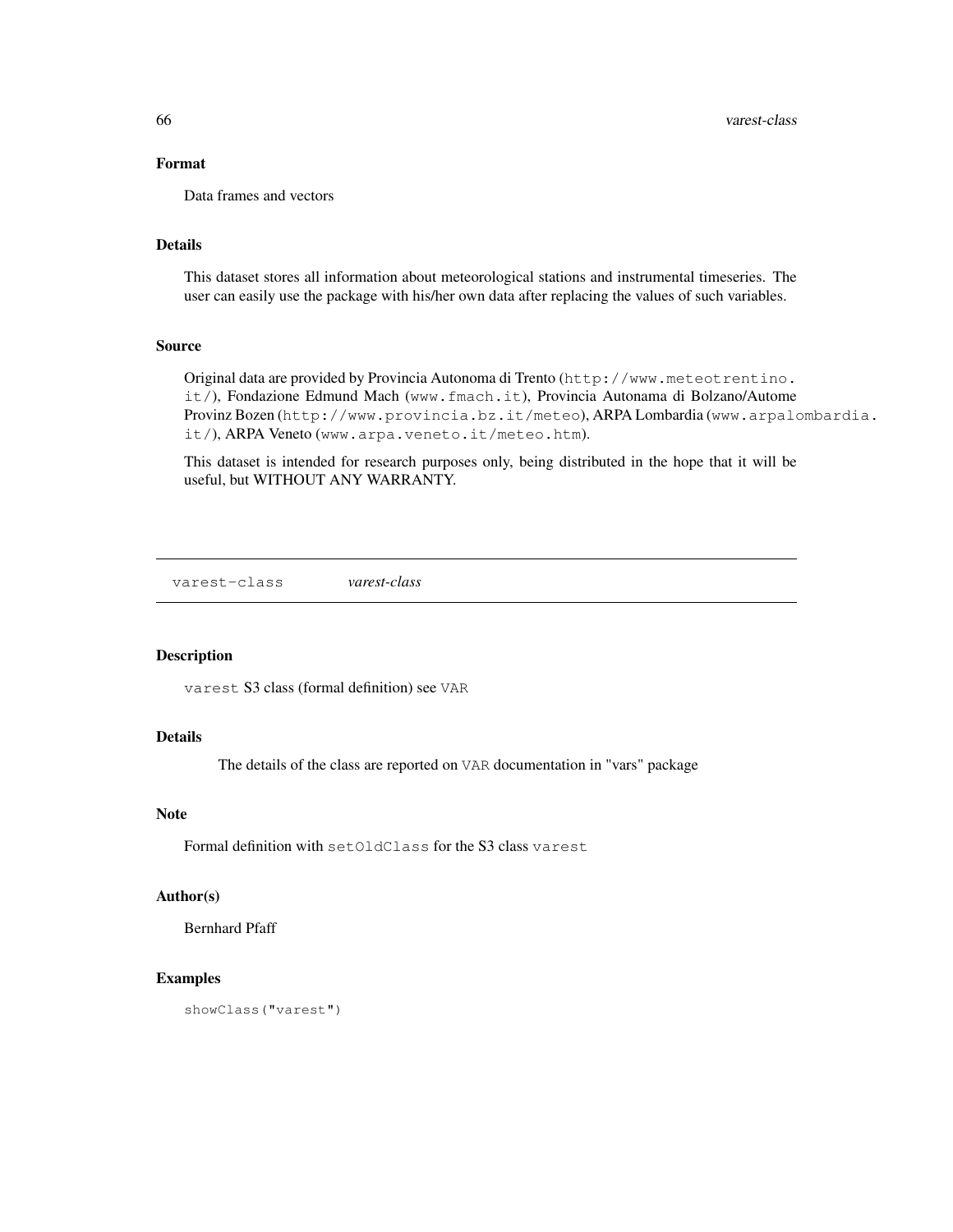varest2-class *varest2-class*

#### Description

This class derives from a varest S3 class which is a list of objects describing a Vectorial AutoRegressive Model (see VAR)

# Details

```
VAR: a varest S3 object created by VAR
```
#### Note

A varest2 object can be created by new("varest2", ...) or returned by the function getVARmodel

# Author(s)

Emanuele Cordano

## Examples

showClass("varest2")

| VAR mod | Modified version of VAR function allowing to describe white-noise as |
|---------|----------------------------------------------------------------------|
|         | $VAR(0) \ model$ ( <i>i. e.</i> varest <i>objects</i> )              |

#### Description

Modified version of VAR function allowing to describe white-noise as VAR-(0) model (i. e. varest objects)

#### Usage

```
VAR_mod(y, p = 1, type = c("const", "trend", "both", "none"),
  season = NULL, exogen = NULL, lag.max = NULL, ic = c("AIC", "HQ",
  "SC", "FPE"))
```
#### Arguments

y, p, type, season, exogen, lag.max, ic see VAR function

## Value

a Vector Auto-Regeressive model (VAR) as varest object